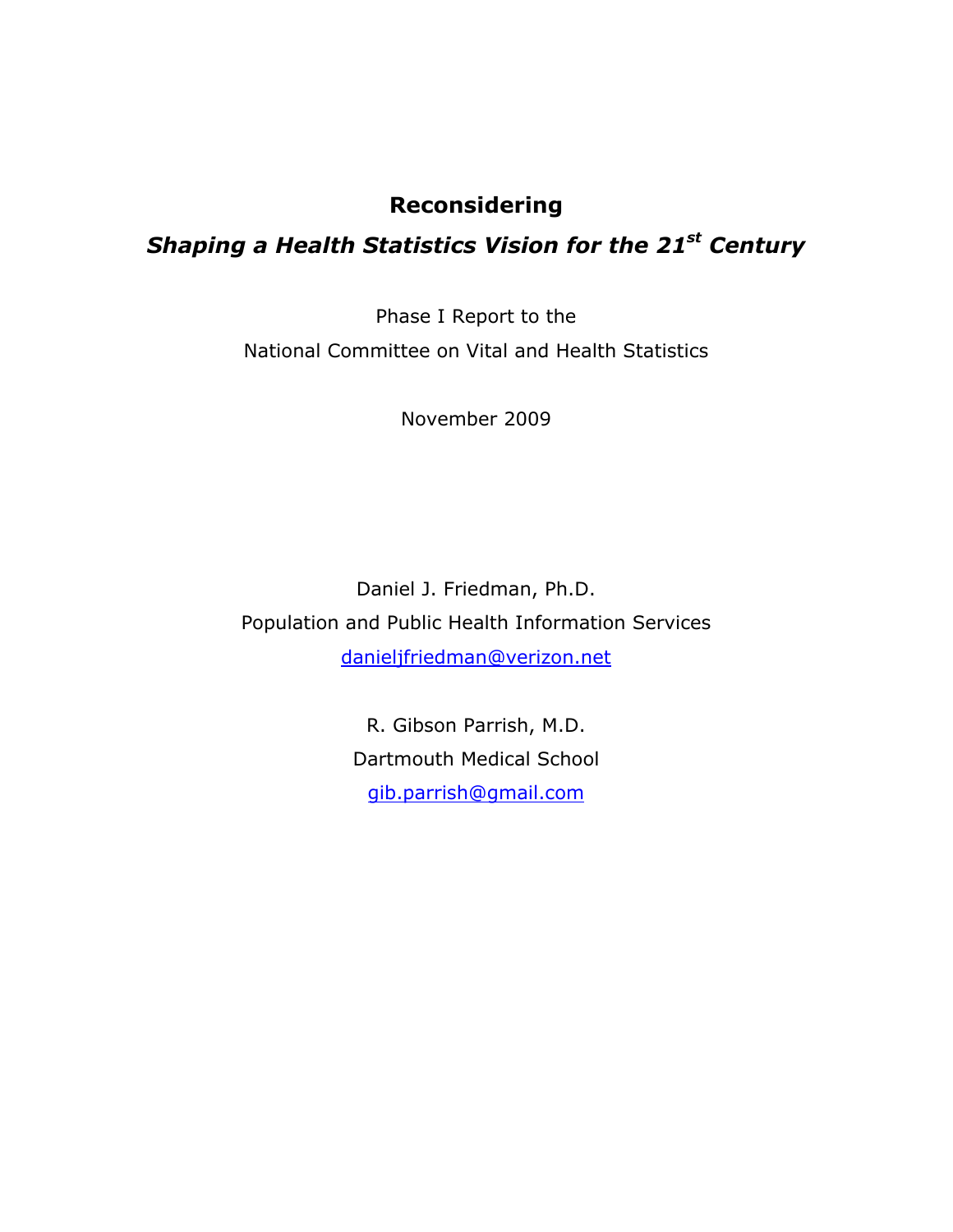# **Contents**

| Background                                                                                                                                     | 1  |
|------------------------------------------------------------------------------------------------------------------------------------------------|----|
| Project Purpose                                                                                                                                | 4  |
| Review of 2002 Recommendations                                                                                                                 | 5  |
| <b>Priority Recommendations</b>                                                                                                                | 5  |
| Key Informant Comments Applicable to All Priority Recommendations                                                                              | 7  |
| Key Informants Comments on Health Information Technology and Health Statistics                                                                 | 8  |
| Key informant comments on priority recommendations, options for modifying<br>recommendations, and suggestions for revising the recommendations | 9  |
| <b>Next Steps for NCVHS</b>                                                                                                                    | 33 |
| Suggested Revised 2002 Priority Recommendations                                                                                                | 33 |
| Key Informant Suggestions for New Recommendations                                                                                              | 35 |
| Consultant Suggestions for Next Steps for NCVHS                                                                                                | 38 |
| Appendix                                                                                                                                       | 40 |
| Interviewed Key Informants                                                                                                                     | 40 |
| <b>Interviewed NCHS Experts</b>                                                                                                                | 42 |
| Methods                                                                                                                                        | 43 |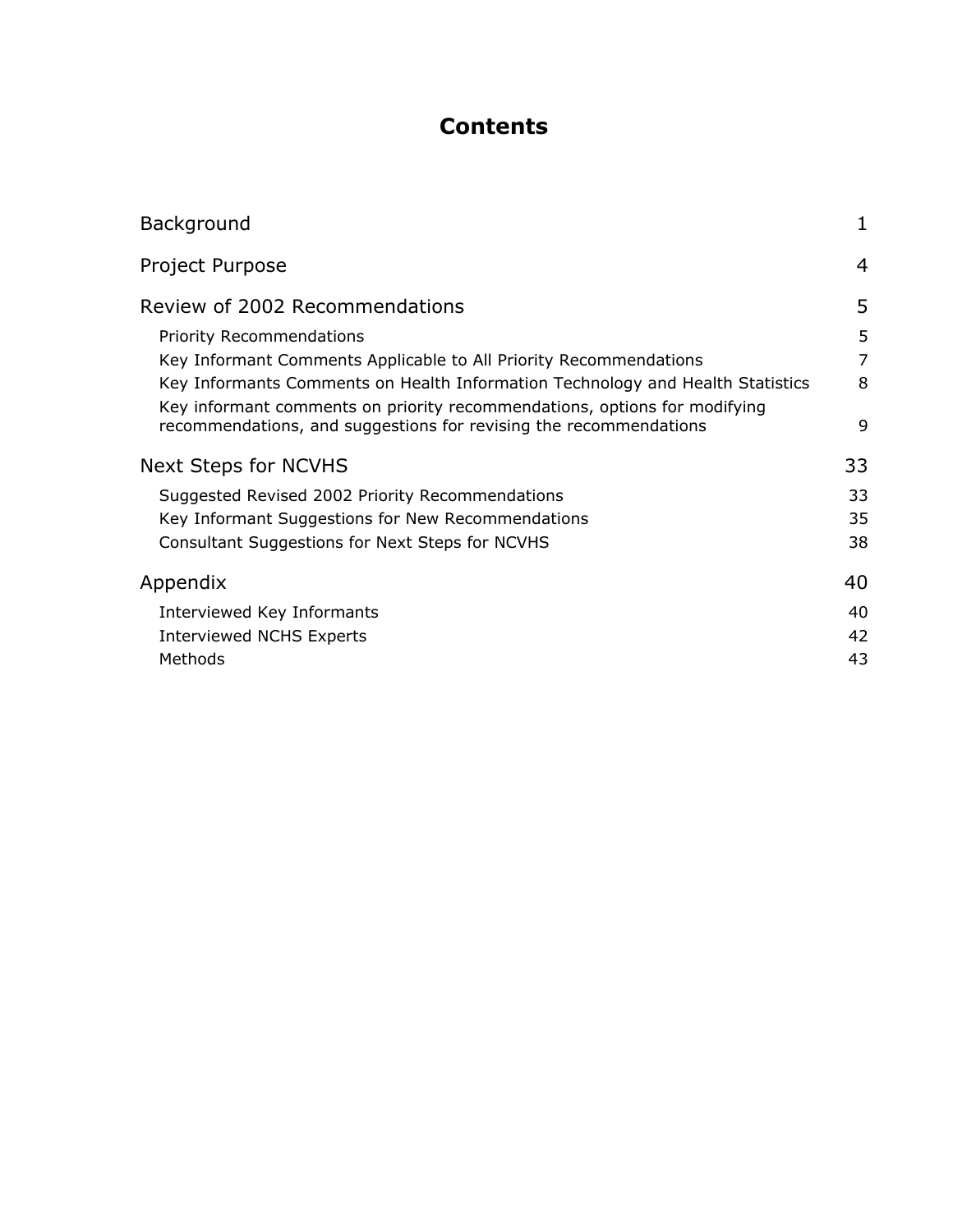# **Background**

recommendations for achieving that vision.<sup>1</sup> The publication of the National Committee on Vital and Health Statistics (NCVHS) report on *Shaping a Health Statistics Vision for the 21st Century* (the Vision) in November 2002 marked the first and only comprehensive attempt in the U.S. to define health statistics, present a model of and a vision for the health statistics enterprise, and propose

 conceptualized by NCVHS in its November 2001 report on *Information for Health: A Strategy for Building the National Health Information*  Commission for Healthcare Information Technology all have implications for The U.S. health information landscape has changed dramatically since 2002, in four particular ways that affect the health statistics enterprise. First, since 2002, health information technology in the U.S. has grown, as Infrastructure.<sup>2</sup> The evolution of the National Health Information Network (NHIN), the continued market penetration of electronic health records in ambulatory and acute care settings, the construction of U.S. and international strategies for promoting electronic health records and increasing connectivity for health information, the growing reality of Webbased personal health records, and the creation of the Office of the National Coordinator for Health Information Technology and the Certification the U.S. health statistics enterprise.

The second change in the U.S. health information landscape since 2002 is the continuing evolution of the public health information technology

Services. Available from: http://www.ncvhs.hhs.gov/21st%20final%20report.pdf. Accessed 23 Aug 2009.<br><sup>2</sup> National Committee for 1 Friedman DJ, Hunter EL, Parrish RG (2002 Nov). *Shaping a Health Statistics Vision for the 21st Century*, Washington, DC: U.S. Department of Health and Human

 Washington, D.C.: U.S. Department of Health and Human Services. Available from: <sup>2</sup> National Committee for Vital and Health Statistics (2001 Nov). *Information for Health: A Strategy for Building the National Health Information Infrastructure*. http://aspe.hhs.gov/sp/NHII/Documents/NHIIReport2001/default.htm. Accessed 23 Aug 2009.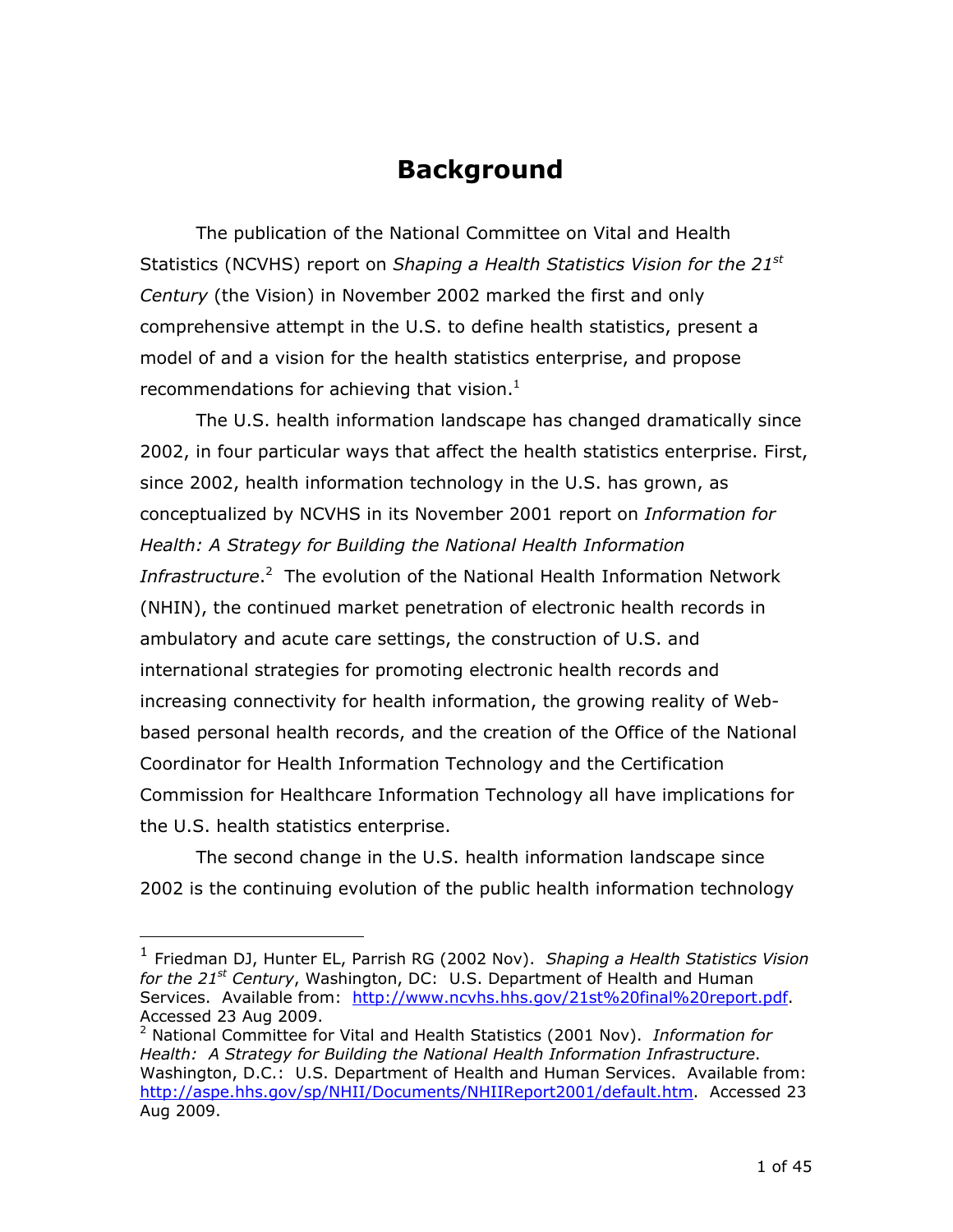infrastructure, as evidenced by the creation of the National Center for Public Health Informatics (NCPHI) within the Centers for Disease Control and Prevention  $(CDC)$ ;<sup>3</sup> the development of CDC's Public Health Informatics Network (PHIN),<sup>4</sup> Biosense,<sup>5</sup> and National Electronic Disease Surveillance System (NEDSS); $^6$  growing use by state health departments of Web-based tools for obtaining and communicating population health data, such as Webbased data query systems;<sup>7</sup> and attempts by state health departments to engage with local Regional Health Information Organizations and other health information exchanges.

Web usability and attractiveness. $^{11}$ A third change since 2002 has been the evolution of the Web in ways that may affect the concepts and recommendations laid out in the *Vision*. Web applications in sectors other than health care, such as GapMinder, $^8$ Knowledgeplex and DataPlace, $9$  and the State of the USA,  $10$  set high standards for technological innovation currently unmatched in the health statistics enterprise. Community indicator Web sites set high standards for

The fourth and final major change since 2002 in the U.S. health information landscape has been the resumption of active policy debates around improving the access, quality, and value of healthcare. Health

<sup>&</sup>lt;sup>4</sup> Centers for Disease Control and Prevention [hp]. PHIN. Available from: <sup>3</sup> Centers for Disease Control and Prevention [hp]. National Center for Public Health Informatics. Available from: http://www.cdc.gov/ncphi/. Accessed 4 Sep 2009. http://www.cdc.gov/PHIN/. Accessed 4 Sep 2009.

<sup>&</sup>lt;sup>5</sup> Centers for Disease Control and Prevention [hp]. Biosense. Available from: http://www.cdc.gov/BioSense/. Accessed 4 Sep 2009.

<sup>&</sup>lt;sup>6</sup> Centers for Disease Control and Prevention [hp]. NEDSS. Available from: http://www.cdc.gov/NEDSS/ Accessed 4 Sep 2009.

<sup>&</sup>lt;sup>7</sup> Friedman DJ, Parrish RG. Characteristics and Desired Functionalities of State Webbased Data Query Systems." *Journal of Public Health Management and Practice*. 2006;12(2):119-129. Full report available from:

S%20final%20report%20final.pdf.<br><sup>8</sup> GapMinder [hp]. GapMinder home. Available from: <u>http://www.gapminder.org/</u>. http://www.naphsis.org/NAPHSIS/files/ccLibraryFiles/Filename/000000000481/WDQ<br>S%20final%20report%20final.pdf.

Accessed 4 Sep 2009.

<sup>&</sup>lt;sup>9</sup> Knowledgeplex [hp] Knowledgeplex. Available from:

http://www.knowledgeplex.org/. Accessed 4 Sep 2009.

 $10$  State of the USA [hp]. State of the USA. Available from: http://www.stateoftheusa.org/. Accessed 4 Sep 2009.

<sup>&</sup>lt;sup>11</sup> Community Health Indicators Consortium [hp]. Indicator efforts. Available from: http://www.communityindicators.net/indicatorefforts.html. Accessed 4 Sep 2009.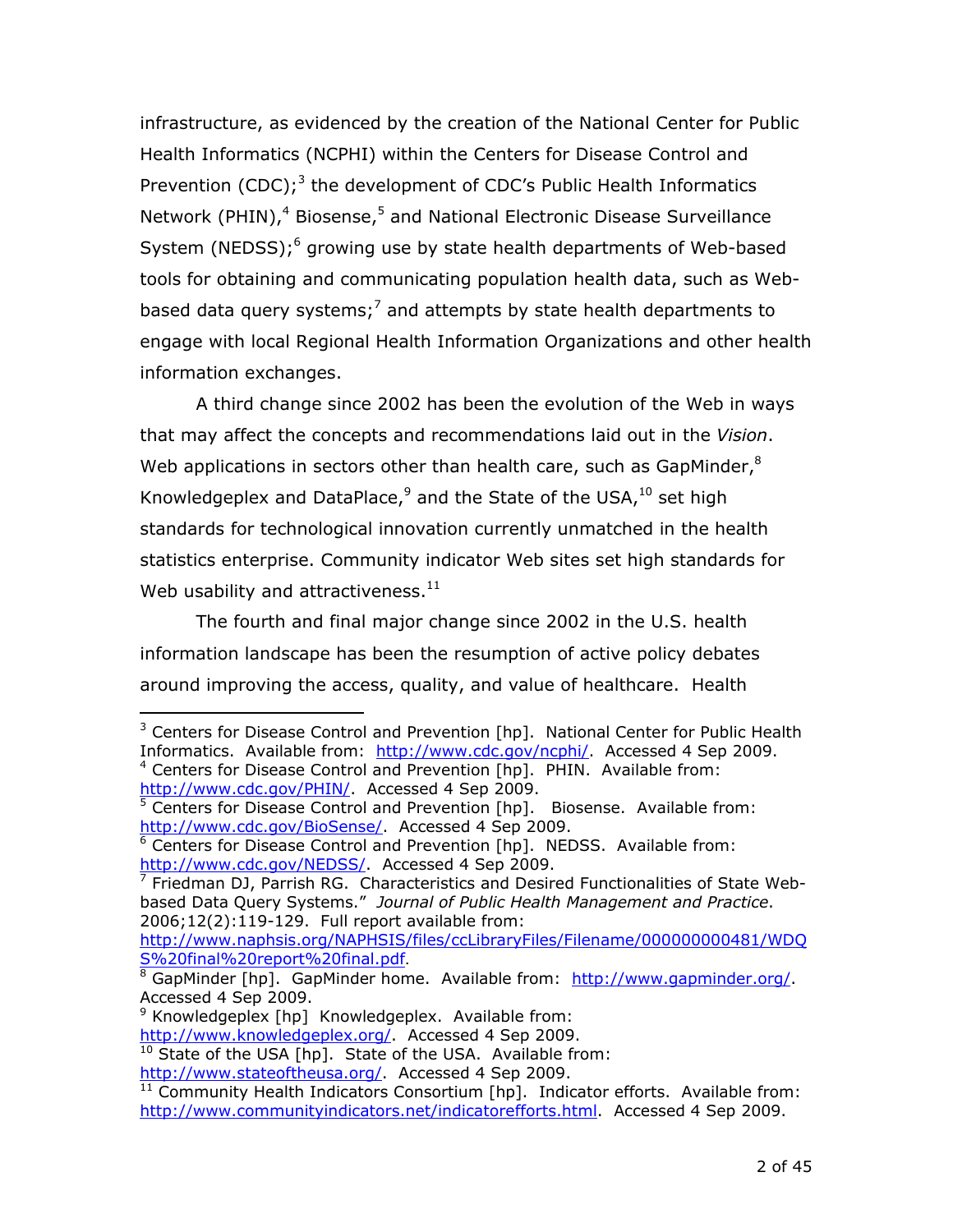statistics and the health statistics enterprise are practical endeavors, capable of contributing greatly to policy debates and planning around improving healthcare reform and positively affecting health. Data gathered, analyzed, and communicated by the health statistics enterprise may be used in researching comparative effectiveness, assessing and promoting quality at the provider level, modifying payments to promote efficiency, guiding interventions to deal with disparities, and other means directly supportive of healthcare improvement.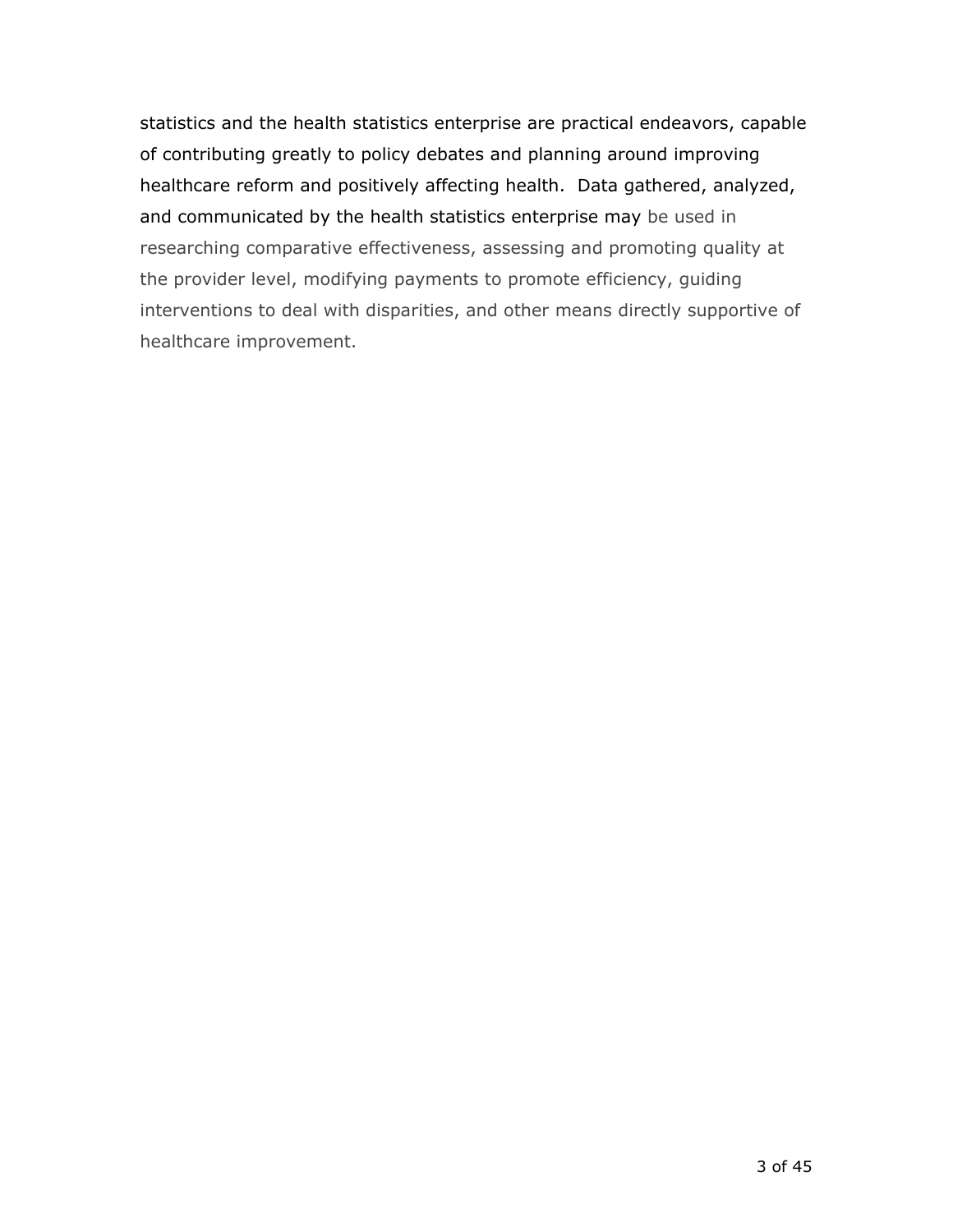# **Project Purpose**

The challenge now confronting NCVHS is twofold: first, to reconsider the relevance of the *Vision* for population health information in light of recent changes in the health information landscape; and second, to revise the *Vision*'s theoretical frameworks and recommendations to ensure their relevance.

The purpose of this project is to support observation of the NCVHS  $60<sup>th</sup>$ anniversary through first, assessing progress on the recommendations laid out in the *Vision*; and second, reconsidering and revising the *Vision* in light of national and international developments since publication of the *Vision* in 2002 and *Information for Health: A Strategy for Building the National Health Information Infrastructure* in 2001. This report summarizes the findings of Phase One of the project through

- recommendations specified by NCVHS in the *Vision*;<sup>12</sup> 1. summarizing progress since 2002 on eight priority
- 2. reconsidering the eight priority recommendations, based on changes since 2002, as identified by interviews with NCHS experts, Web review, and literature review; interviews with twelve key informants from the private and public sectors; $^{13}$  and the consultants' identification of possible options for NCVHS for each recommendation; and
- 3. suggesting next steps for NCVHS to consider regarding reconsidering the *Vision*, including the possibility of workshops or public hearings.

 $12$  Through an iterative process conducted in 2009, NCVHS chose eight of the original thirty-six recommendations as priorities for investigation during this project. Appendix—Methods summarizes the process used for selecting the eight priority recommendations.

 $13$  Appendix—Methods describes the selection of key informants, the interview topics, and the interview techniques. Appendix—Respondents provides the names and positions of key informants and NCHS experts.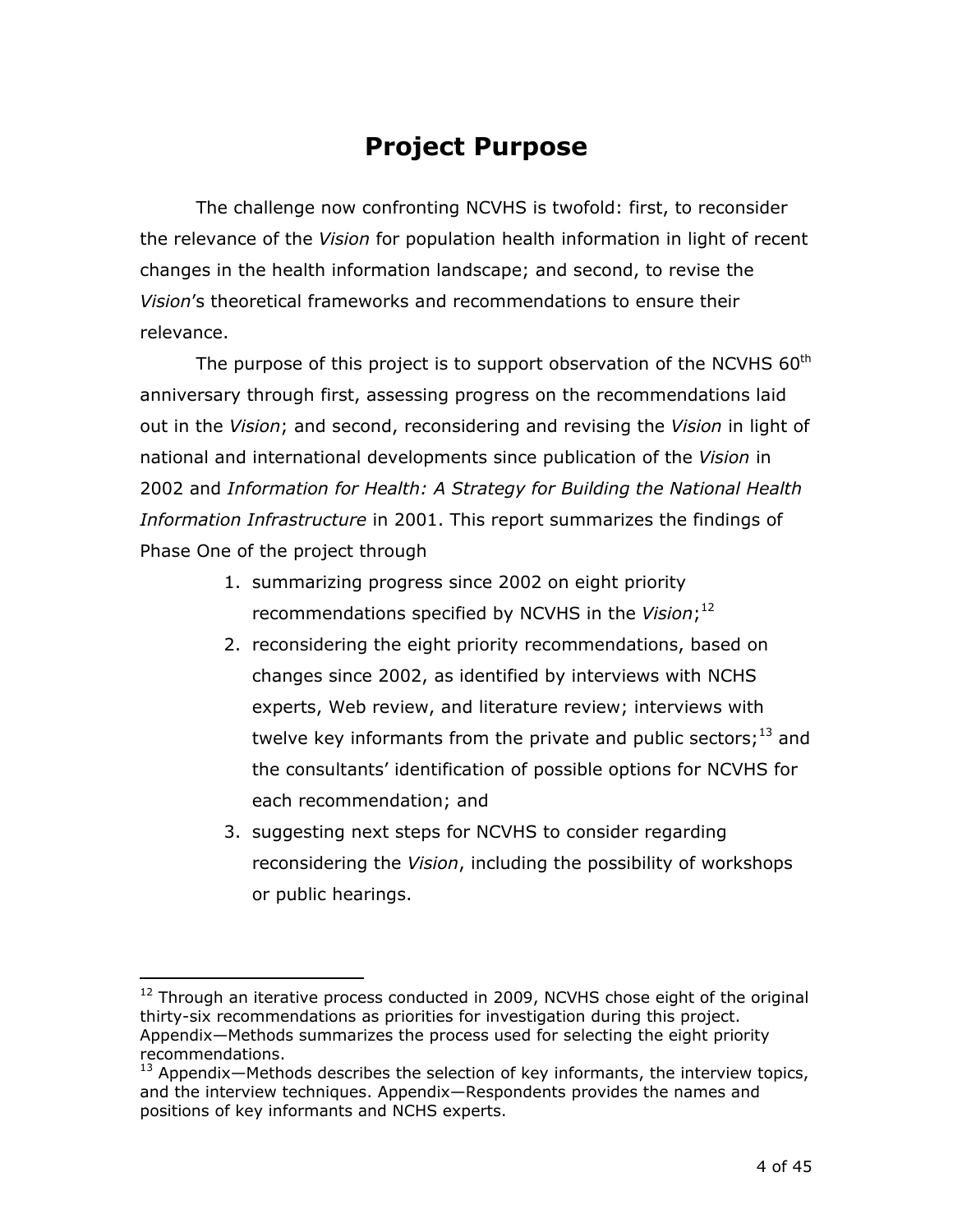# **Review of 2002 Recommendations**

## *Priority Recommendations*

NCVHS membership in 2009 selected eight of the original thirty-six recommendations in the 2002 report as priorities for consideration. The selected recommendations are: <sup>14</sup>

- 1. Develop systems to actively monitor the population's health and potential influences on the population's health in order to identify emerging problems.
- included in ongoing systems that are a part of the health statistics 2. Assure that appropriate measures of functional status and well-being are enterprise.
- 3. Develop person-based, longitudinal data sets and surveys in order to develop portraits of influences on the population's health throughout the life cycle.
- 4. Develop a toolbox of privacy, confidentiality, and security best practices for use throughout the health statistics enterprise.
- 5. Support and fund ongoing multi-purpose data collection systems and data integration efforts.
- 6. Adopt or, if necessary, develop standards for data elements commonly used in all methods of data collection, for electronically transmitting data, for presenting and disseminating data, and for providing electronic access to data.

<sup>&</sup>lt;sup>14</sup> Source: NCHS, U.S. DHHS Data Council, NCVHS. Shaping a Health Statistics Vision for the *21st Century.* Washington, D.C.: DHHS; 2002, pages 50-65.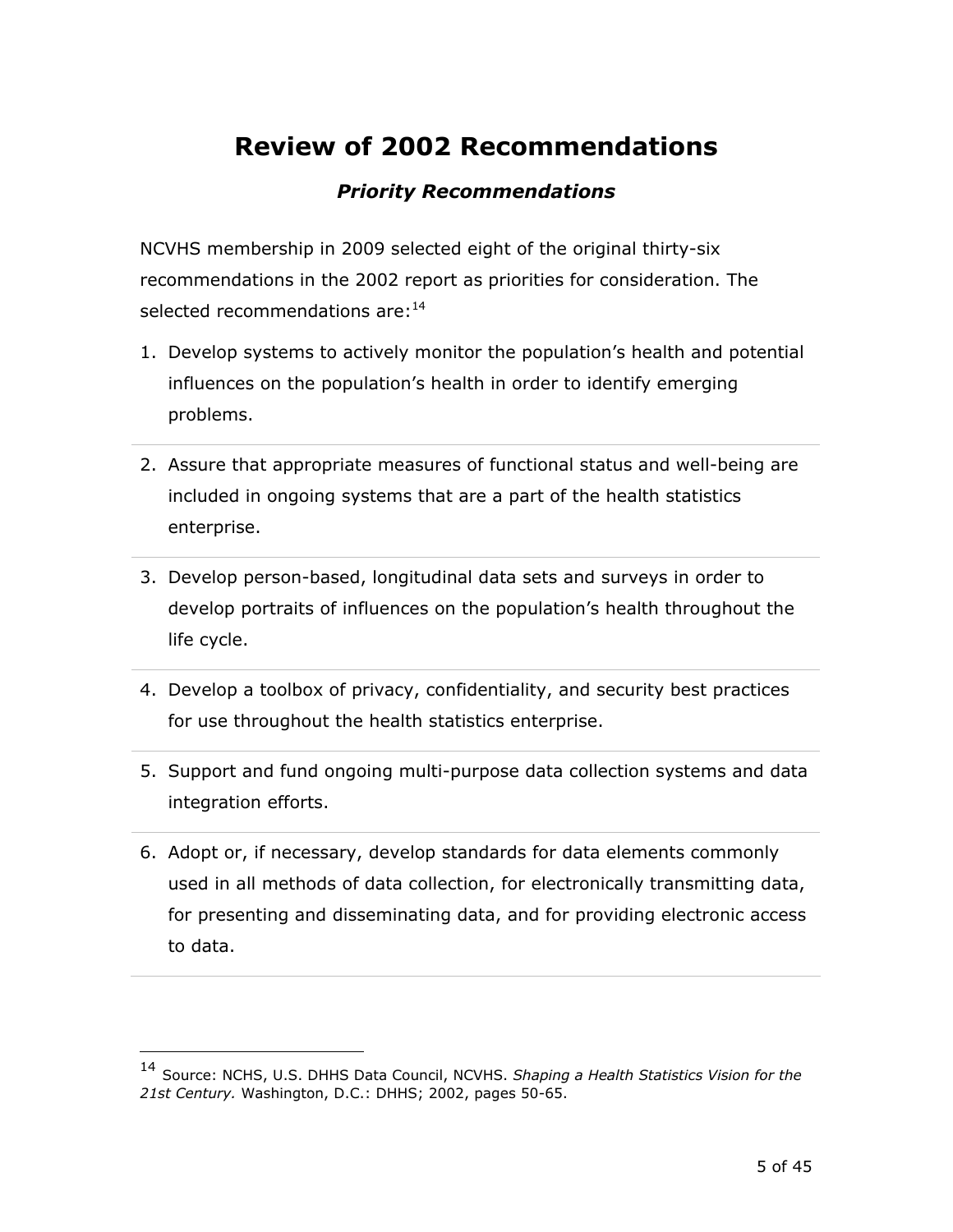- 7. Develop and fund a research agenda to explore new data collection strategies that can rapidly and flexibly provide data on emerging influences on the population's health; assess the validity and reliability of items used in key ongoing data collection systems; and estimate any loss in accuracy from early publication of provisional, incomplete data from ongoing data collection systems.
- 8. Develop methods to validly and reliably estimate important indicators of the health, and of the influences on the health, of state and local populations.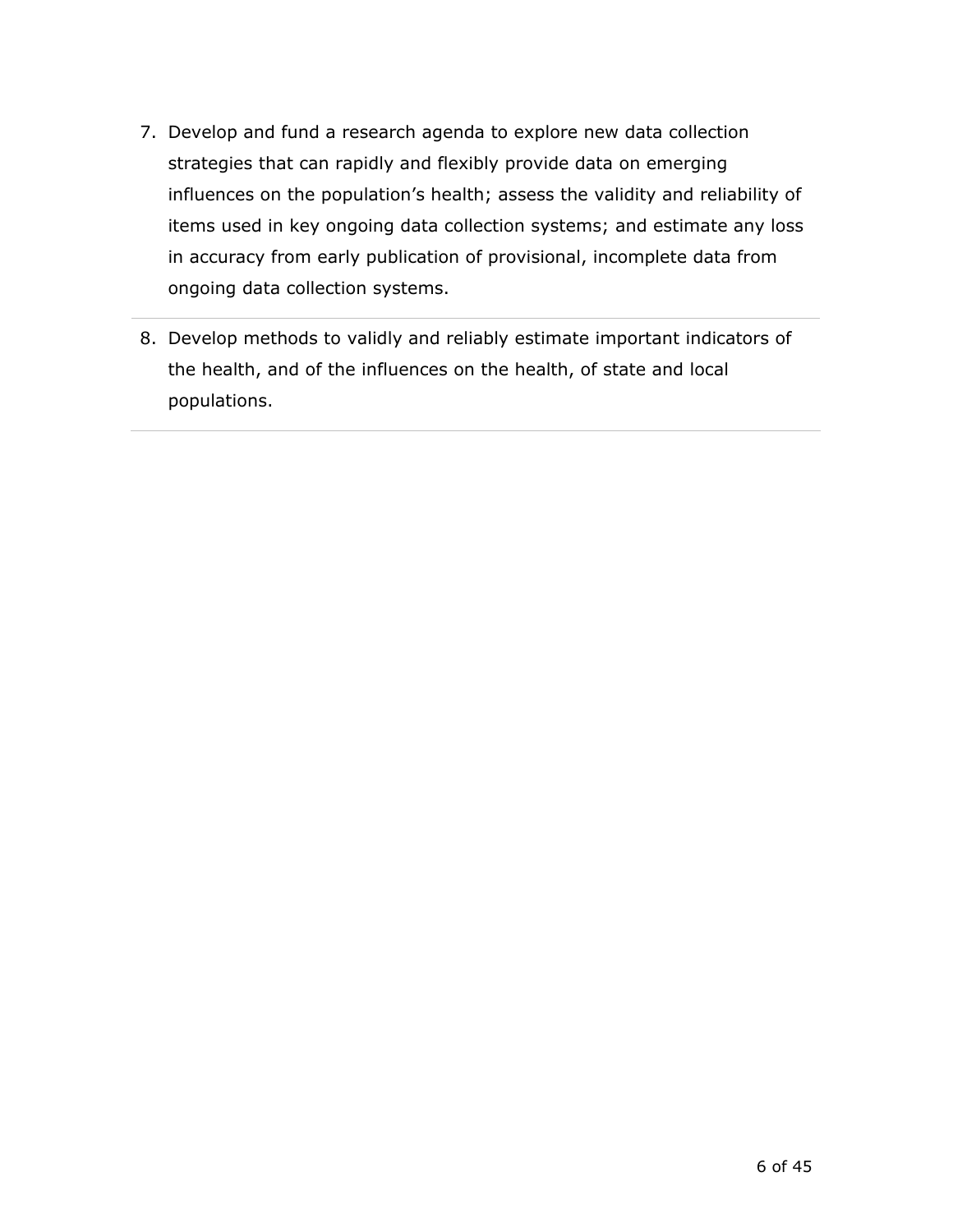## *Key Informant Comments Applicable to All Priority Recommendations*

Key informants suggested a series of requirements for the eight priority recommendations. These requirements are that each recommendation should be

- **explained to end users;**
- accompanied by a clear explanation of "why" the recommendation is important and needed;
- strengthened;
- tested, as appropriate, through pilot projects<sup>15</sup>; and
- "roadmap" of how to "get there from here." specified through inclusion of outputs or products, and a specific

Key informants also stressed that achieving the priority recommendations is hampered by the current "shameful lack of adequate funding of health statistics" from federal and state governments.

 $\overline{a}$  $15$  Testing recommendations through pilot projects would provide an opportunity to develop specific implementation(s) for each recommendation and determine whether the implementation(s) would be feasible. This would provide an opportunity to explore innovative approaches to implementing the recommendations.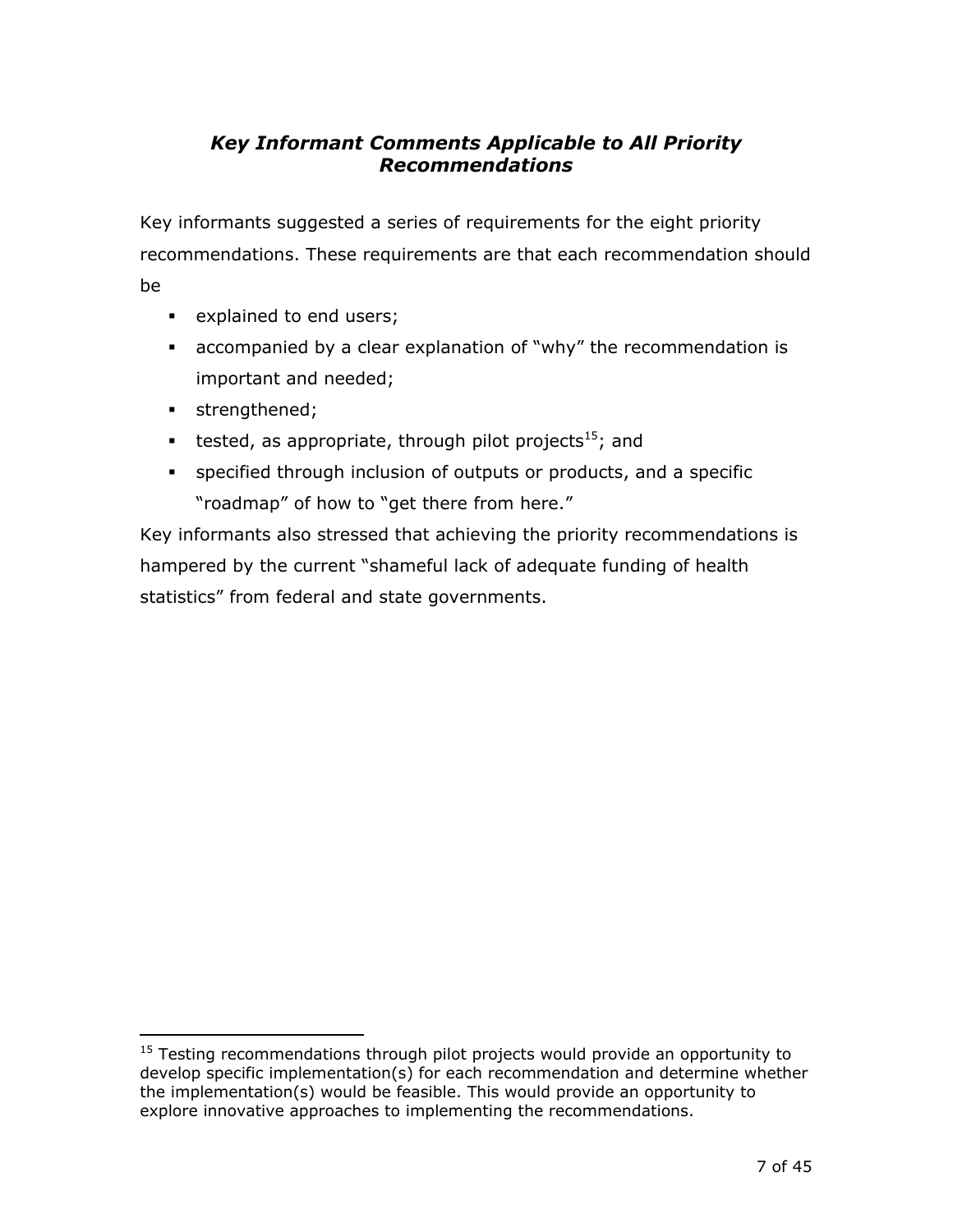## *Key Informant Comments on Health Information Technology and Health Statistics*

Key informants provided the following perspectives on the importance of health information technology (HIT) to health statistics:

- HIT has not significantly impacted health statistics since 2002;
- HIT holds a huge unrealized potential for health statistics in the future; and
- HIT should be used to improve communication of health statistics to communities.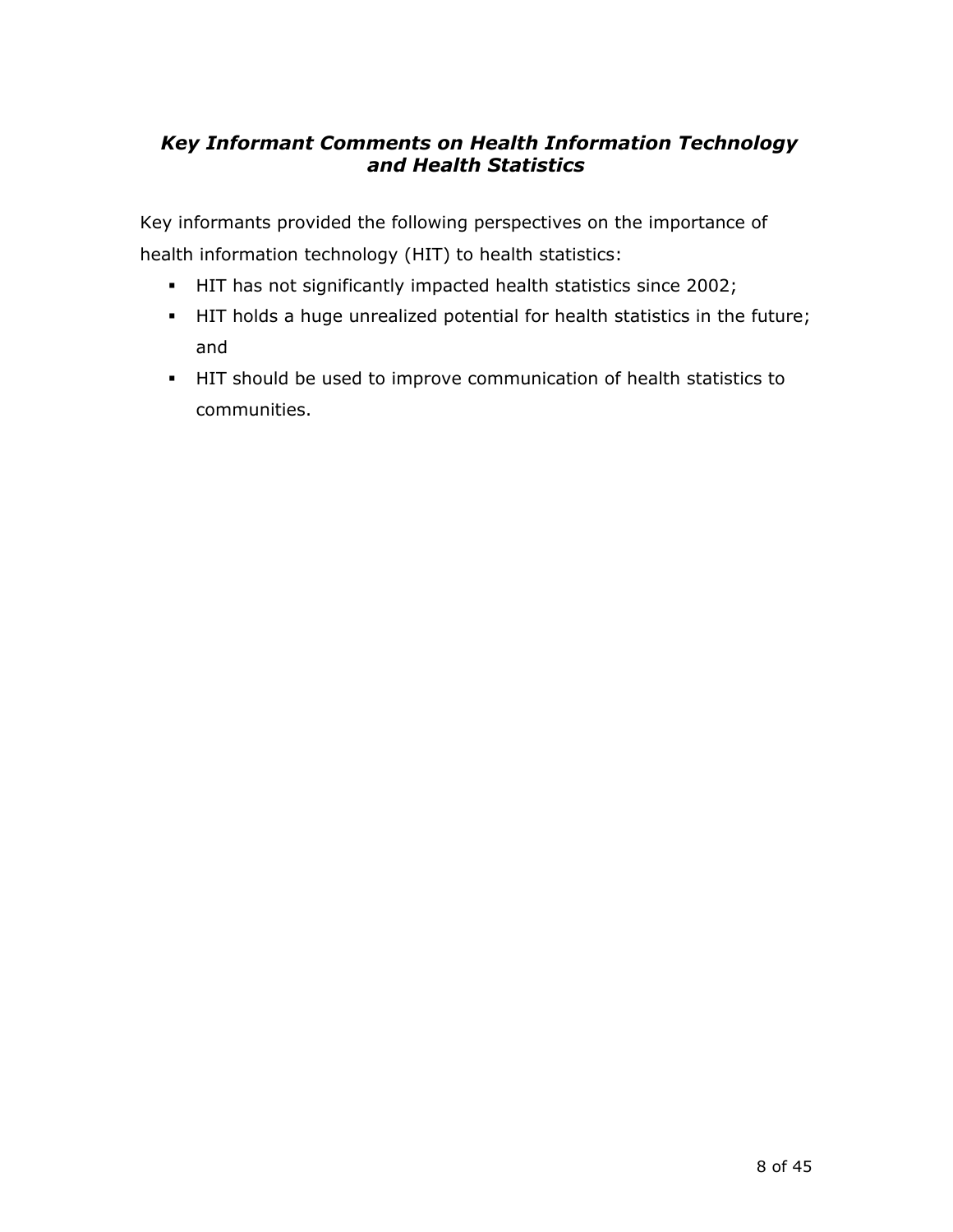### *Key Informant Comments on Priority Recommendations, Options for Modifying Recommendations, and Suggestions for Revising the Recommendations*

# *Recommendation #1: Develop systems to actively monitor the population's health and potential influences on the population's health in order to identify emerging problems.*

*Developments and changes since 2002:* 

- *Monitoring and Research.*16 In 2007, NCHS held a "Workshop on In 2006, NCHS issued a report on *Assessing the Potential of National Strategies for Electronic Health Records for Population Health*  Improving Health-Care Statistics through Electronic Medical Records and Health Information Exchange."
- Nutrition Examination Survey (NHANES).<sup>17</sup> The survey provided During 2003 and 2004, New York City, in collaboration with NCHS, conducted the first community health and nutrition examination survey (CHANES), which was modeled after NCHS's National Health and detailed community level data on health status and objective health measures, such as blood pressure, on a sample of 2000 NYC residents. During 2009, Wisconsin is conducting SHOW, a state-wide health survey also based on NHANES.<sup>18</sup> Forty to 50 other states and communities have expressed an interest in conducting similar surveys, some of which are currently being planned. NCHS has incorporated some novel ideas and approaches from these CHANES into its NHANES.

 16 Friedman DJ (2006 Jan). *Assessing the Potential of National Strategies for* Statistics, Centers for Disease Control and Prevention. Available from: *Electronic Health Records for Population Health Monitoring and Research.* Vital and Health Statistics, Series 2 (143). Hyattsville (MD): National Center for Health http://www.cdc.gov/nchs/data/series/sr\_02/sr02\_143.pdf.<br><sup>17</sup> New York City Department of Health and Mental Hygiene [Internet]. NYC HANES.

Available from: http://www.nyc.gov/html/doh/html/hanes/hanes.shtml. Accessed: 2009 Aug 7.<br><sup>18</sup> University of Wisconsin [Internet]. Survey of the health of Wisconsin. Available

from: http://www.show.wisc.edu/. Accessed: 2009 Aug 7.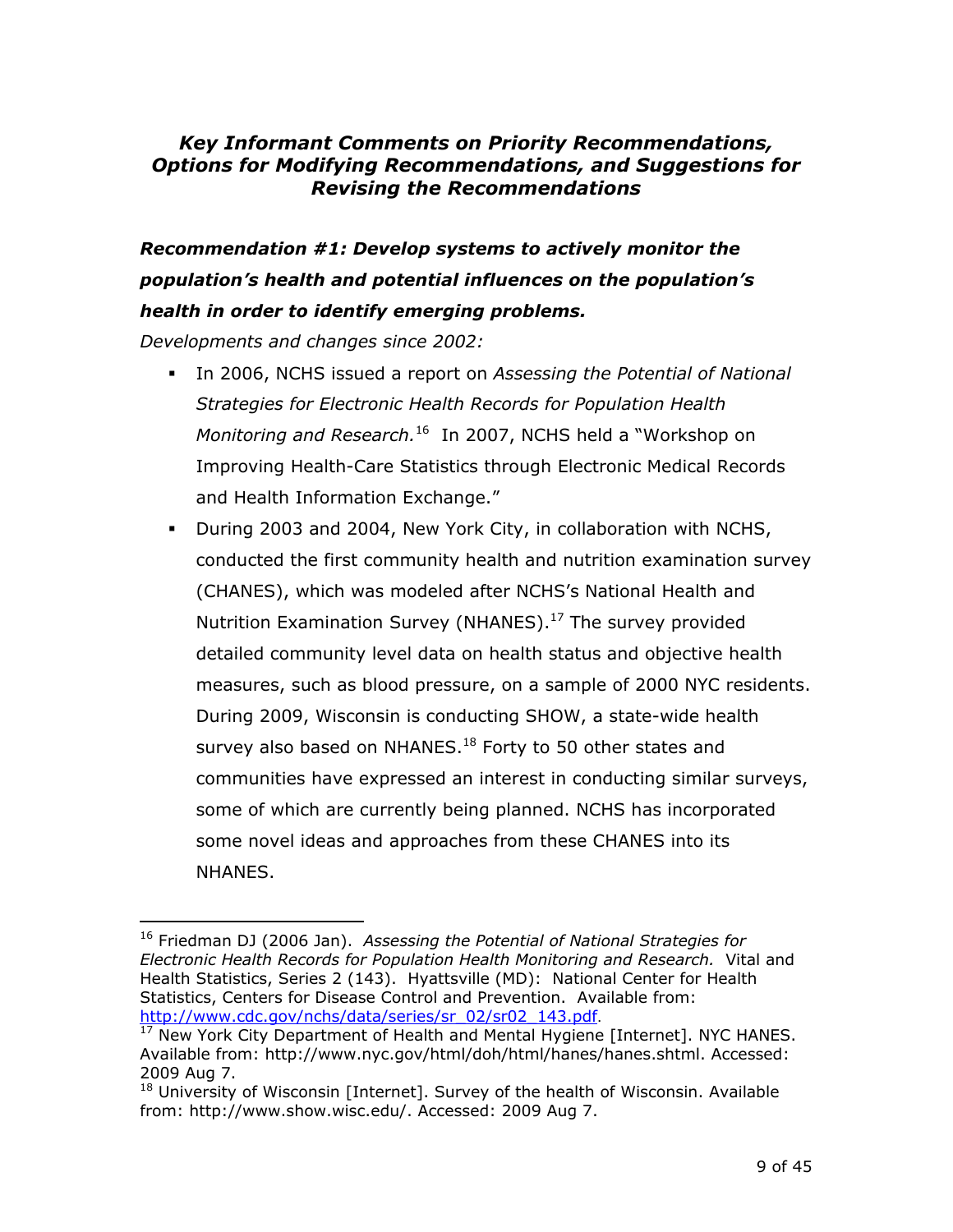- Following the events of Sept 11, 2001, CDC increased emphasis on and funding for surveillance of specific hazards. The BioSense system was developed in 2003 to monitor data from various sources (e.g., emergency rooms, pharmacies) to detect and assess the impact of acute health threats.<sup>19</sup> Syndromic surveillance was put into place as a means to quickly identify possible outbreaks of disease before specific diagnoses are made. $20,21$  The Public Health Information Network was implemented to facilitate the rapid exchange of information between public health agencies.<sup>22</sup>
- From 2002 to 2004, the CDC enhanced its Nationally Notifiable Disease Surveillance System by developing and supporting the implementation of NEDSS, a standards-based electronic method for states to report diseases to CDC.<sup>23</sup>
- In 2009 the Council of State and Territorial Epidemiologists adopted revised definitions for many notifiable diseases to make these diseases more easily identified through the analysis of electronic health records and other electronic data sources.<sup>24</sup>
- In 2008 CDC released Snap Shots of State Population Data or SNAPS, which provides community profile information nationwide for use in responding to public health emergency events at the state, Tribal, and local levels.<sup>25</sup>

<sup>&</sup>lt;sup>19</sup> Centers for Disease Control and Prevention [Internet]. BioSense. Available from: http://www.cdc.gov/BioSense/. Accessed: 2009 Aug 7.

<sup>&</sup>lt;sup>20</sup> Centers for Disease Control and Prevention [Internet]. Syndromic Surveillance: an Applied Approach to Outbreak Detection. Available from:

http://www.cdc.gov/ncphi/disss/nndss/syndromic.htm. Accessed: 2009 Aug 7.  $21$  International Society for Disease Surveillance [Internet]. syndromic.org. Available from: http://www.syndromic.org/. Accessed: 2009 Aug 7.

<sup>&</sup>lt;sup>22</sup> Centers for Disease Control and Prevention [Internet]. PHIN. Available from: http://www.cdc.gov/PHIN/. Accessed: 2009 Aug 7.<br><sup>23</sup> Centers for Disease Control and Prevention [Internet]. National Electronic Disease

Surveillance System. Available from: http://www.cdc.gov/NEDSS/. Accessed: 2009 Aug 7.<br><sup>24</sup> Council of State and Territorial Epidemiologists [Internet]. 2009 Position

Statements. Available from: http://www.cste.org/dnn/. Accessed: 2009 Aug 7. <sup>25</sup> Centers for Disease Control and Prevention [Internet]. SNAPS. Available from:

http://www.bt.cdc.gov/snaps/. Accessed: 2009 Aug 7.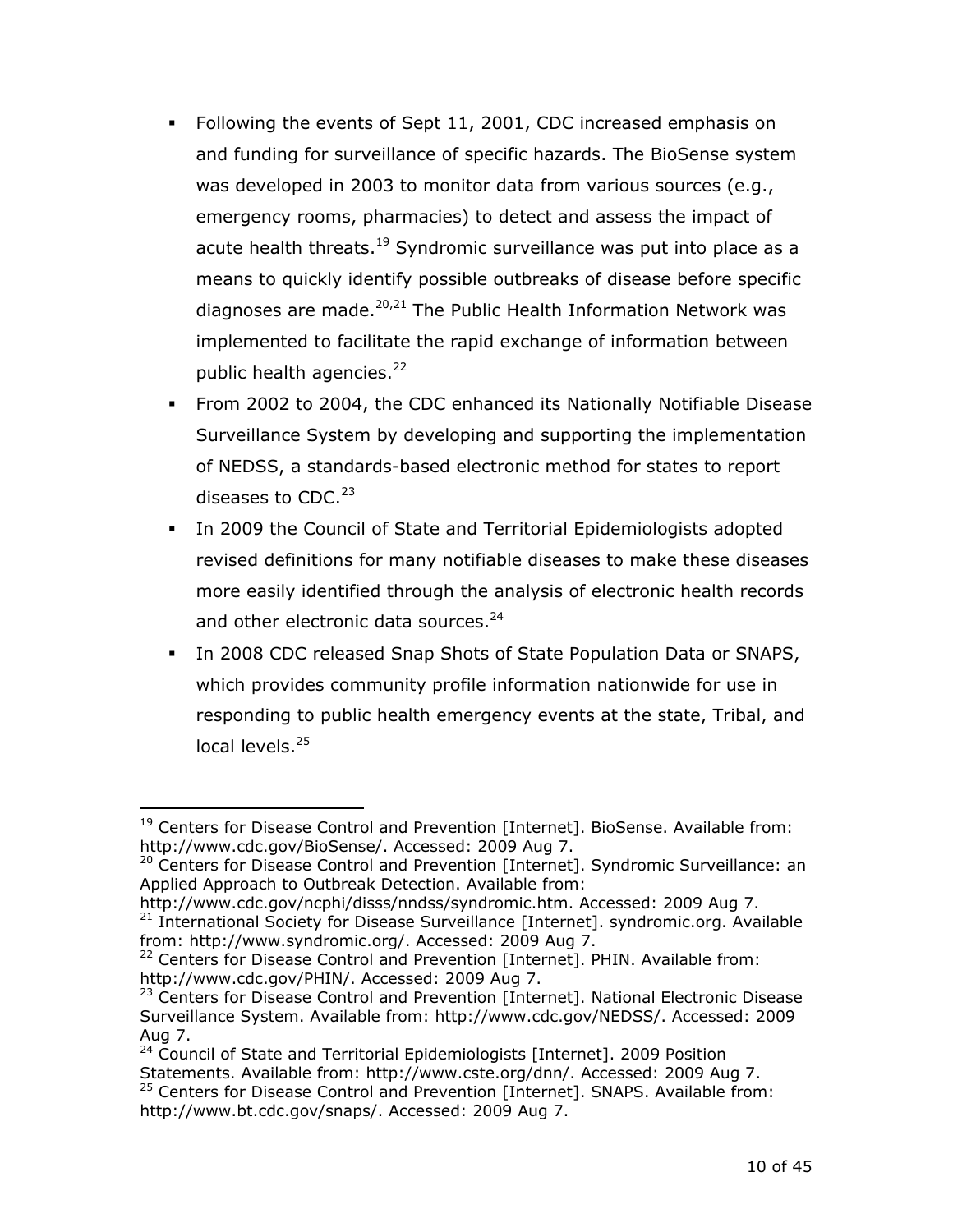#### *Reflections by key informants:*

- Importance: This recommendation is especially important, compared to the other seven priority recommendations, and constitutes the basis for several other priority recommendations.
- Electronic health records: "Meaningful use" should include the linkage or incorporation of public health systems to actively monitor population health into electronic health records (EHRs) at the point of care. EHRs should also include registry functionalities, which would enable improved population health monitoring. Rather than developing two parallel infrastructures for information technology, public health and health care should develop and share a single infrastructure.
- Recommendation wording and structure: "Systems" is too vague; "strategies" would be more appropriate. The recommendation should also include "and work towards achieving population health equity." The rewritten recommendation would read: "Develop strategies to actively monitor the population's health and potential influences on the population's health in order to identify emerging problems and achieve equity." In addition, the recommendation should subsume Recommendations #3 (functional status and well-being), #4 (toolbox of privacy, confidentiality, and security best practices), and #5 (support and fund ongoing multi-purpose data collection systems and security best practices).

*Options for recommendation #1:* 

- **Subsume Recommendations #3, 4, 5**
- **Emphasize health equity**
- Establish competitive state and local health department cooperative agreement program for CHANES
- Explicitly identify need to monitor access, quality, and value of healthcare
- Increase coordination, collaboration, linkage, data exchange, and joint development between EHR systems and population-based data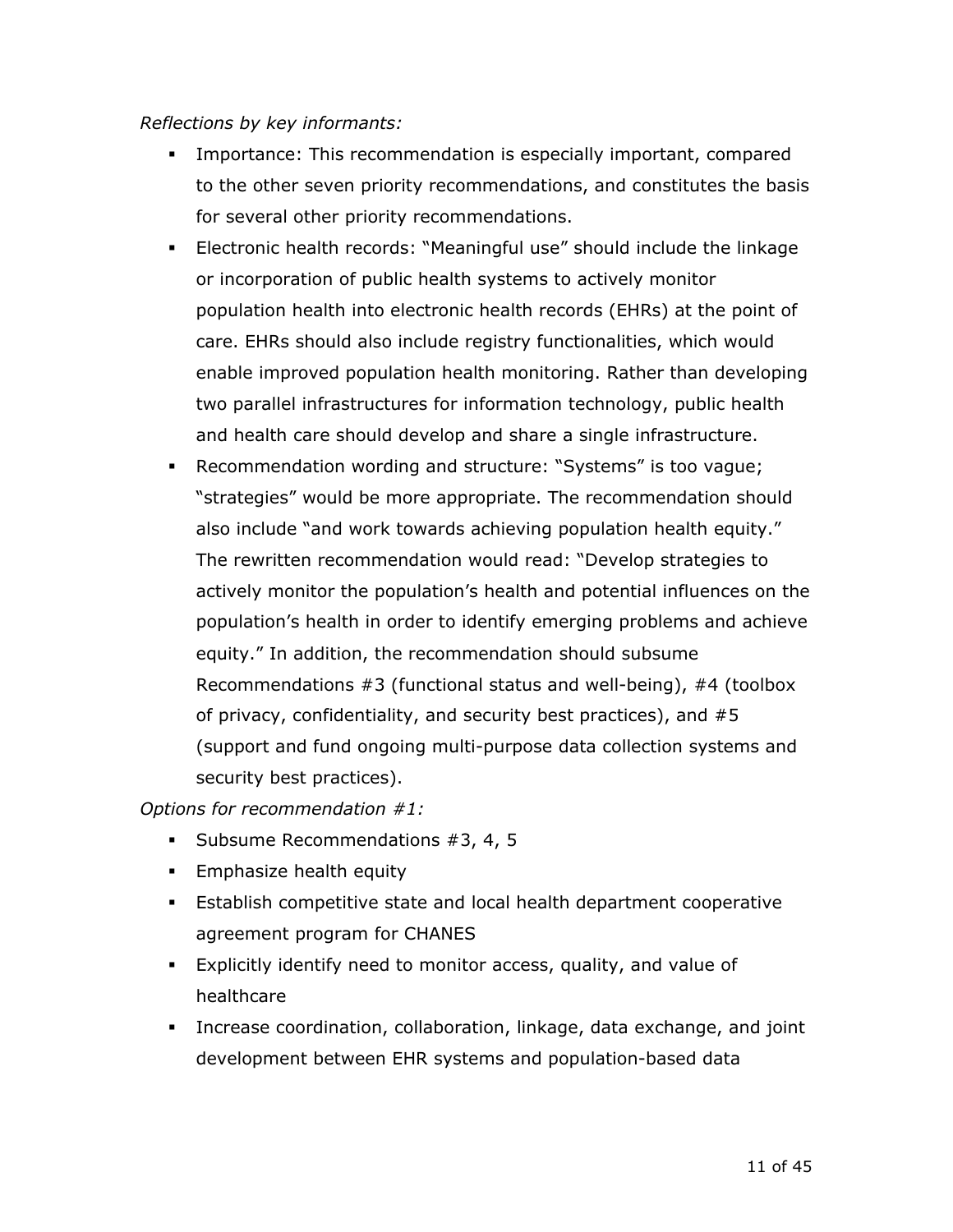systems (e.g., disease registries; and census, housing, education, and economic data systems)

- Broaden and strengthen federal and state awareness of and support for health statistics
- Encourage more active use of health statistics in healthcare and public health practice, including comparative effectiveness research
- Increase availability and improve ease of access to health statistics

### *Suggested revised recommendation:*

 confidentiality, and security best practices. Improve strategies, data sources, and systems to actively monitor the population's health and potential influences on the population's health. Objectives of the health statistics enterprise should include identifying emerging problems, measuring access, quality, efficiency, and value of health services, and identifying and targeting health inequities. The health statistics enterprise should meet at least four requirements: (a) where appropriate, provide person-based, longitudinal data; (b) where appropriate, be multi-purpose and support multiple data uses; (c) where appropriate, align with data standards for clinical records; and (d) incorporate privacy,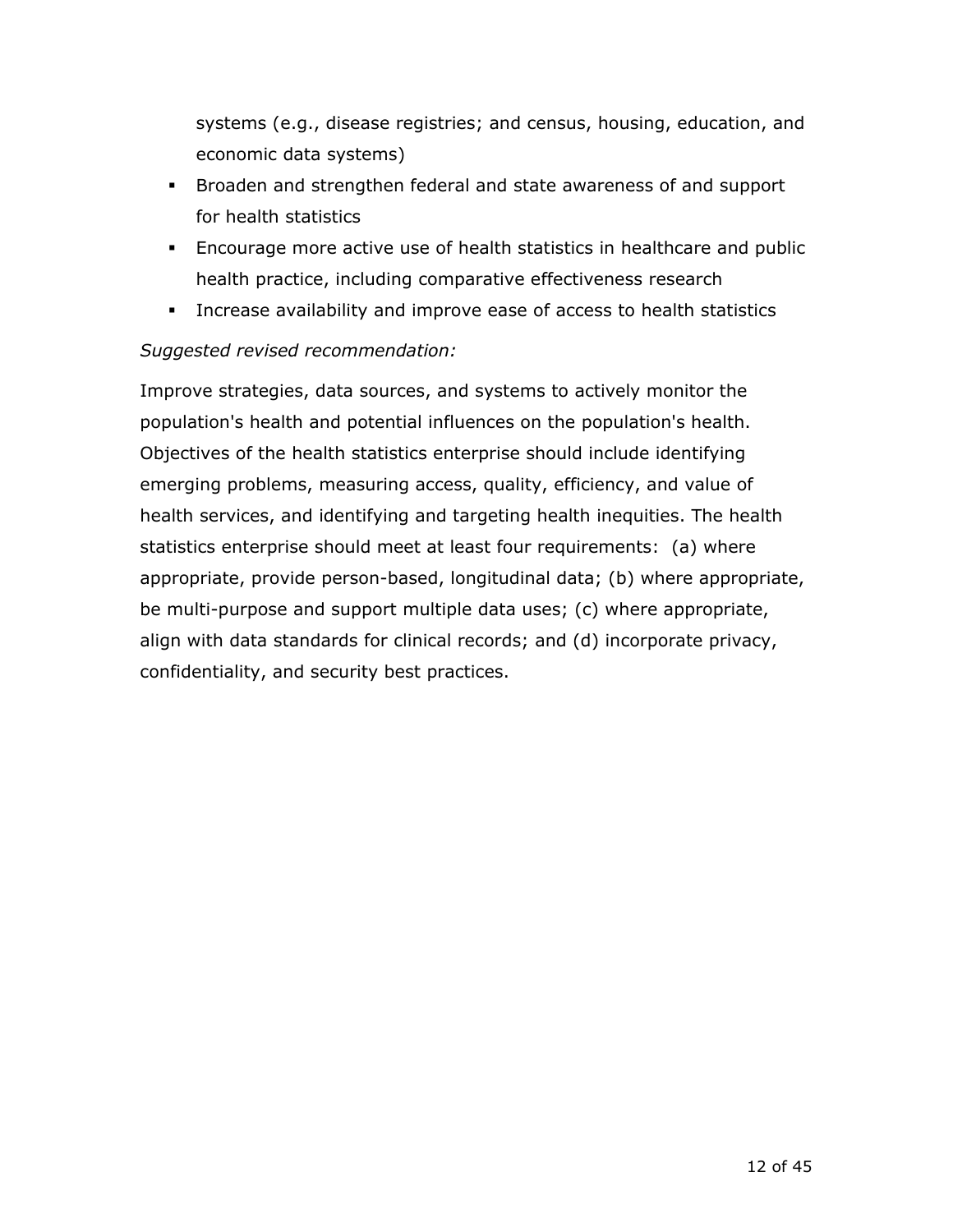# *Recommendation #2: Assure that appropriate measures of functional status and well-being are included in ongoing systems that are a part of the health statistics enterprise.*

*Developments and changes since 2002:* 

- of obtaining ongoing population measurement of disabilities. $26$  The changing demographics of the U.S. population, including the increasing numbers of elders and of the oldest old, together with increasing prevalence of chronic disease, has increased the relevance
- In 2006, the Consolidated Health Informatics Initiative endorsed the ICF (International Classification of Functioning, Disability and Health) as a standard vocabulary for the functioning and disability domain in health information technology systems, with its recommendations endorsed by NCVHS.
- In 2007, the Institute of Medicine published its report on The Future of Disability in America, in which it recommended that NCHS and other federal agencies should adopt and use the ICF framework for disability monitoring and research. Also in 2007, the Agency for Healthcare Quality and Research published its National Healthcare Disparities Report, which included some data on people with disabilities.
- In 2009, the National Library of Medicine included the ICF in its Unified Medical Language System (UMLS).
- Also in 2009, Gallup and Healthways announced a twenty-five year commitment to a new Well-Being Index, with measures of physical

<sup>&</sup>lt;sup>26</sup> The Center for Medicare and Medicaid Services now collects functional status data in its Medicare Advantage Plans, and in the Healthcare Effectiveness Data and Information Set (HEDIS) and Consumer Assessment of Healthcare Providers and Systems (CAHPS), and the Medicare Health Outcome Survey. The Agency for Healthcare Quality and Research now collects SF-12 functional status data in the Medical Expenditure Panel Survey (MEPS). The National Center for Health Statistics collects disability data on its National Health Interview Survey (activity limitation in major activity, activities of daily living, work limitation) and its National Health and Nutrition Examination Survey (activities of daily living).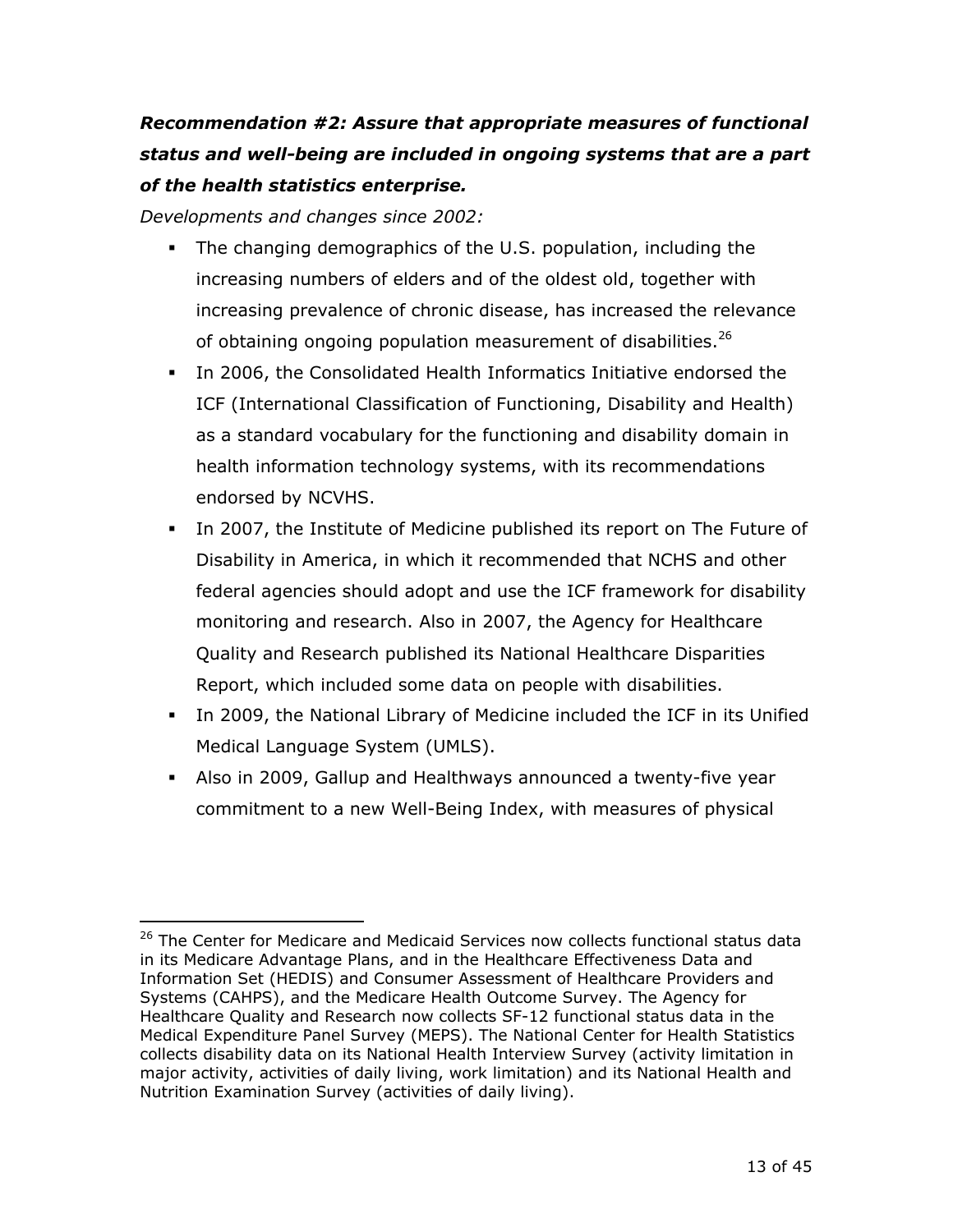health, emotional health, healthy behavior, life evaluation, work environment, and access.<sup>27</sup>

*Reflections by key informants:* 

- Importance: This recommendation is of medium to low priority, compared to the other seven priority recommendations.
- Priorities: Priorities for the development and inclusion of functional status and well-being measures into ongoing health statistics and related systems need to be developed, as well as a well-defined strategy for "how do we get there?"
- Recommendation wording and structure: The recommendation should also refer to improving the consistency and comparability of] tools that evaluate functional status and well being. This recommendation should be combined with Recommendation #7 (develop and fund a research agenda).

### *Options for recommendation #2:*

- Combine with Recommendation  $#7$
- Improve consistency and comparability of tools that measure functional status and well-being
- Clarify the uses of data on functional status and well-being and provide examples of their usefulness
- Continue efforts to improve available tools for collecting data on functional status and well-being, including their validity, reliability, and ease of use.

### *Suggested revised recommendation:*

 $\overline{a}$ 

Assure that appropriate, consistent, and comparable measures of functional status and well-being are provided by the health statistics enterprise. These measures should be valid and reliable, as well as comparable and consistent across the health statistics enterprise.

<sup>&</sup>lt;sup>27</sup> Jennifer Higgs, Gallup-Healthways Well-Being Index measures daily pulse of America," Axiom News, 3 Apr 2009. Available at: http://www.axiomnews.ca/NewsArchives/2009/April/April03.html. Accessed 28 Jul 2009.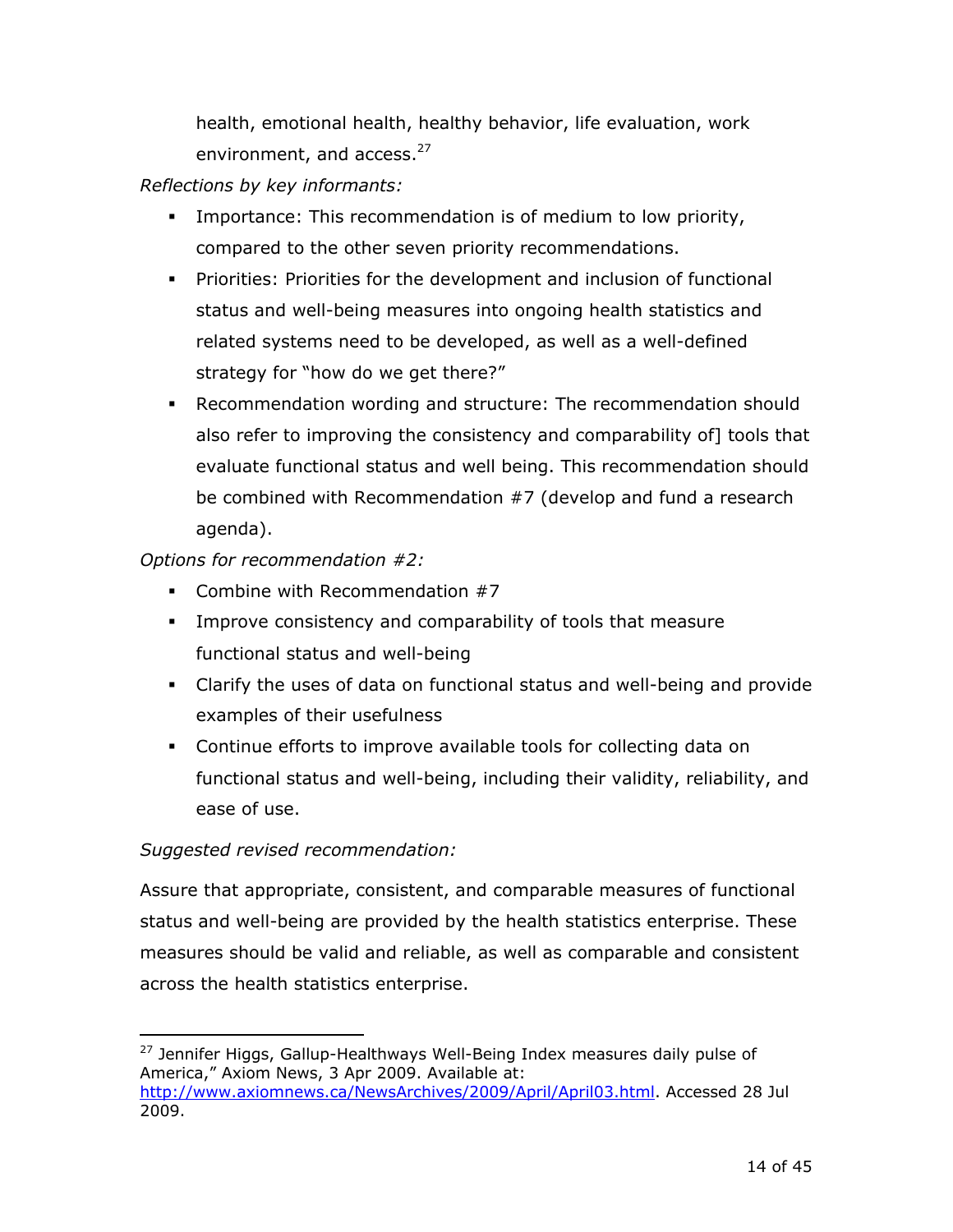# *Recommendation #3: Develop person-based, longitudinal data sets and surveys in order to develop portraits of influences on the population's health throughout the life cycle.*

*Developments and changes since 2002:* 

- With active support and involvement from the National Center for Health Statistics (NCHS), the inter-agency development of the National Children's Study (NCS) has continued. Congress has already appropriated approximately \$180 million to the NCS, and the full study is slated to begin in 2010 and 2011. The NCS will entail longitudinal data collection, following approximately 100,000 children from birth to age  $21.^{28}$
- The NCHS data linkage program, within the Office of Analysis and Epidemiology, has expanded. NCHS has adopted a strategy of longitudinal linkage of its surveys and mortality data with data sets held by other agencies, as a means of developing longitudinal data with lower costs than conducting longitudinal surveys. For example, the National Health Interview Survey (NHIS), National Health and Nutrition Examination Survey (NHANES), and the Second Longitudinal Study of Aging have each been linked with National Death Index mortality data, Medicare enrollment and claims data, and Social Security Administration Retirement, Survivors, and Disability Insurance (SSA-RSDI) and Supplemental Security Income data (SSA-SSI); and the National Nursing Home Survey has been linked with mortality and SSA-RSDI and SSA-SSI data.<sup>29</sup> NCHS record linkage program activities have resulted in publications in such journals as Health Services Research, American Journal of Epidemiology, Journal

 $\overline{a}$  $28$  National Children's Study [hp]. Study questions and answers. Available at: http://www.nationalchildrensstudy.gov/about/overview/. Last update 29 May 2009. Accessed 19 Jul 2009; National Children's Study [hp]. The National Children's Study. Available at: http://www.nationalchildrensstudy.gov/about/overview/Pages/NCS-Presentation-05-29-09-Final.pdf. Last updated May 2009.

 $29$  National Center for Health Statistics, Centers for Disease Control and Prevention [hp]. NCHS Data Linkage Activities. Available at:

http://www.cdc.gov/nchs/data\_access/data\_linkage\_activities.htm. Updated 11 Mar 2009. Accessed 27 Jul 2009.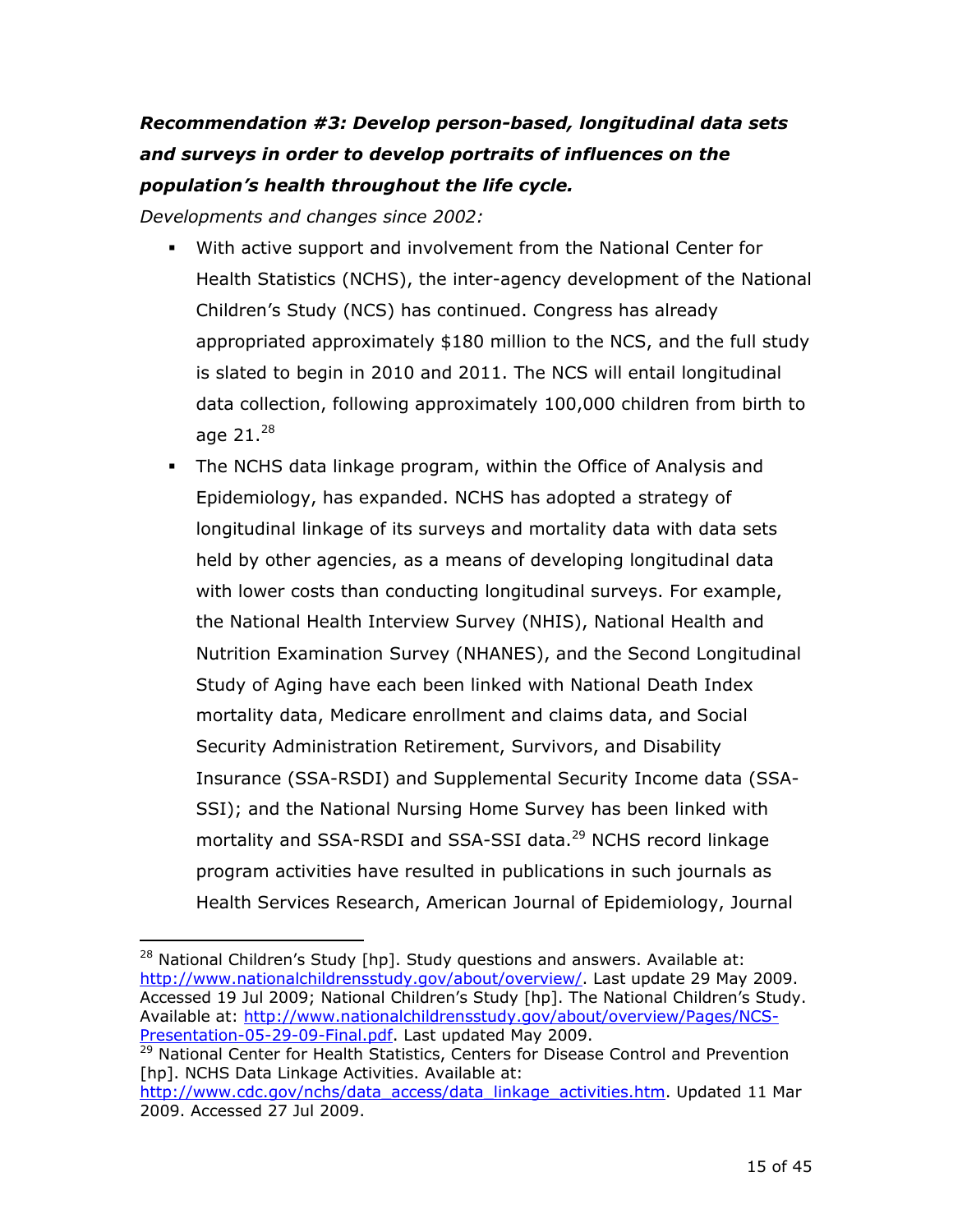of the American Medical Association, the Annals of Internal Medicine, and Inquiry.

The SNACC<sup>30</sup> project has "merged survey data from the Census Bureau and the National Center for Health Statistics with administrative records from Medicaid and from the Centers for Medicare and Medicaid Services. . . to address the longstanding concern about the range of estimates of Medicaid enrollees reported across government surveys and the Medicaid program records.<sup>"31</sup> SNACC activities have led to a forthcoming article in *Health Services Research*, and numerous reports and presentations.

### *Reflections by key informants:*

- Importance: Key informants provided mixed assessments of the importance of this recommendation, compared to the other priority recommendations. Some rated the importance of this recommendation as high, and others rated it as medium or low.
- Priorities: This recommendation is especially relevant for evaluating health care reform. Health care cost data, as well as health status data, should be incorporated into longitudinal data sets. Adequate sample sizes would be needed for drill-downs to smaller cells that would be useful for policy-making.
- Electronic health records: Electronic health records (EHRs) should be employed as a basis for person-based longitudinal data. EHRs as a source for person-based longitudinal data hold advantages over surveys, especially given attrition and response rate problems with panel surveys.

 $\overline{a}$  $30$  The SNACC project includes the following partners: State Health Access Data Assistance Center, University of Minnesota; NCHS; ASPE (Office of the Assistant Secretary for Planning and Evaluation, U.S. Department of Health and Human Services); Centers for Medicare and Medicaid Services; and U.S. Bureau of the Census.

 $\frac{31}{31}$  Prell M, Bradshser-Fredrick H, Comisarow C, Cornman S, Cox C, Denbaly M, et al. (2009 Apr). Profiles in success of statistical uses of administrative data. Presented at Federal Statistical Policy Seminar, 18 Nov 2008. Federal Committee on Statistical Methodology.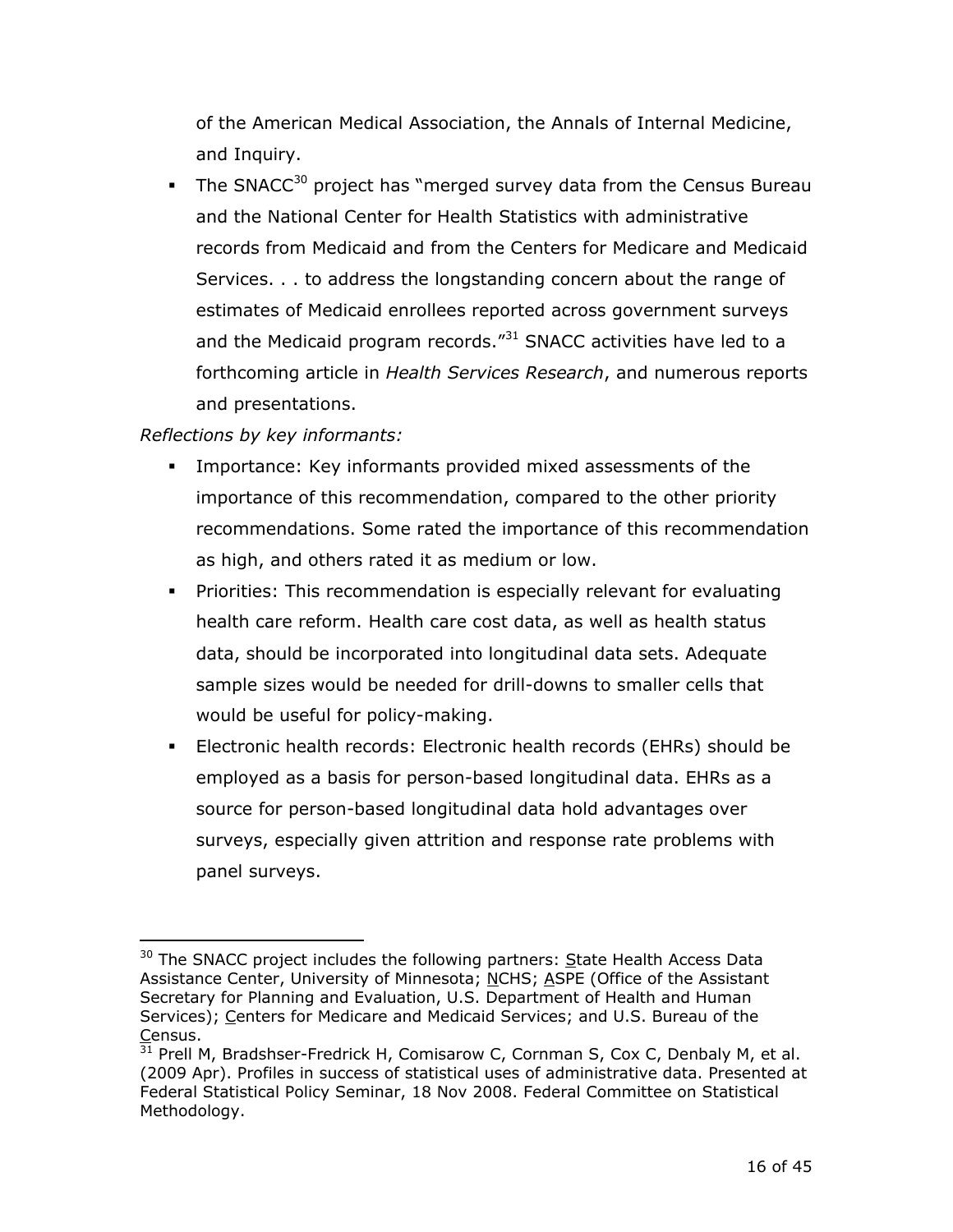- Research: This recommendation should be defined as a research activity.
- individual parts of the recommendations and "how we move" from Recommendation wording and structure: This recommendation needs to be "deconstructed," with clear indications of "how we get there" for current data sets to longitudinal data sets.

### *Options for recommendation #3:*

- Increase state health department capacity for developing personbased, longitudinal data sets and surveys through
	- $\circ$  providing ongoing technical assistance from NCHS data linkage program
	- $\circ$  identifying, supporting, and conducting collaborative projects with NCHS data linkage program
- Research electronic health records and personal health records as sources for person-based, longitudinal data sets.
- Strengthen current NCHS data linkage program through:
	- o Researching linkages without Social Security Numbers or with partial Social Security Numbers
	- o Researching and remediating linkage bias
	- $\circ$  Researching problems with linkages for minority populations
	- $\circ$  Exploring linkages with Internal Revenue Service to capture income and assets
- Clarify the uses of longitudinal data and provide examples of their usefulness

#### *Suggested revised recommendation:*

Subsume recommendation #3 under revised recommendation #1.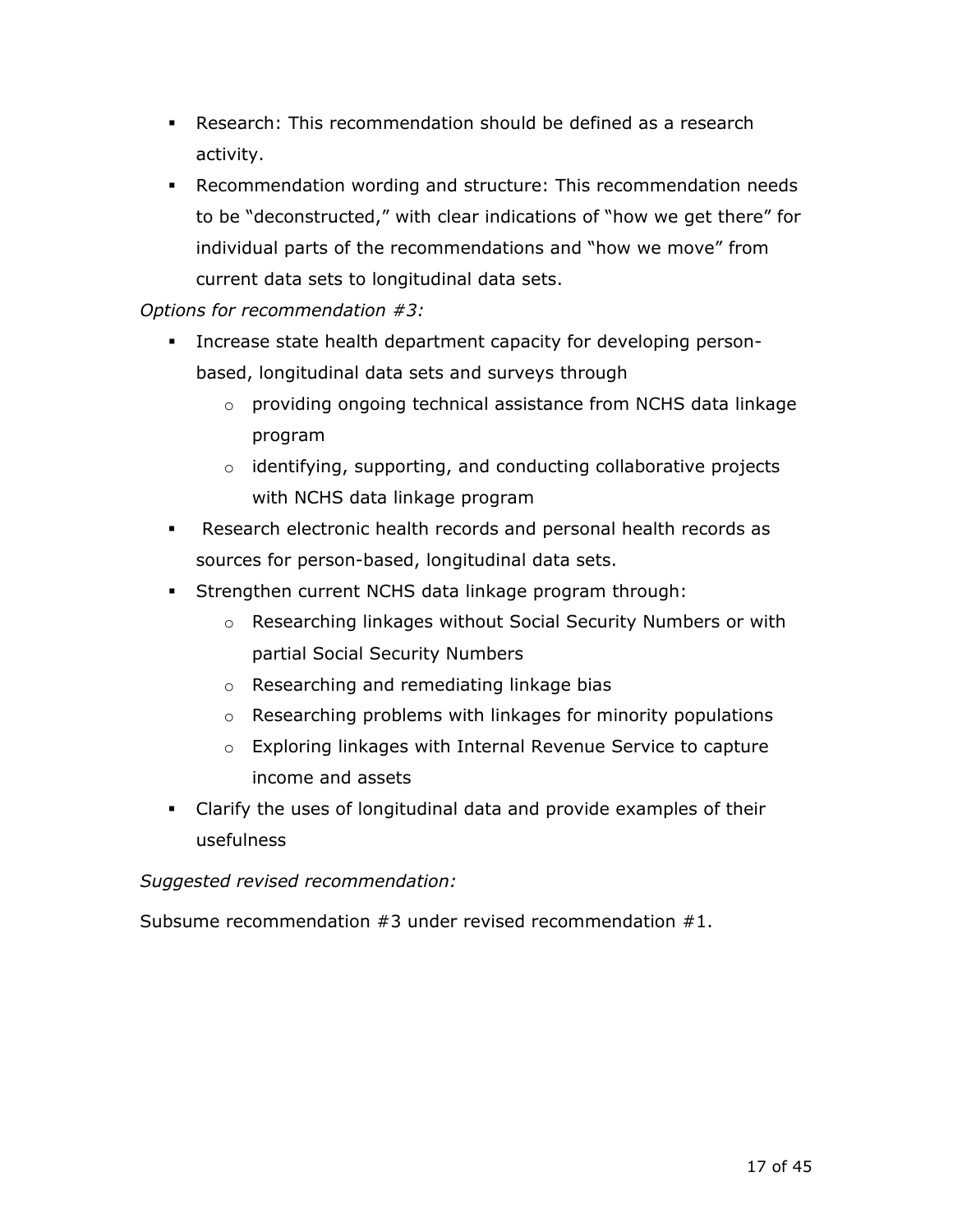# *Recommendation #4: Develop a toolbox of privacy, confidentiality, and security best practices for use throughout the health statistics enterprise.*

*Developments and changes since 2002:* 

- disclosure limitation in . . . two-dimensional tabular data."<sup>32</sup> Such In 2005, NCHS developed and made available to other federal and state agencies a software suite "comprising five functions for statistical software will constitute an essential part of a toolbox for privacy, confidentiality, and security best practices for health statistics.
- second version of its Report on Statistical Disclosure Limitation interagency cooperation. . . for data sharing." The Federal Committee on Statistical Methodology published the Methodology in 2005.<sup>33</sup> The report includes recommendations essential for privacy and confidentiality best practices for health statistics, including recommendations relating to "seek[ing] advice from respondents and data users," "standardize[ing] and centraliz[ing] agency review of disclosure-limited data products, "shar[ing] software and methodology across the government," and developing "formal
- NCVHS has played an active role in considering current issues and developing recommendations that will affect privacy, confidentiality, and security in the health statistics enterprise. In June 2006, NCVHS recommended that "individuals should have the right to decide whether they want to have their personally identifiable electronic health records accessible via the NHIN," while importantly also emphasizing that "this recommendation is not intended to disturb traditional principles of public health reporting." Also in 2006, NCVHS recommended that "role-based access should be employed as a means

<sup>33</sup> Federal Committee on Statistical Methodology (2005 Dec). Report on Statistical Disclosure Limitation Methodology. Statistical Policy Working Paper 22 (second version, 2005): 99-103. Washington (DC): Office of Information and Regulatory Affairs, Office of Management and Budget. Available at:

 $\overline{a}$ <sup>32</sup> Gonzalez JF, Cox LH (2005). Software for tabular data protection. Statistics in Medicine 24:659-669.

<sup>2009</sup> Aug 4. http://www.fcsm.gov/working-papers/spwp22.html. Updated 2007 Apr 20. Accessed 2009 Aug 4.<br>18 of 45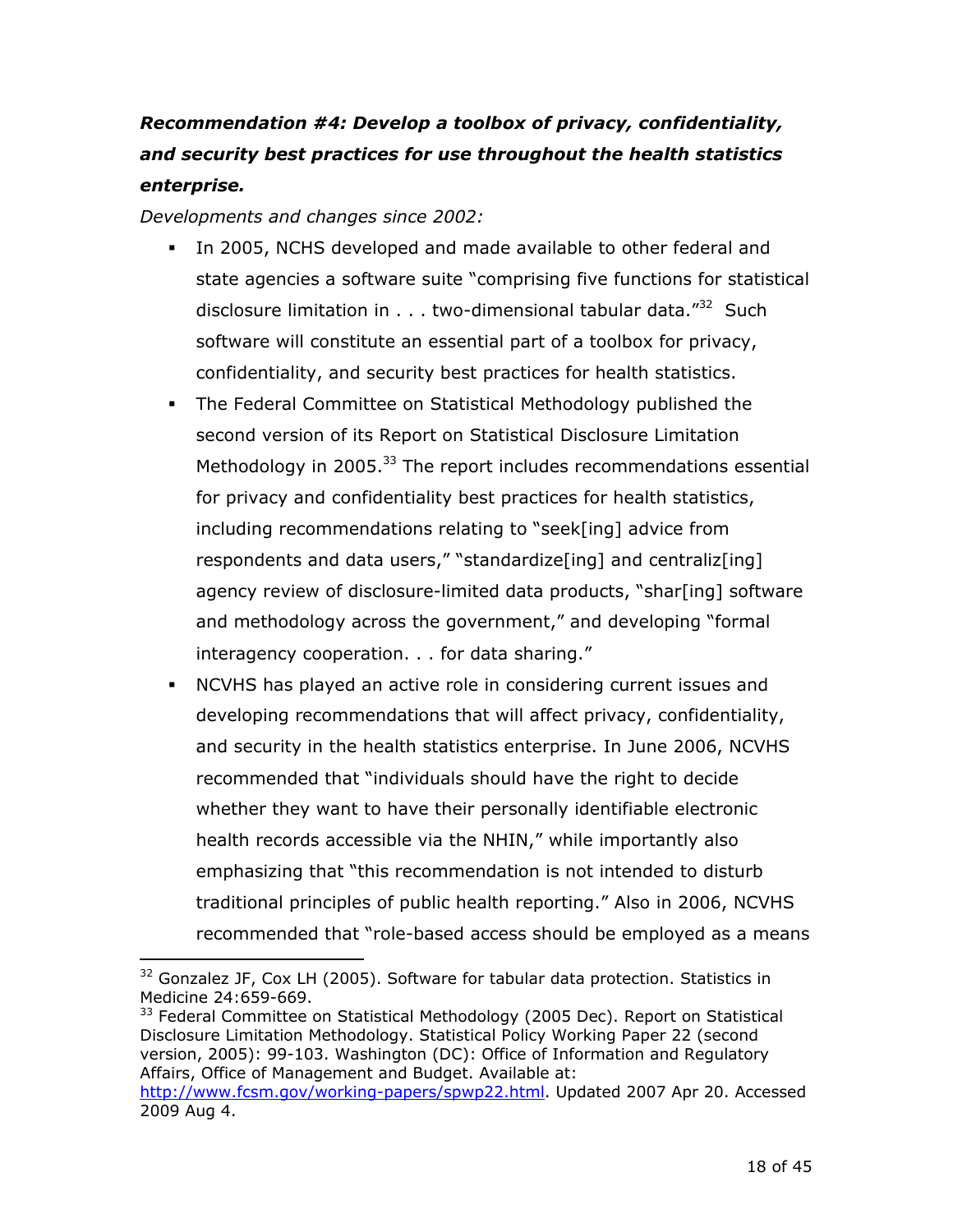achieve the purpose of the disclosure." Both of the preceding the generation of health statistics.<sup>34</sup> to limit the personal health information accessible via the NHIN and its components" and "HHS should investigate the feasibility of applying contextual access criteria to EHRs and the NHIN, enabling personal information disclosed beyond the health care setting on the basis of an authorization to be limited to the information reasonably necessary to recommendations hold important implications for protecting privacy and confidentiality of EHRs and related NHIN data, while also enabling

 NCHS has continued to support and expand its Research Data Center.35 The Research Data Center's remote access system, Analytic Data Retrieval by E-mail (ANDRE), enables approved researchers to communicate with an automated system through e-mail to analyze and retrieve data. In addition, researchers can access NCHS Research Data Center resources through any of the nine Census Bureau Research Data Centers. Further, a Research Data Center for geneticsrelated research has opened at CDC in Atlanta.

#### *Reflections by key informants:*

- Importance: While maintaining confidentiality is of great importance, focusing on privacy, confidentiality, and security "is not the best use of [NCVHS] skills." Compared to other priority recommendations, this recommendation should be regarded as of lower importance and perhaps tasked to a different group.
- Priorities: Government communication regarding health statistics privacy, confidentiality, and security issues is critical. The public needs to be educated regarding privacy, confidentiality, and security issues, values, and inherent risks that need to be accepted. Human subjects review boards and researchers need to be educated about the inherent

<sup>&</sup>lt;sup>34</sup> National Committee on Vital and Health Statistics (2009 May). Recommendations on Privacy and Confidentiality, 2006-2008. Hyattsville (MD): U.S. Department of Health and Human Services.

 $35$  National Center for Health Statistics [hp]. Research Data Center. Available at: http://www.cdc.gov/nchs/r&d/rdc.htm. Updated 2009 Apr 15. Accessed 2009 Aug 4.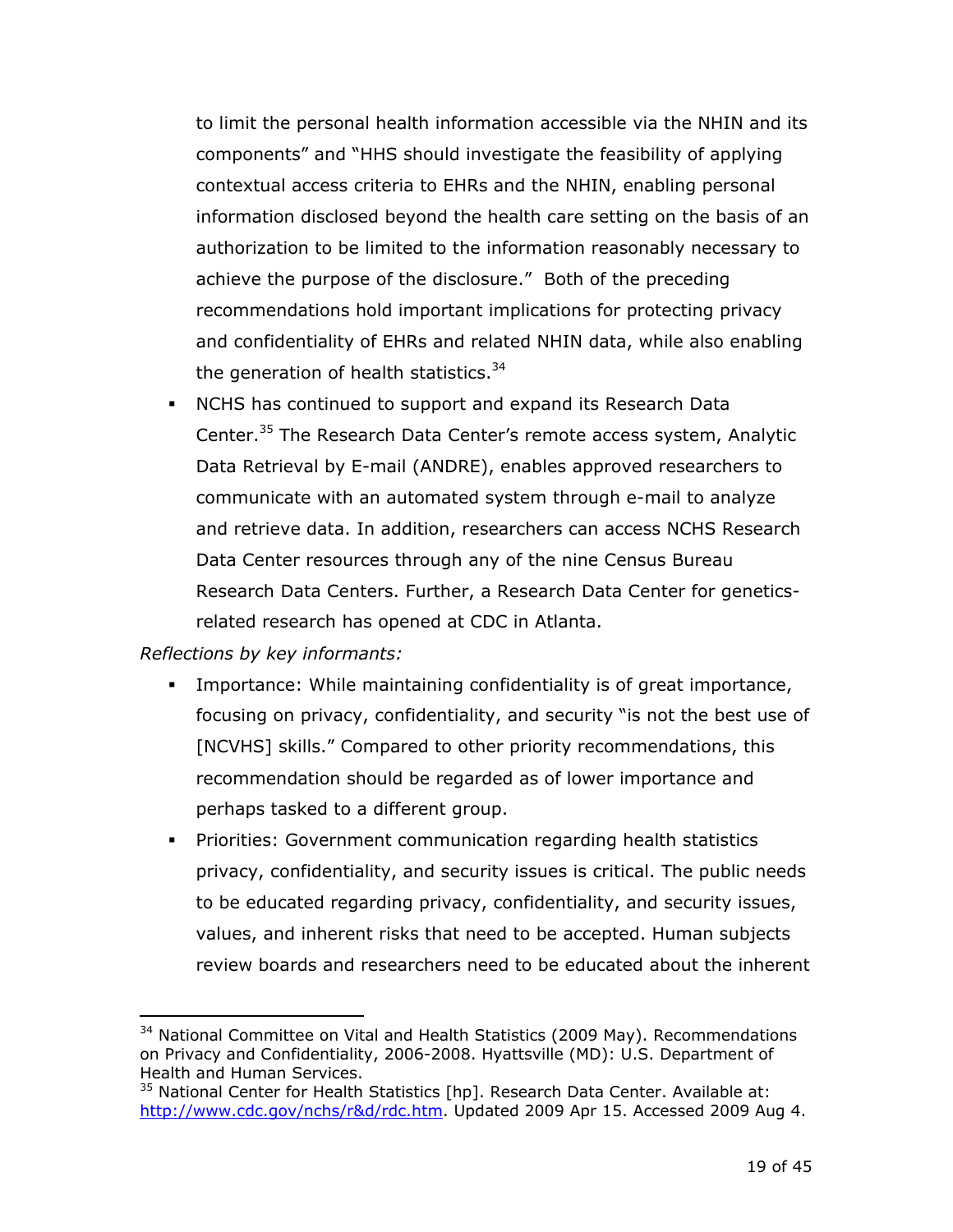differences between clinical and survey research, differences in regulations applicable to each, and the inherent conflicts between increasing data accessibility and confidentiality.

- Research: Research is needed to enhance privacy, confidentiality, and security.
- Recommendation wording and structure: Best practices need to be refined for different types of research. The recommendation needs an education and communications component.

*Options for recommendation #4:* 

- Develop a toolbox of privacy, confidentiality, and security best practices for use throughout the health statistics enterprise.
	- $\circ$  Train state health departments in using NCHS Data Protection Utility software suite
	- $\circ$  Collaborate with state health departments to identify needed software tools to support analyses while enhancing privacy and confidentiality in commonly utilized health statistics data sets
	- $\circ$  Educate state health departments and other users of health statistics data sets in common issues related to privacy and confidentiality
	- $\circ$  Improve communication with the public about the need for health statistics and how the health statistics enterprise protects the public's privacy and confidentiality

*Suggested revised recommendation:* 

Subsume recommendation #4 under revised recommendation #1.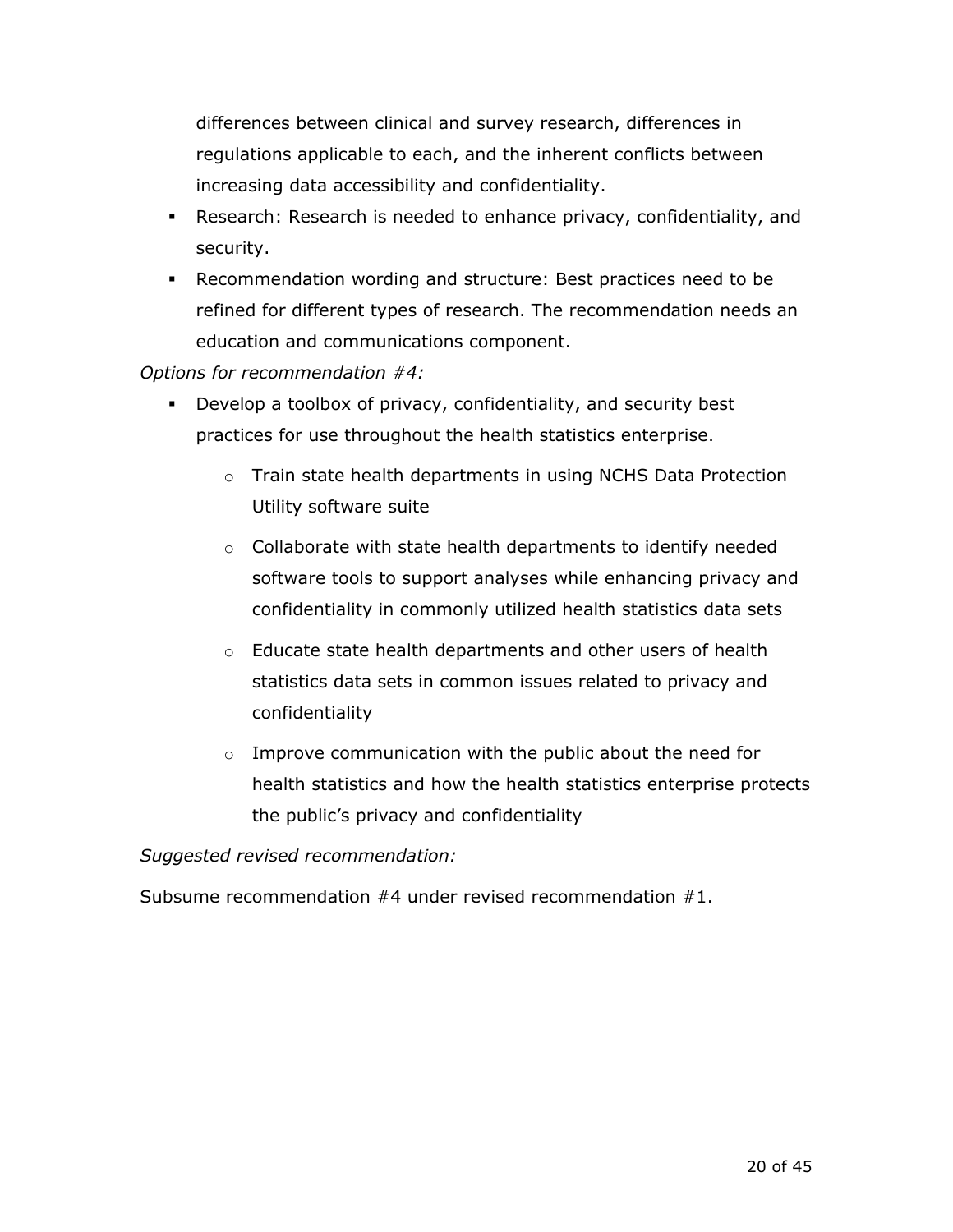## *Recommendation #5: Support and fund ongoing multi-purpose data collection systems and data integration efforts.*

*Developments and changes since 2002:* 

- linkage at the person level of Medicare Part B claims and claims from Centers for Medicare and Medicaid Services (CMS) data integration efforts include: the Chronic Condition Data Warehouse, which includes institutional providers<sup>36</sup>; linkage of Medicare claims with the National Cancer Institute's Surveillance, Epidemiology, and End Results data<sup>37</sup>; and linkage of data from the renal disease program at the National Institutes of Health (NIH) with CMS data.
- NCHS and NIH continued their long-term collaboration on the development of topic-specific modules for NHIS and NHANES, in particular an NHIS module for complementary and alternative medicine.
- NCHS is considering developing a new health survey that would replace NHIS and NHANES and provide the information currently provided by the separate surveys. NCHS is also exploring the directions that NHIS and NHANES would take if they were to remain separate.
- See also the second and third bullets under Recommendation  $#3's$ Developments and changes since 2002.

### *Reflections by key informants:*

- Importance: This recommendation was not rated highly by key informants.
- **Priorities:**
- **Research:**

<sup>&</sup>lt;sup>36</sup> O'Donnell B, Schneider K, Dean D. CMS Chronic Condition Data Warehouse: Technical guidance for researchers calculating population statistics. Des Moines(IA): Buccaneer Computer Systems, 2008. Available from:

http://www.ccwdata.org/downloads/CCW\_Denominators\_TechnicalGuide.pdf. Accessed: 2009 Aug 7.

<sup>&</sup>lt;sup>37</sup> National Cancer Institute [Internet]. SEER-Medicare: How the SEER & Medicare Data are Linked. Available from:

http://healthservices.cancer.gov/seermedicare/overview/linked.html. Accessed: 2009 Aug 7.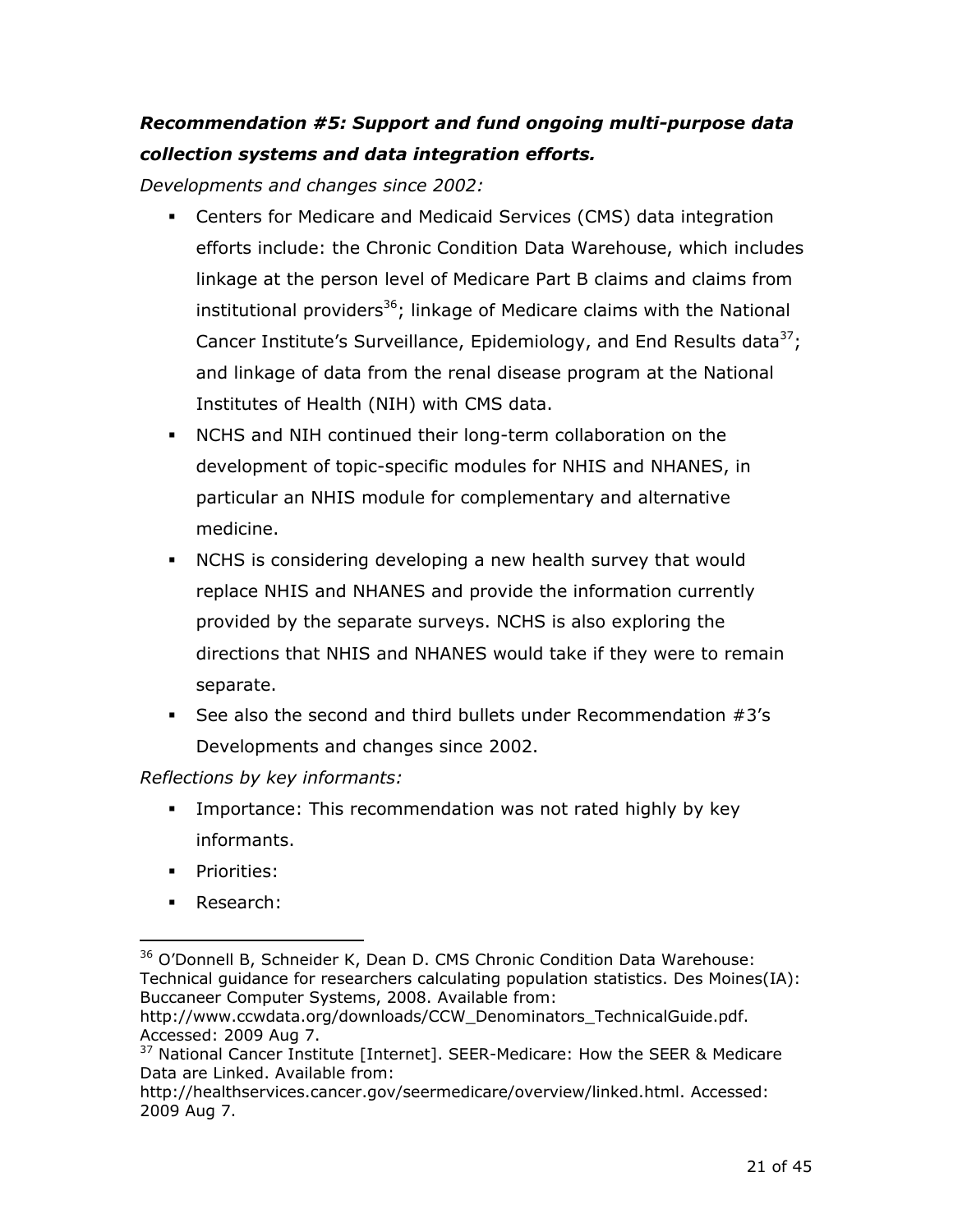Recommendation wording and structure: This recommendation is related to and should be combined with Recommendations  $#1, #3,$ and #5. The recommendation as currently constituted is too general, and needs to become topically specific about where integration would and would not prove productive.

*Options for recommendation #5:* 

- Support and fund ongoing multi-purpose data collection systems and data integration efforts.
	- o Explore merger of NHANES, NHIS, and BRFSS
	- $\circ$  Combine Recommendations #1, 3, 5
	- $\circ$  See also Recommendation #3

*Suggested revised recommendation:* 

Subsume recommendation #5 under revised recommendation #1.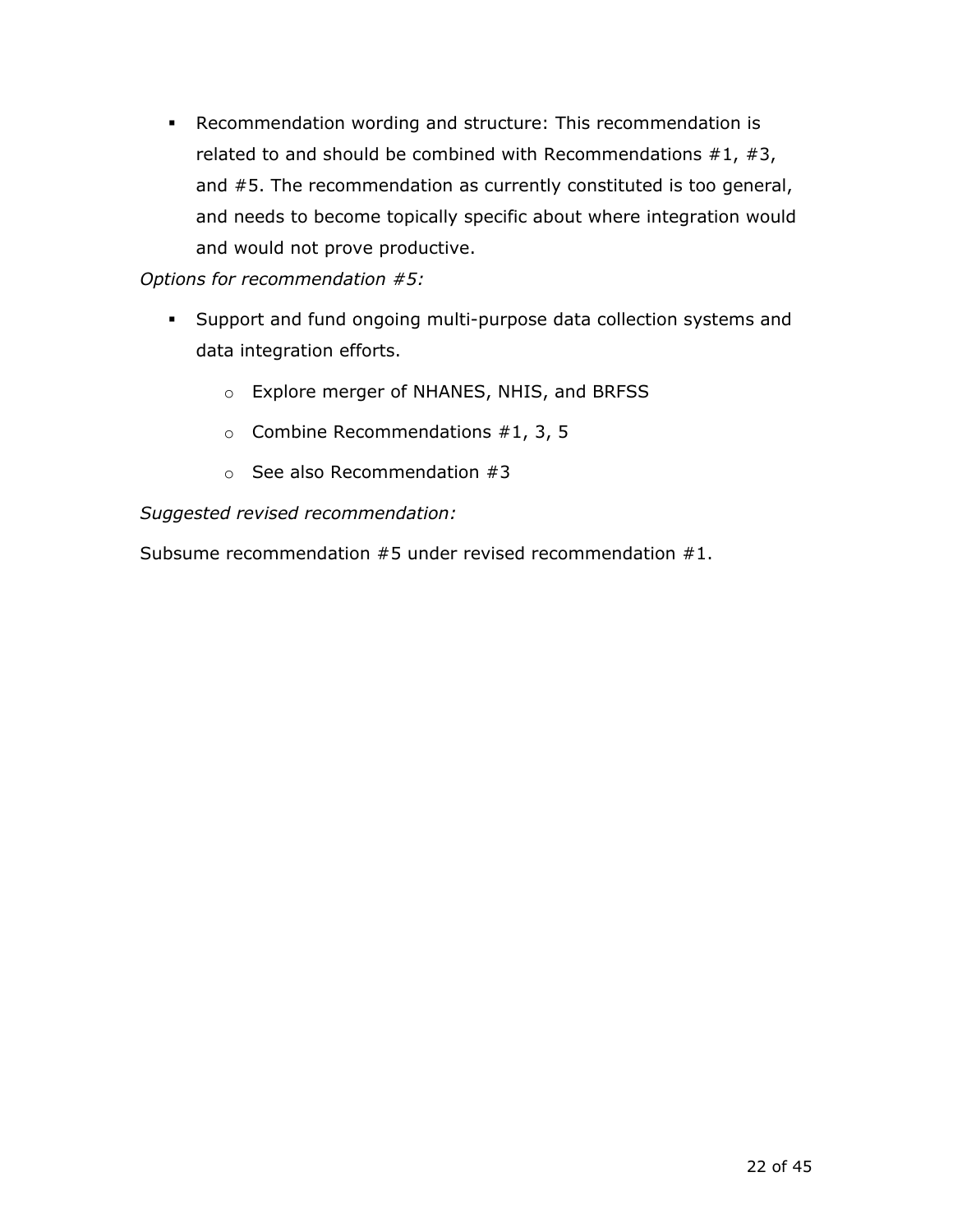*Recommendation #6: Adopt or, if necessary, develop standards for data elements commonly used in all methods of data collection, for electronically transmitting data, for presenting and disseminating data, and for providing electronic access to data.* 

*Developments and changes since 2002:* 

- In 2002, SNOMED CT was created by a merger of SNOMED RT and the United Kingdom's National Health Service Clinical Terms. In 2003, the National Library of Medicine established a federal license for the use of SNOMED CT, and in 2007, property rights for SNOMED CT were transferred to the International Health Terminology Standards Development Organization, which was established in Denmark to maintain and enhance SNOMED CT and other standardized clinical terminologies.<sup>38</sup>
- In 2005, NCHS in collaboration with the Census Bureau, the NIH, the Bureau of Labor Statistics, and the National Science Foundation released *Q-Bank*, a compilation of evaluated questions from federal surveys with links from each question to its test findings.<sup>39</sup>
- (USHIK) moved from NIH to AHRQ, where it is also supported by CMS From 2005 to 2008, the U.S. Health Information Knowledgebase and the Veterans Administration. The USHIK updated its metadata on health data standards, as new standards became available from ANSI X12 and the Healthcare Information Technology Standards Panel  $(HITSP)$ .<sup>40</sup>

 $\overline{a}$ <sup>38</sup> National Library of Medicine [Internet]. Unified Medical Language System: SNOMED Clinical Terms®. Available from:

http://www.nlm.nih.gov/research/umls/Snomed/snomed\_main.html. Accessed: 2009 Aug 7; International Health Terminology Standards Development Organisation [Internet]. SNOMED CT. Available from: http://www.ihtsdo.org/snomed-ct/. Accessed: 2009 Aug 7.

<sup>&</sup>lt;sup>39</sup> Centers for Disease Control and Prevention [Internet]. Q-Bank. Available from: http://wwwn.cdc.gov/qbank/home.aspx. Accessed: 2009 Aug 7.<br><sup>40</sup> Agency for Healthcare Research and Quality [Internet]. USHIK: United States

Health Information Knowledgebase. Available from: http://ushik.ahrq.gov/registry/. Accessed: 2009 Aug 7.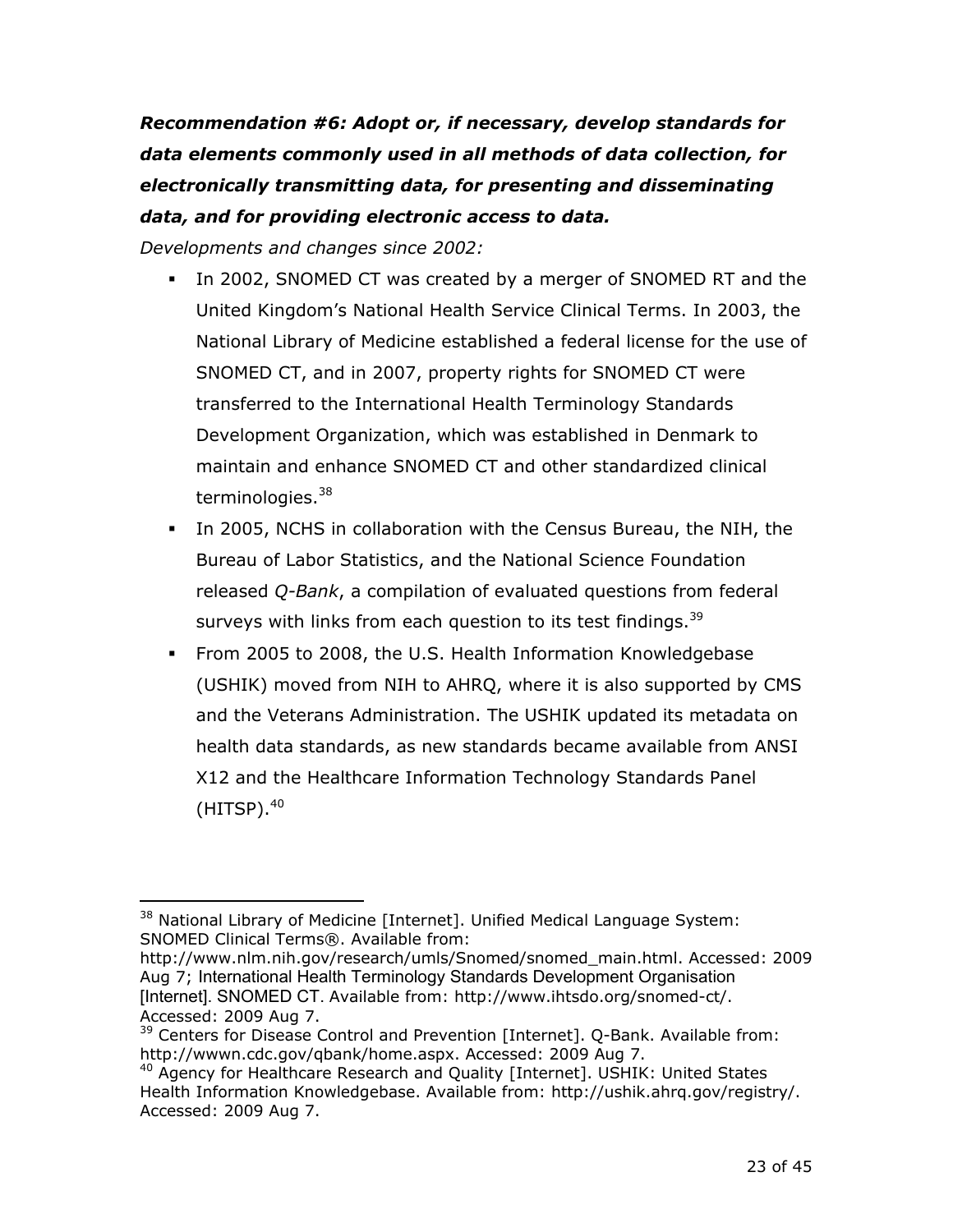- In 2009 CMS released the final rule for replacing the 30-year-old ICD-9-CM code set with ICD-10-CM and ICD-10-PCS. All HIPAA covered entities<sup>41</sup> must comply with the new rule by October 2013.<sup>42</sup>
- foundation for the selection of specifications by HITSP. Since 2002, HITSP has recognized interoperability specifications on electronic health record laboratory results reports, biosurveillance, and consumer access to clinical information; and released interoperability specifications on immunizations, public health case reporting, and EHR business services.<sup>43</sup> The Consolidated Health Informatics Initiative, a collaboration among DHHS, the U.S. Department of Veterans Affairs, the U.S. Department of Defense, and the Social Security Administration, which included public health participation, served as a
- Since 2002, the Public Health Data Standards Consortium has been actively working on public health-related standards and the interface between public health data and the EHR; on prototypes for health information exchange between EHRs and public health data systems; and on a privacy toolkit for public health professionals.<sup>44</sup>
- NCHS and the National Association of Public Health Statistics and Information Systems (NAPHSIS) are working with HL7 to align vital records data standards with those of the EHR and to develop messaging standards for the transfer of data between EHRs and vital records.<sup>45</sup>

 $\overline{a}$ latter is only used by inpatient facilities. 41 ICD-10-CM and ICD-10-PCS replace ICD-9-CM, Volumes 1 and 2 and ICD-9-CM, Volume 3, respectively. The former is used by all health care providers, but the

<sup>&</sup>lt;sup>42</sup> Department of Health and Human Services. HIPAA Administrative Simplification: Modifications to Medical Data Code Set Standards To Adopt ICD–10–CM and ICD– 10–PCS. Washington (DC): GPO; Federal Register / Vol. 74, No. 11 / Friday, January 16, 2009 / Rules and Regulations. Available from:

http://edocket.access.gpo.gov/2009/pdf/E9-743.pdf. Accessed: 2009 Aug 7. <sup>43</sup> Healthcare Information Technology Standards Panel [Internet]. Welcome.

Available from: http://www.hitsp.org/. Accessed: 2009 Aug 7.<br><sup>44</sup> Public Health Data Standards Consortium [Internet]. Welcome. Available from: http://www.phdsc.org/. Accessed: 2009 Aug 7.<br><sup>45</sup> Centers for Disease Control and Prevention [Internet]. Electronic Health Record

System-Vital Records Functional Profile. Available from:

http://www.cdc.gov/nchs/about/major/dvs/Electronichlthrec.htm. Accessed: 2009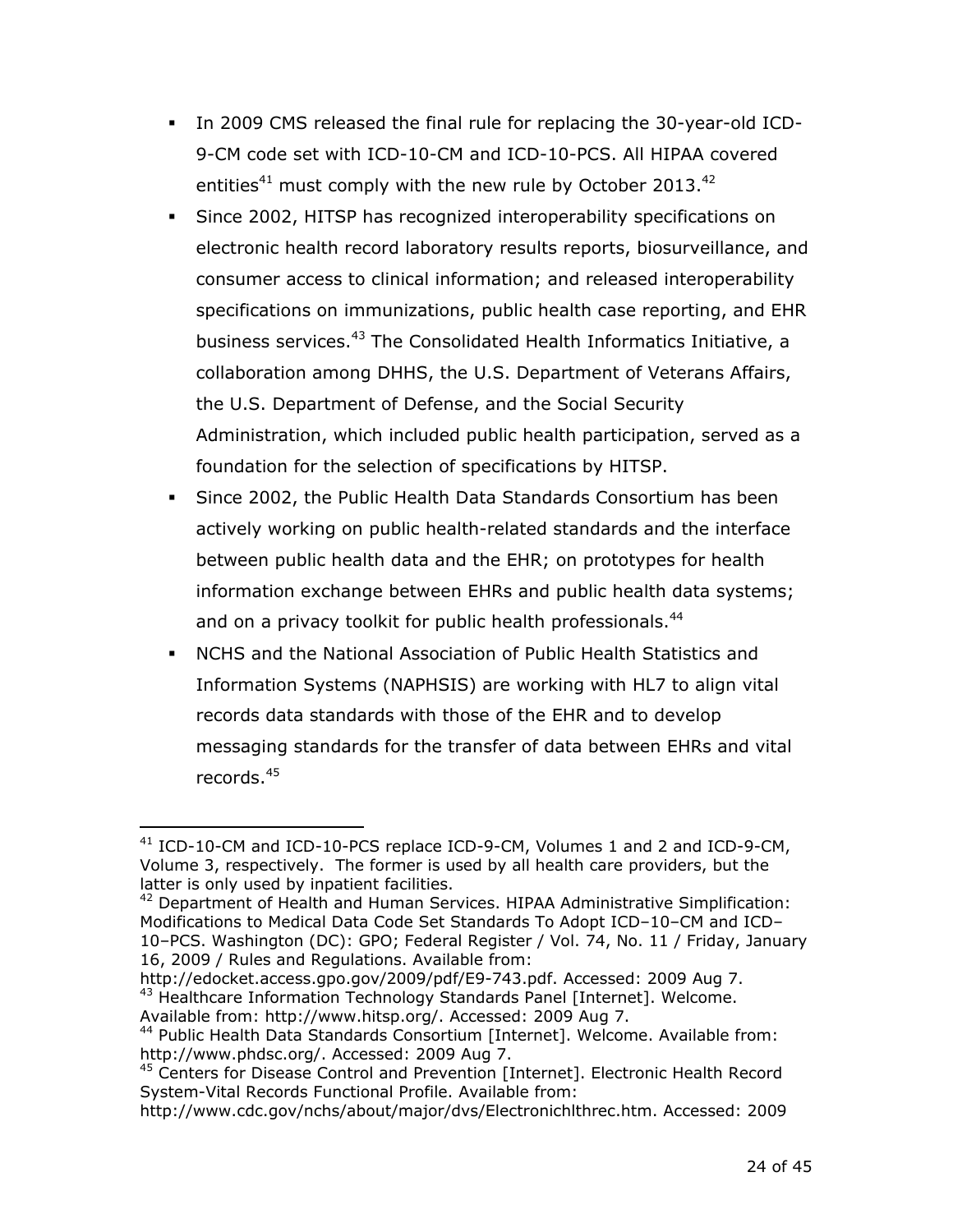#### *Reflections by key informants:*

- Importance: Key informants pointed out that other groups are addressing standards issues. Consequently, this recommendation was considered of low importance, relative to other priority recommendations. Standards should be adopted from already working systems, rather than created de novo. The presence of data standards does not create data exchange.
- Priorities: Behavioral health data collected during clinical encounters lack interoperability and standards, such as data on domestic violence screening.
- **Research:**
- Recommendation wording and structure: This recommendation should be combined with Recommendations #1 (develop systems to actively monitor the population's health) and #5 (support and fund ongoing multi-purpose data collection systems).

#### *Options for recommendation #6:*

- Adopt or, if necessary, develop standards for data elements commonly used in all methods of data collection, for electronically transmitting data, for presenting and disseminating data, and for providing electronic access to data.
	- $\circ$  Expand collaboration with HL-7 and state health departments to align health statistics data sets with electronic health record and messaging standards for transfer of data from electronic health records into core health statistics data sets.

### *Suggested revised recommendation:*

 $\overline{a}$ 

Consider deleting this from the high priority recommendations, or combining it with recommendation  $#1$  or  $#5$ . See addition to  $#1$ .

#### Aug 7; Centers for Disease Control and Prevention [Internet]. NVSS: Laying the Foundation for Electronic Vital Records Standards. Available from: http://www.cdc.gov/nchs/nvss/about\_nvss.htm#foundation. Accessed: 2009 Aug 7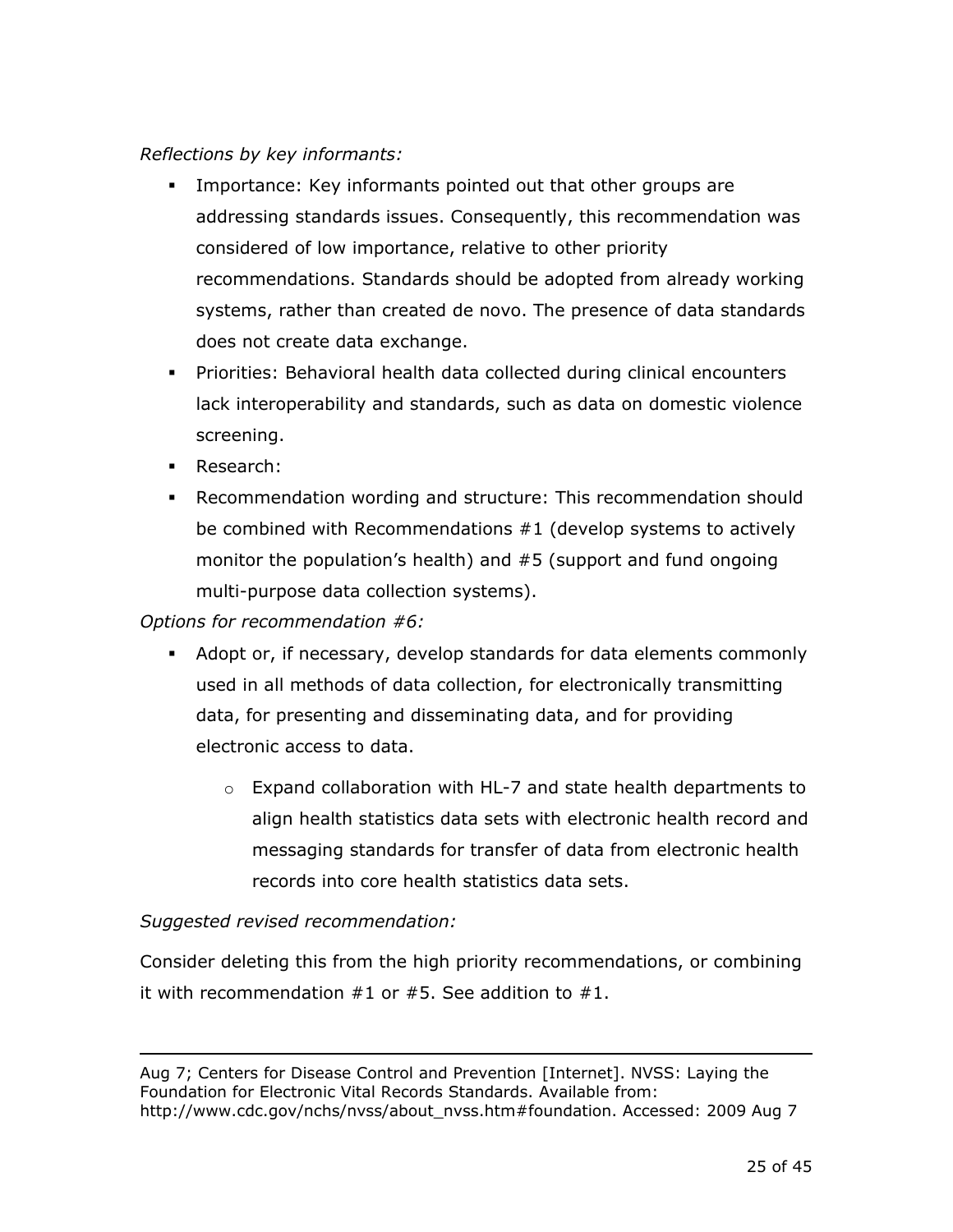*Recommendation #7: Develop and fund a research agenda to explore new data collection strategies that can rapidly and flexibly provide data on emerging influences on the population's health; assess the validity and reliability of items used in key ongoing data collection systems; and estimate any loss in accuracy from early publication of provisional, incomplete data from ongoing data collection systems. Developments and changes since 2002:46* 

- NCHS has launched an Extramural Research and Training Program, which includes CDC Grants for Public Health Research Dissertations. Up to \$36,000 for support of individual dissertations is competitively awarded with emphasis on 1) survey methodology and statistics or 2) projects using NCHS data sets alone or in conjunction with other data sets. Dissertation applications must focus on methodological and research topics that address the mission and research interests of CDC. Funded dissertation research includes Migration and Diabetes Risk among the U.S. Foreign-Born, Research and Training on Contextual Effects Impacting Adolescent Health, Cross Survey Comparison of Informal Caregiving to the Disabled Elderly in the U.S., and Emergence of Disparities in U.S. Mortality: A Focus on Prevention and Treatment.
- CDC published its comprehensive research agenda in 2006. Advancing the Nation's Health: A Guide to Public Research Needs, 2006-2015 ("Research Guide") resulted from an extensive consultative process that lasted from 2001 through 2004, and involved both internal CDC staff and external experts. The Research Guide contains almost one hundred pages of examples of priority research, organized into seven categories and linked to CDC's four overarching health protection goals. "Manage and market health information" constitutes one of the seven categories, with sub-sections devoted to public health data and public health informatics. For public health data, examples of priority

<sup>&</sup>lt;sup>46</sup> The National Institutes for Health has recently identified five priority areas for research, including "putting science to work for the benefit of health care reform." See http://videocast.nih.gov/Summary.Asp?File=15247; accessed 24 Aug 2009.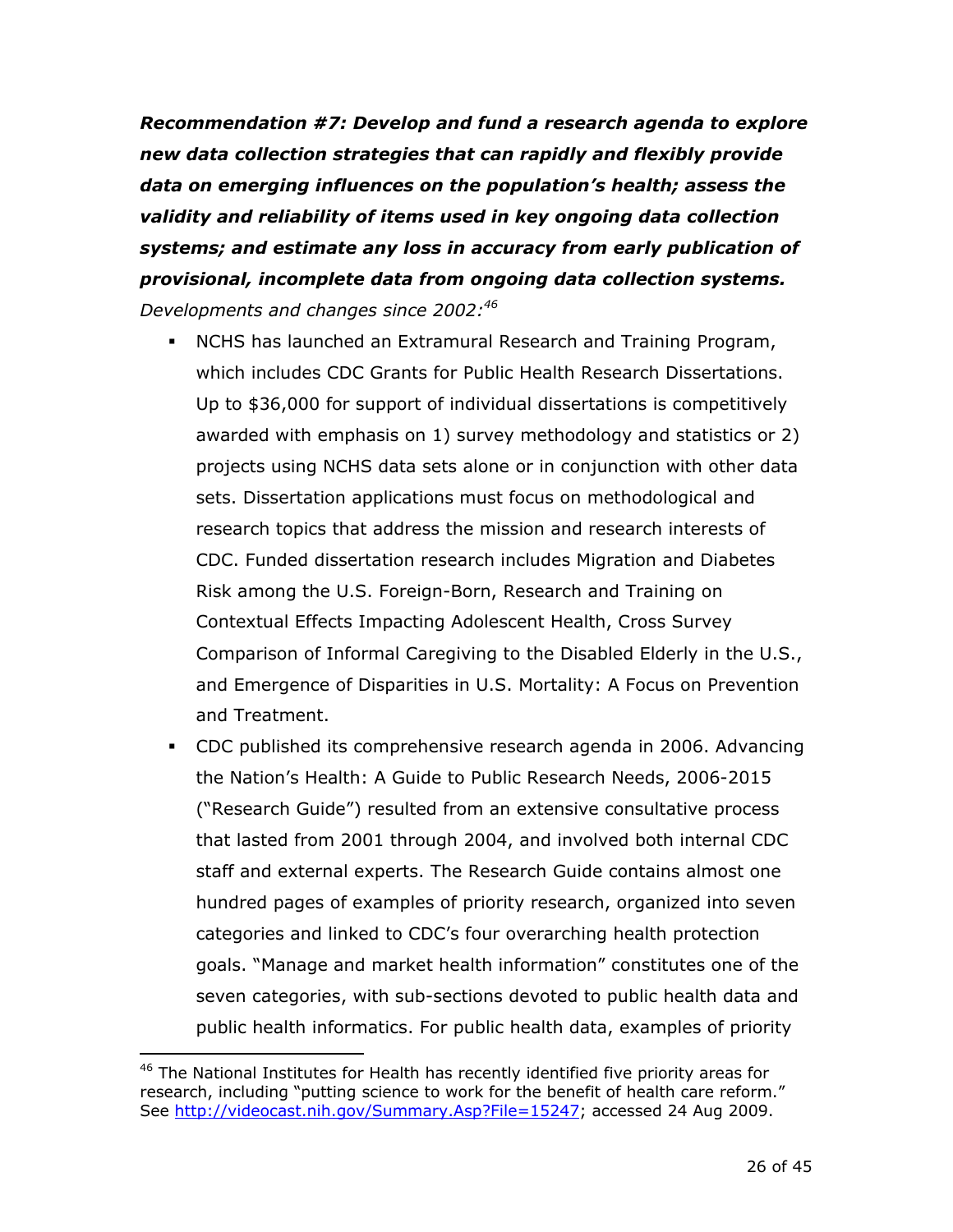research are provided for statistical and data science, data collection, data integration, data analysis, and data dissemination. For public health informatics, examples of priority research are provided for analytical methods, information and data visualization, communications and alerting technologies, decision support, electronic health records, and knowledge management.<sup>47</sup>

- In addition to the development of the CDC-wide Research Guide, the National Institute for Occupational Safety and Health also continued and updated its National Occupational Research Agenda.<sup>48</sup>
- Since 2006 NCHS has released a paradata file concerning the NHIS data collection process.<sup>49</sup> Research has shown paradata to be a useful tool in assessing and monitoring data quality in the National Health Interview Survey.<sup>50</sup>

*Reflections by key informants:* 

- Importance: Key informants regarded this as a high priority.
- Priorities: Any research agenda for health statistics should be practical and tied to existing policy issues; it should include a clear "roadmap" of how to get "there from here." Health statistics research is currently vastly underfunded; any health statistics research agenda needs to be accompanied by a funded research program.
- Research: Data-driven prioritization of federal-funded research should occur: population health research should be funded based upon

48 National Institute for Occupational Safety and Health [hp]. The National Occupational Safety Research Agenda (NORA). Available at: http://www.cdc.gov/niosh/nora/default.html. Updated 2009 May 14. Accessed 2009

 $\overline{a}$ 47 Centers for Disease Control and Prevention (2006 Dec). *Advancing the Nation's Health: A Guide to Public Health Research Needs, 2006-2015*. Atlanta (GA): Centers for Disease Control and Prevention.

Jul 13.

<sup>49</sup> Centers for Disease Control and Prevention [Internet]. National Health Interview Survey: Questionnaires, Datasets, and Related Documentation 1997 to the Present. Available from:

<sup>2009</sup> Aug 7; http://www.cdc.gov/NCHS/nhis/quest\_data\_related\_1997\_forward.htm. Accessed:

<sup>&</sup>lt;sup>50</sup> Dahlhamer JM, Simile CM, Stussman BJ. Using Paradata to Assess and Monitor Data Quality in the National Health Interview Survey (NHIS). Presentation to meeting of NCHS Board of Scientific Counselors, 22 Jan 2009.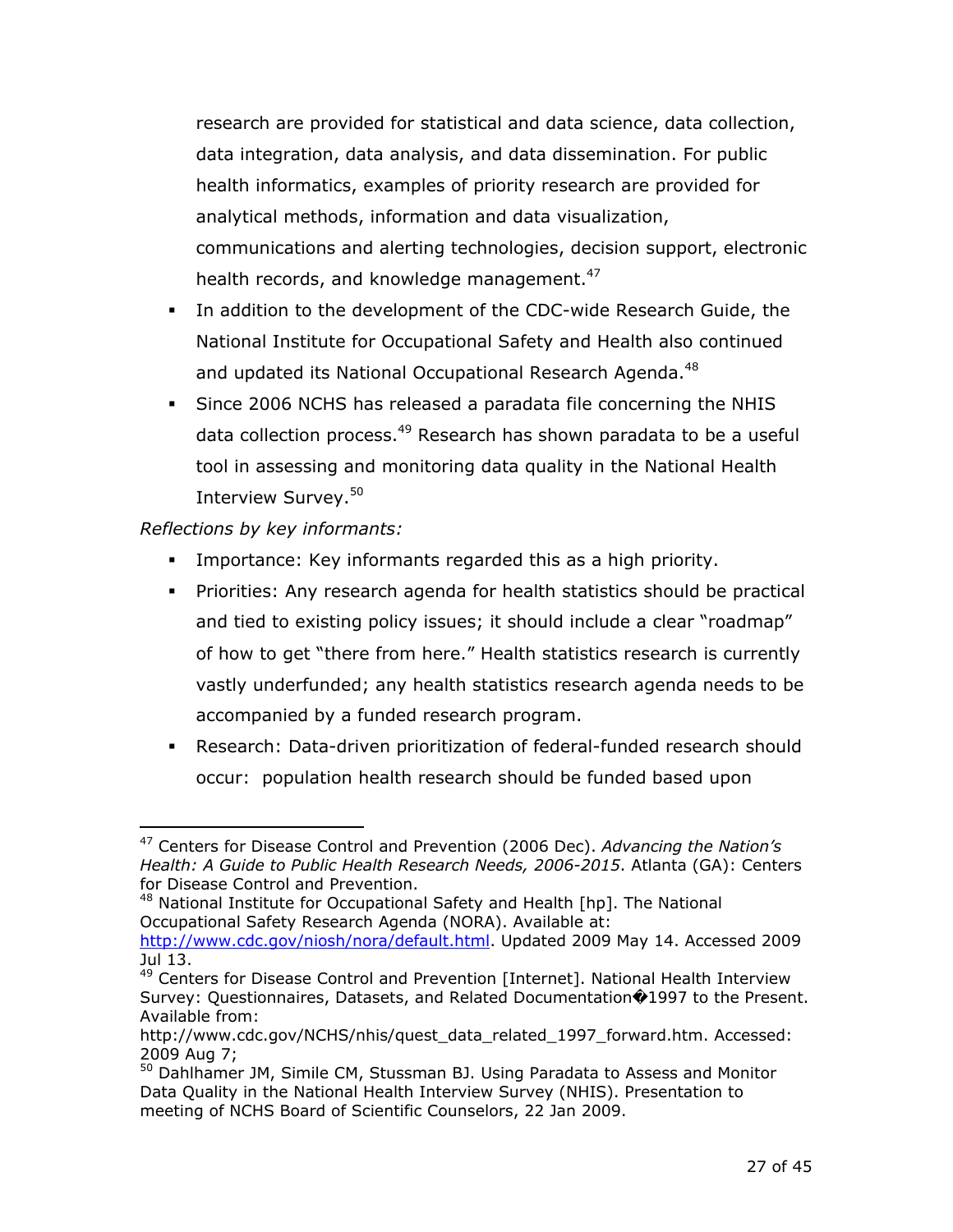evidence-based assessments of what research is most likely to result in the greatest impact on improving health. A research agenda needs to be combined with an agenda for health information technology (HIT), especially as it relates to provision of individual health care. The research agenda should be based upon expanded definitions of health research and evaluation, which are needed in order to improve data collection, use of the Web for research, human/computer interfaces, and data mining techniques. Research is also needed to improve administrative data, which now seems to be broadly defined as data collected for one purpose and then used for another purpose. Finally, research is needed in order to improve surveys, including research on: non-response (such as how extensive is non-response and how to reduce it), especially given the increase in non-response rates; use of "paradata," which are data obtained by interviewers while interviews are in process; multiple and mixed mode data collection, including self-administration; sources of error; and trade-offs between survey costs and reducing errors.

 Recommendation wording and structure: A research component is needed for all eight priority recommendations.

*Options for recommendation #7:* 

- accuracy from early publication of provisional, incomplete data from ongoing data collection systems. Develop and fund a research agenda to explore new data collection strategies that can rapidly and flexibly provide data on emerging influences on the population's health; assess the validity and reliability of population health items used in key ongoing data collection systems and in electronic health record systems; and estimate any loss in
	- o Collaborate with NCHS and its Board of Scientific Counselors in developing an NCHS-wide agenda for extra-mural and intramural research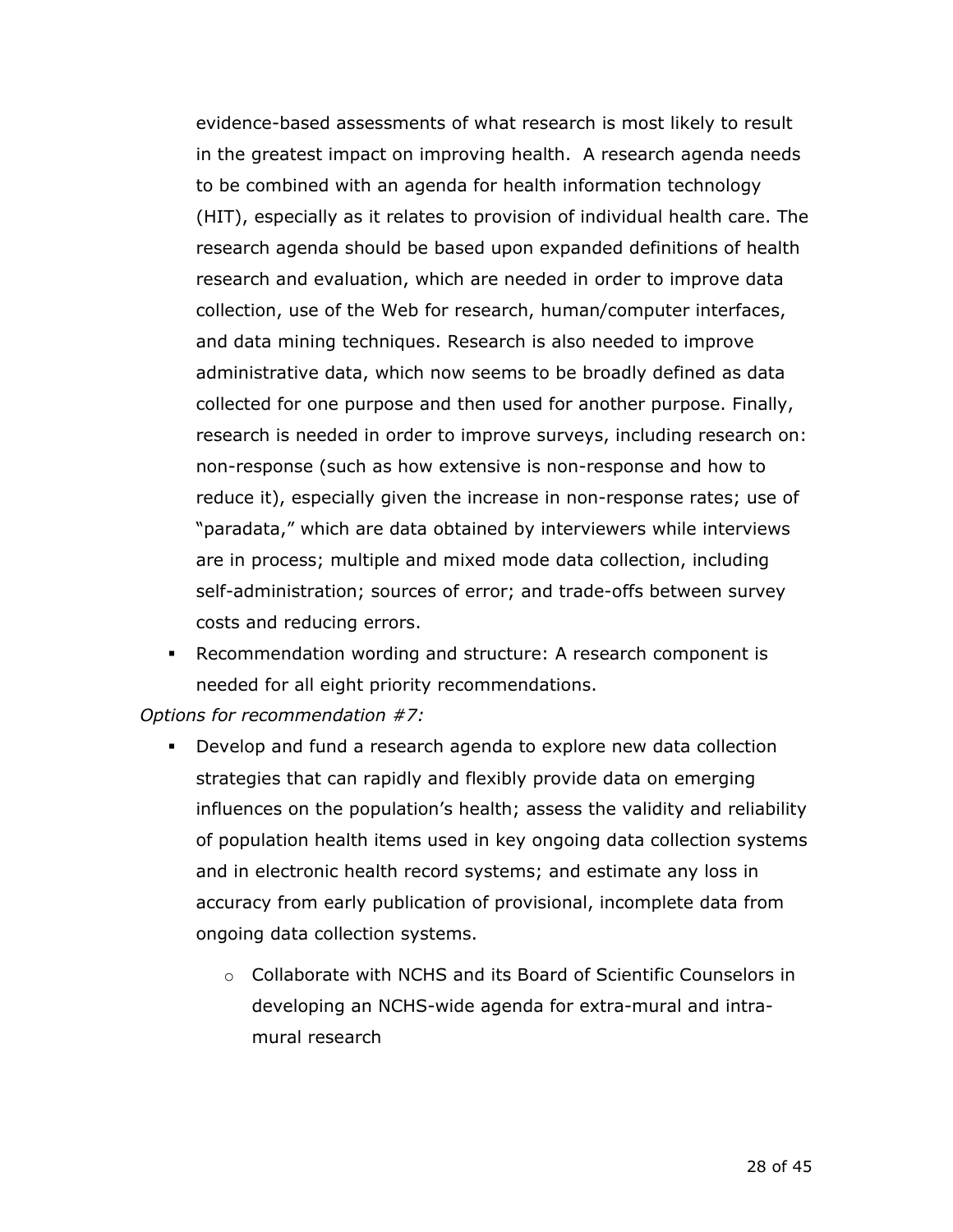- $\circ$  Develop a priority list of research topics for health statistics, suitable for and fundable through CDC Grants for Public Health Research
- $\circ$  Conduct short-term research on specific contributions of health statistics to monitoring and evaluating health care reform
- $\circ$  Increase the use of health statistics in prioritizing federallyfunded research by identifying research proposals that would address significant health issues

### *Suggested revised recommendation:*

Develop and fund a research agenda to explore new data collection, linkage, analysis, and communication strategies that can rapidly and flexibly provide data on the population's health. The agenda should include methods to assess the validity and reliability of population health items used in key ongoing data collection systems and in electronic health record systems; address the effects of "non-response" and missing data; estimate any loss in accuracy from early publication of provisional, incomplete data from ongoing data collection systems; and estimate important indicators of health for state and local populations.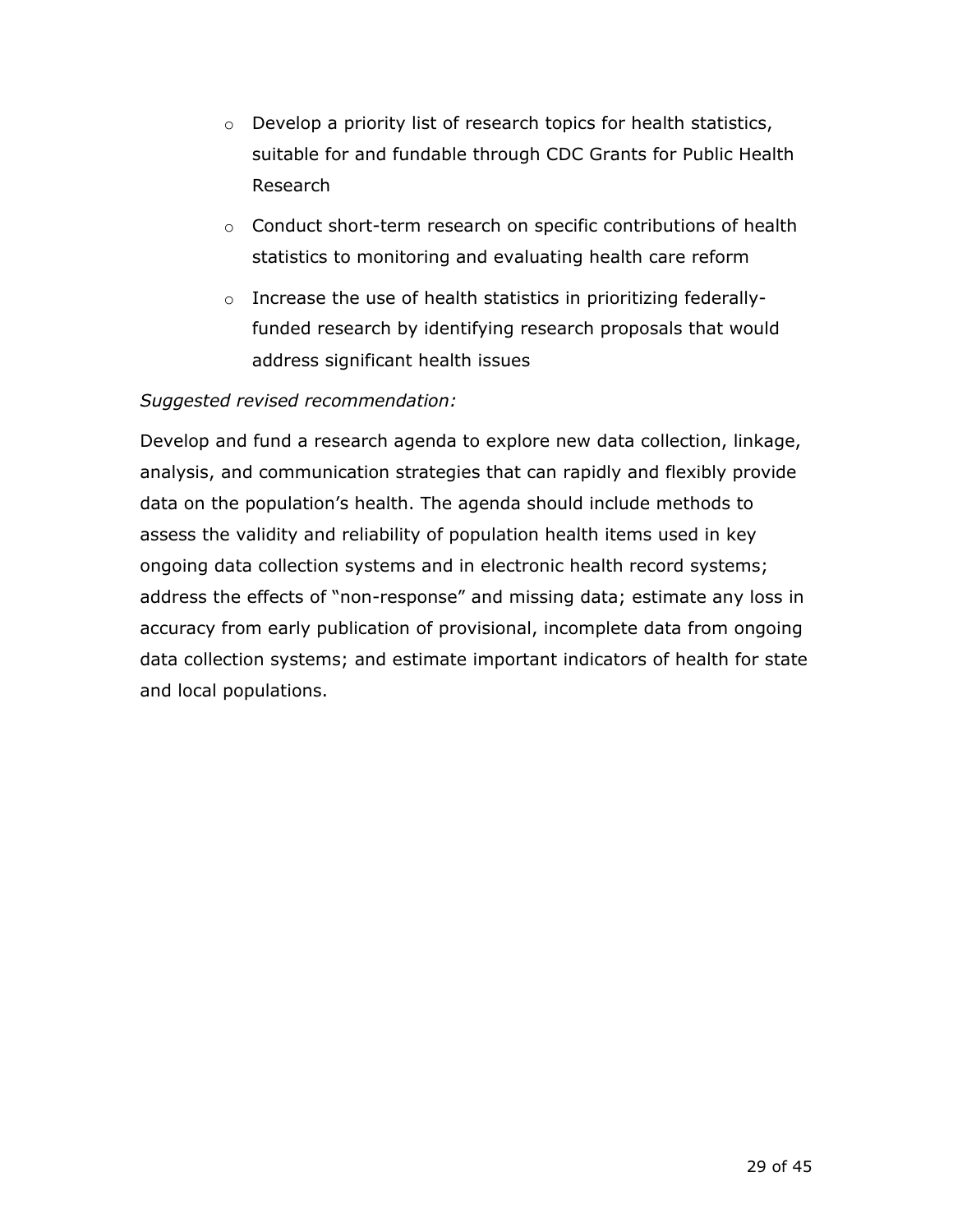# *Recommendation #8: Develop methods to validly and reliably estimate important indicators of the health, and of the influences on the health, of state and local populations.*

*Developments and changes since 2002:* 

- conducted their own Behavioral Risk Factor Surveillance Systems In 2008, all states, the District of Columbia, and three U.S. territories (BRFSS) to provide state-level data on health-related behaviors and self-reported health status.<sup>51</sup> The BRFSS can also provide data for selected metropolitan statistical areas with 500 or more respondents; and several states conduct their own county-level BRFSS to produce estimates for at least some of their counties. In 2009, the BRFSS introduced a "social context" module, which is being used by 12 states, the District of Columbia, and 20 communities and consists of eight questions intended to assess civic engagement and food, housing, and job security.
- In 2008, a coalition of four federal and six private partners released the Community Health Status Indicators (CHSI), which presents estimates of health status and determinants for each U.S. county using data compiled from a variety of federal agencies.<sup>52</sup> Each county's demographic profile and health status is compared to a set of peer counties.
- During 2009, the University of Wisconsin's Population Health Institute health of Wisconsin's counties.<sup>53</sup> Mortality data from NCHS, risk factor is preparing county health rankings for each state in the U.S., based on the Wisconsin model that has been used since 2004 to rank the

 $\overline{a}$ <sup>51</sup> Centers for Disease Control and Prevention [Internet]. Behavioral Risk Factor Surveillance System. Available from: http://www.cdc.gov/brfss/. Updated 2009 Apr 30. Accessed 2009 Aug 7.

 $52$  U.S. DHHS [Internet]. Community Health Status Indicators. Available from: http://www.communityhealth.hhs.gov/. Accessed 2009 Aug 7.<br><sup>53</sup> University of Wisconsin, Population Health Institute [Memo]. Mobilizing Action

Toward Community Health (MATCH): The County Health Rankings. Madison: University of Wisconsin; 2009. Available from:

http://www.pophealth.wisc.edu/UWPHI/pha/match/matchRankings.pdf. Accessed: 2009 Aug 7.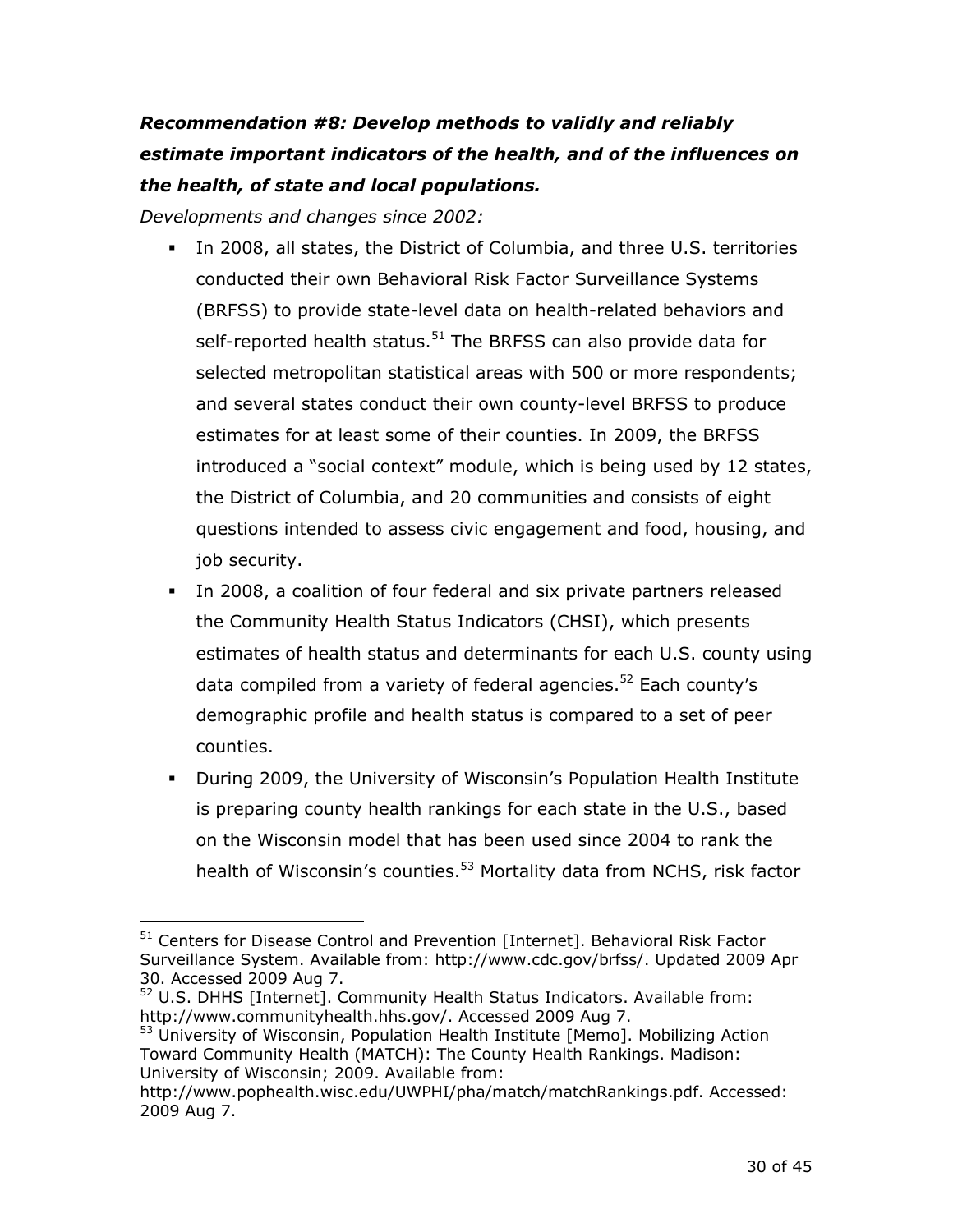and health status data from BRFSS, and data on health determinants from other sources are being used to prepare the county rankings.

- NCHS is coordinating efforts with BRFSS and the Environmental Protection Agency (EPA) to generate county-level data on air quality.
- In 2000 the Interagency Working Group on Summary Measures of Health (IAWG) was created to improve the measurement of health and track the burden of disease. It conducted a workshop to develop a research agenda in 2002 and issued a report on the workshop in 2003.<sup>54</sup>
- See also the second bullet about CHANES and SHOW and the last bullet on CDC SNAPS under Recommendation #1's Developments and changes since 2002.

### *Reflections by key informants:*

- Importance: Key informants rated this recommendation as medium priority, compared to the other priority recommendations.
- Priorities: A community health and wellness index needs to be developed through an iterative approach. In addition to standard measures from traditional health statistics data sets, it should also include measures relating to literacy and education. Such an index should include measures useful at local, state, and national levels.
- **Research:**

 $\overline{a}$ 

 Recommendation wording and structure: This recommendation should be subsumed under Recommendation #3 (develop person-based, longitudinal data sets) and #7 (develop and fund a research agenda).

*Options for recommendation #8:* 

 Develop methods to validly and reliably estimate important indicators of the health, and of the influences on the health, of state and local populations.

<sup>&</sup>lt;sup>54</sup> NCHS [Internet]. Interagency Working Group on Summary Measures of Health. Available from: http://www.cdc.gov/nchs/otheract/IAWG/IAWG.htm. Accessed: 2009 Aug 7.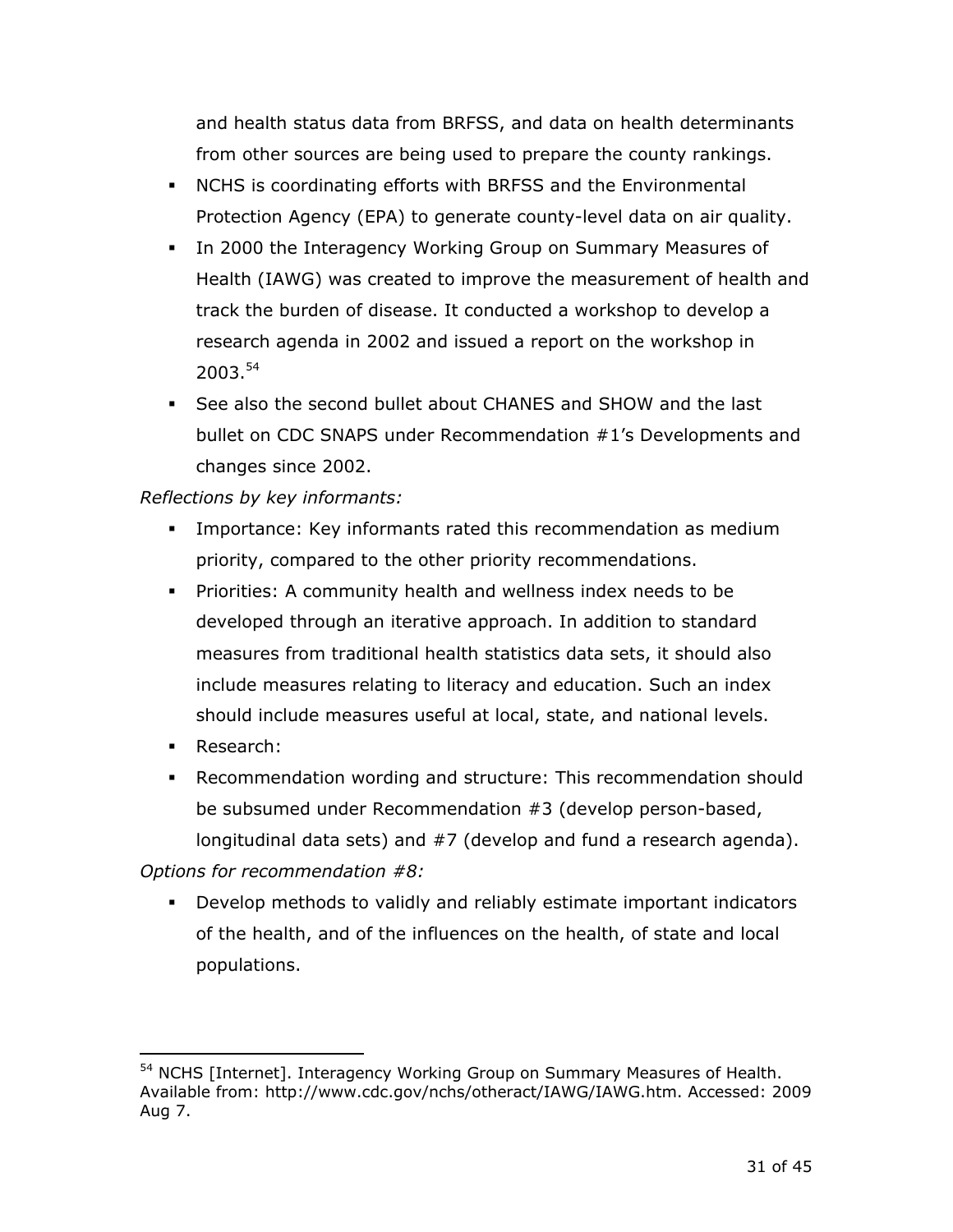- o Develop common standards for indicators and a Web-based indicator library, to be used by state health departments, federal government agencies, and private indicator initiatives
- o Develop a broad-based community health and wellness index
- $\circ$  Combine with Recommendations #3 and #7.

*Suggested revised recommendation:* 

Subsume recommendation #8 under recommendation #7.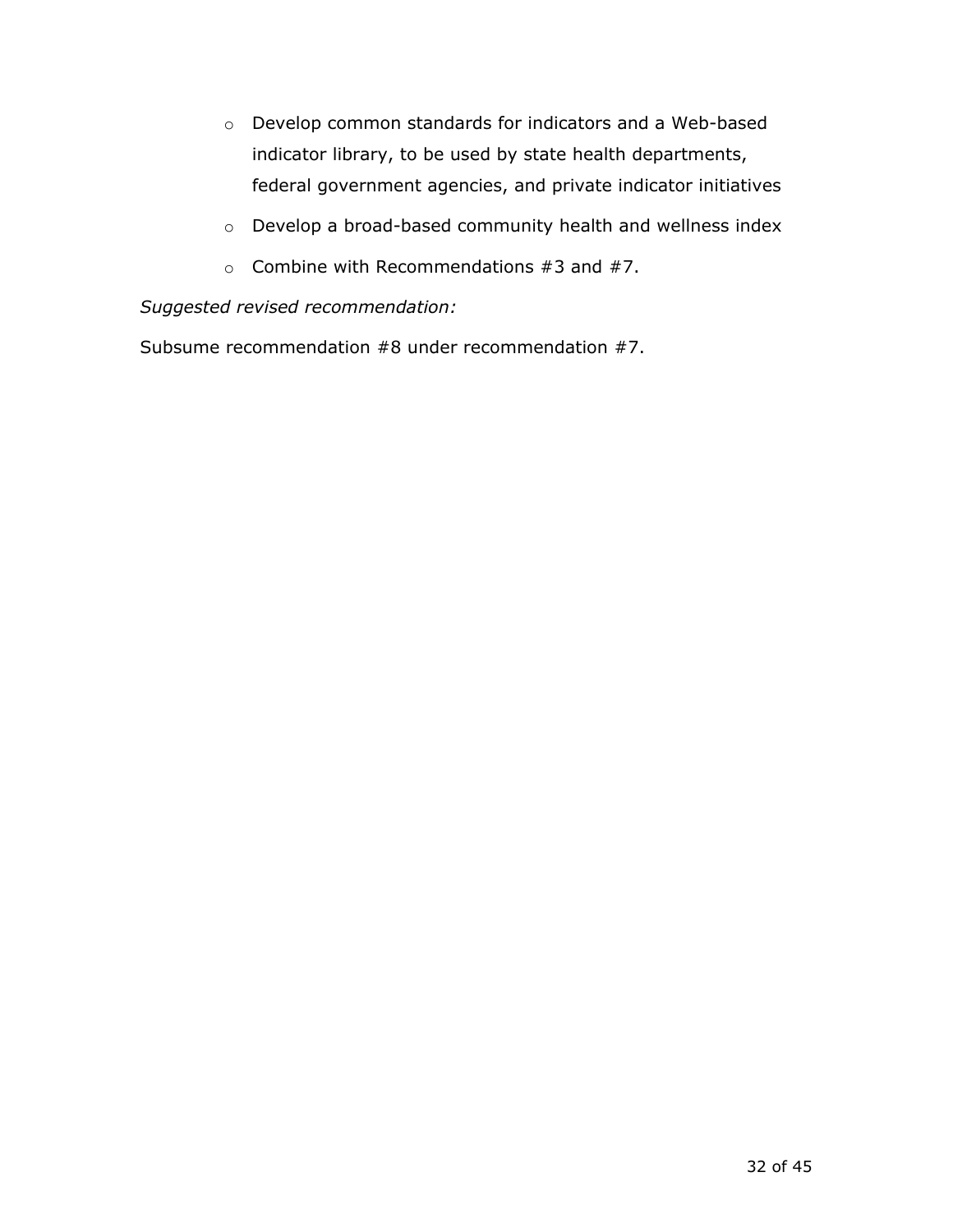# **Next Steps for NCVHS**

## *Suggested Revised 2002 Priority Recommendations*

*NOTES:* 

 $\overline{a}$ 

*--All recommendations should include action plans. --All recommendations should include pilot projects.* 

The mission of the U.S. health statistics enterprise is to provide statistical information that will guide policies and actions to improve the health of the American people.<sup>55</sup> To realize this mission, the U.S. health statistics enterprise should

 confidentiality, and security best practices. 1. Improve strategies, data sources, and systems to actively monitor the population's health and potential influences on the population's health. Objectives of the health statistics enterprise should include identifying emerging problems, measuring access, quality, efficiency, and value of health services, and identifying and targeting health inequities. The health statistics enterprise should meet at least four requirements: (a) where appropriate, provide person-based, longitudinal data; (b) where appropriate, be multi-purpose and support multiple data uses; (c) where appropriate, align with data standards for clinical records; and (d) incorporate privacy,

2. Assure that appropriate, consistent, and comparable measures of functional status and well-being are provided by the health statistics

 $55$  National Center for Health Statistics [hp]. The NCHS mission. Available from: http://www.cdc.gov/nchs/about/mission.htm. Accessed 4 Sep 2009.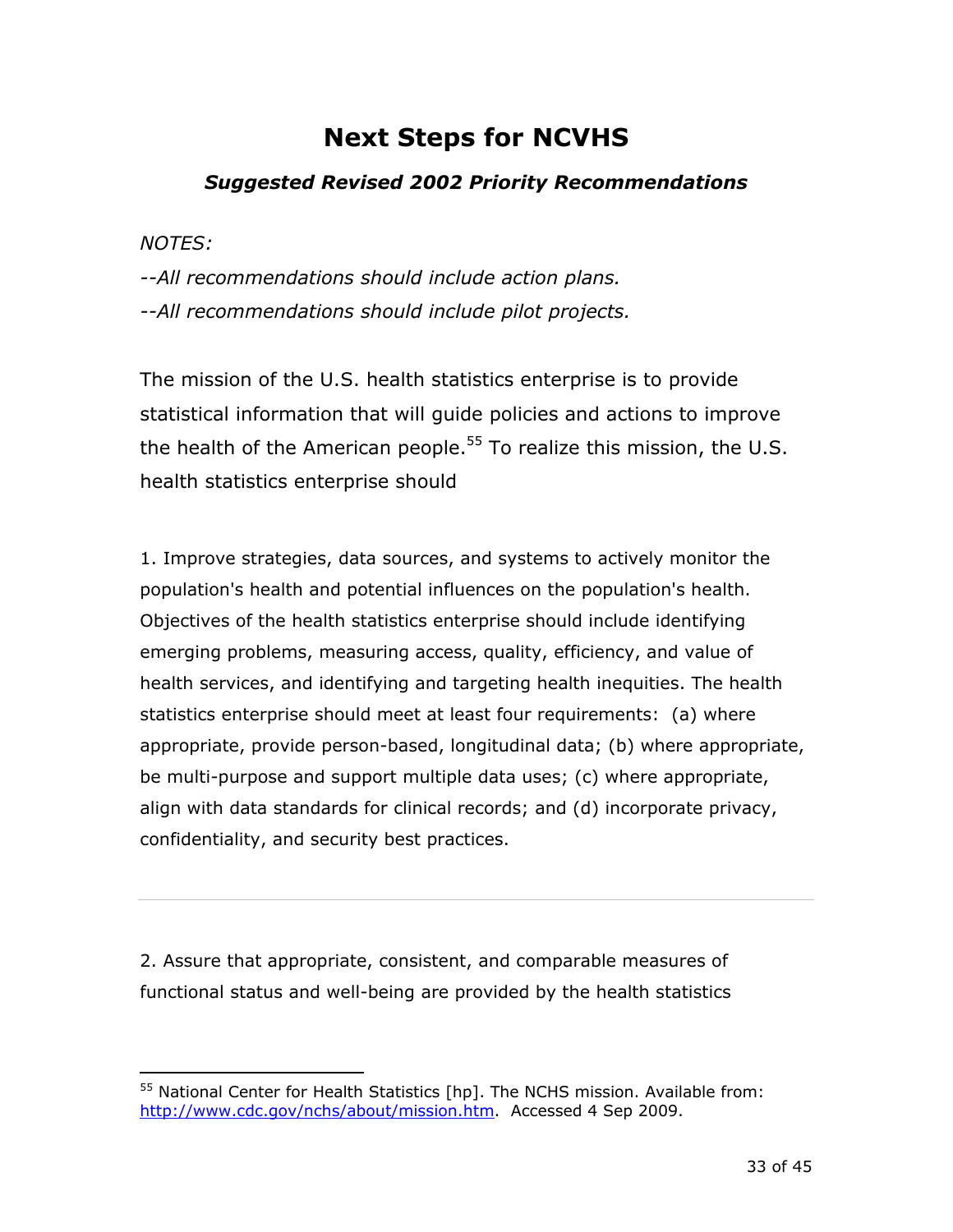enterprise. These measures should be valid and reliable, as well as comparable and consistent across the health statistics enterprise.

(See also Revised recommendation #3.)

3. Develop and fund a research agenda to explore new data collection, linkage, analysis, and communication strategies that can rapidly and flexibly provide data on the population's health. The agenda should include methods to assess the validity and reliability of population health items used in key ongoing data collection systems and in electronic health record systems; address the effects of "non-response" and missing data; estimate any loss in accuracy from early publication of provisional, incomplete data from ongoing data collection systems; and estimate important indicators of health for state and local populations.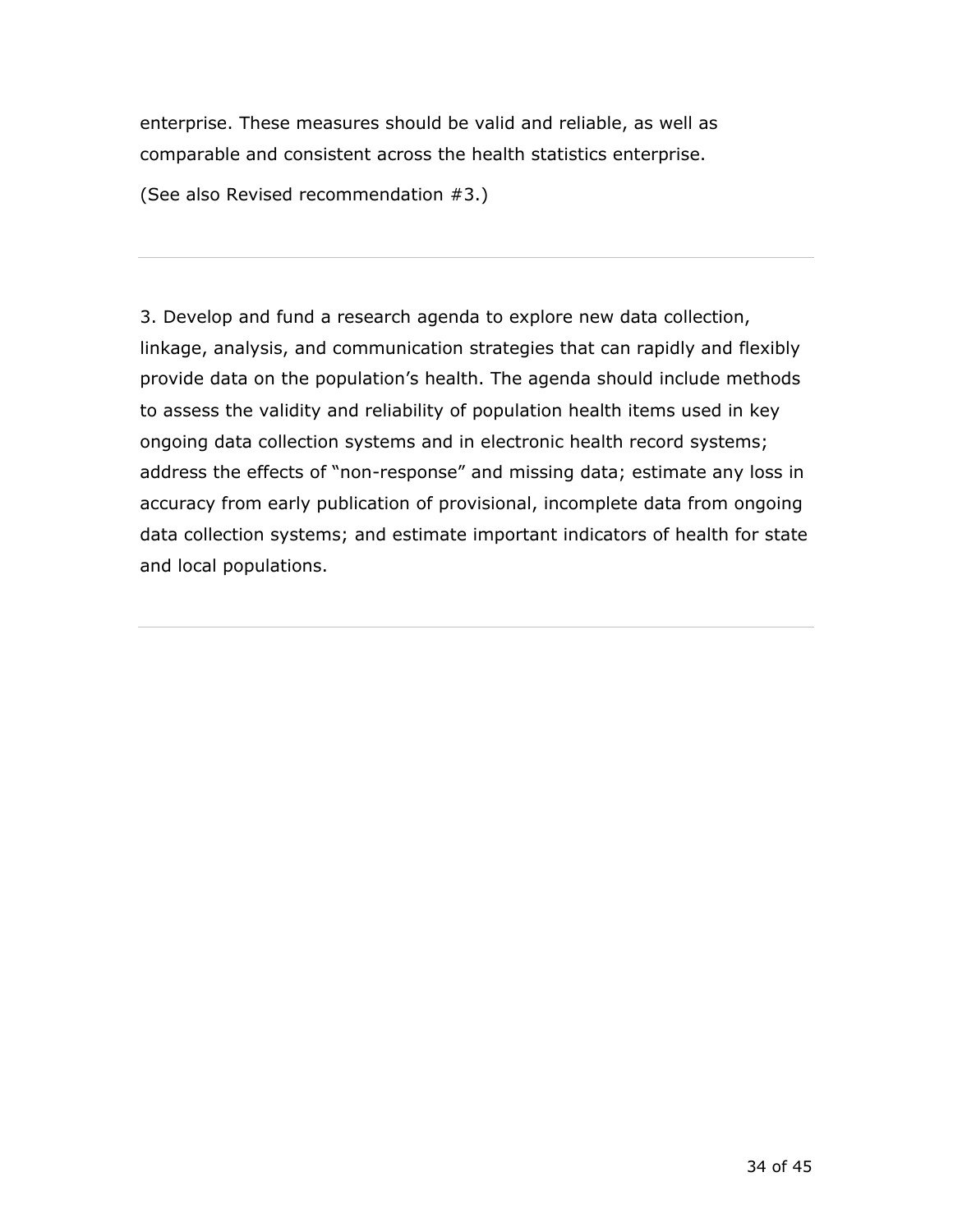## *Key Informant Suggestions for New Recommendations*

*Research needs to be conducted on:* 

- New data collection techniques, and especially flexible, cheaper means to obtain data that augment traditional health statistics surveys, including
	- $\circ$  mixed modes
	- $\circ$  paradata (data obtained while data collection is in operation, such as observations by interviewers)
	- $\circ$  mobile phones
	- $\circ$  cohort of Web respondents
	- $\circ$  new opportunities presented by HIT for developing longitudinal data sets
	- $\circ$  rethink surveys, moving from snapshots to integrated, ongoing data collection
	- $\circ$  develop a mechanism to determine what interventions are being carried out at the community level
- Methodological innovations, including
	- $\circ$  methods to enhance privacy
	- $\circ$  methods to quickly and easily modify data systems to gather or construct new measures of health, for example Years of Potential Life Lost (YPLL), and make these methods generally available
	- $\circ$  expanded drill downs to sub-national areas, below state and local levels
	- $\circ$  use of Bayesian statistics to put more emphasis on current data when pooling data over multiple years
- **Survey and data set integration** 
	- o surveys (such as integrating Medical Expenditure Panel Survey and NHIS, and expanding cooperation and coordination between NHIS and BRFSS)
	- $\circ$  data sets (such as insurance claims with other data sets)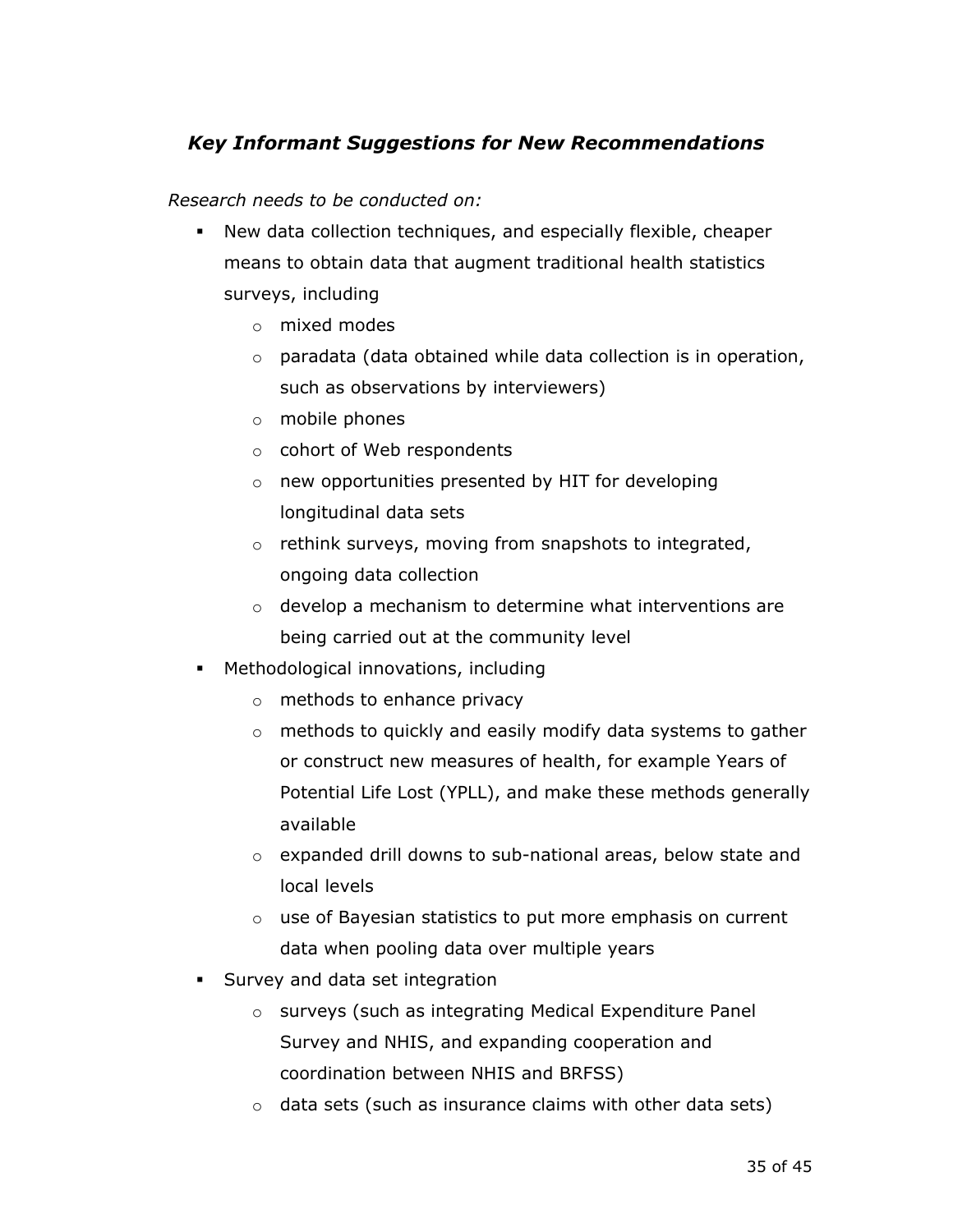- $\circ$  collecting data on genes, gene expressions, and biomarkers together with health statistics and routine health surveillance *Health statistics and Electronic Health Records (EHRs):* 
	- Need to link and integrate health statistics with clinical care through HIT:
		- private providers of clinical care  $\circ$  Bi-directional health information exchange (HIE) with clinical care, including to and from health departments, public and
		- $\circ$  Registry functionalities should be developed for electronic health record (EHR) systems
		- $\circ$  Health statistics should provide alerts, clinical guidelines, risk assessments, and statistical context for clinical care
		- $\circ$  Decision support to improve patient screening, based upon health statistics, should be built into EHRs
	- Need to devote analysis and research to uses of EHRs for health statistics<sup>56</sup>
	- Research on mining techniques to extract health statistics from EHRs
		- $\circ$  Potential for comprehensive measurement of community health through EHRs

*Health statistics and Personal Health Records (PHRs):* 

- Need to devote analysis and research to uses of PHRs for health statistics
- Decision support, based upon health statistics, should be built into PHRs

 $\overline{a}$ <sup>56</sup> It should be noted that since 2002 NCHS has undertaken four research efforts related to EHRs. First, NCHS has included questions relating to EHRs on its INSERT and has published INSERT. Second, NCHS published a report on The Potential of National Strategies for Electronic Health Records for Population Health Monitoring and Research (Friedman 2006). Third, NCHS conducted a workshop on the uses of EHRs for health statistics in May 2007. Fourth, based on its surveys, NCHS has published a series of reports and articles on electronic health record penetration in hospitals and physician offices (see

http://www.cdc.gov/nchs/nhcs/Electronicmedicalrecords.htm, accessed 24 Aug 2009).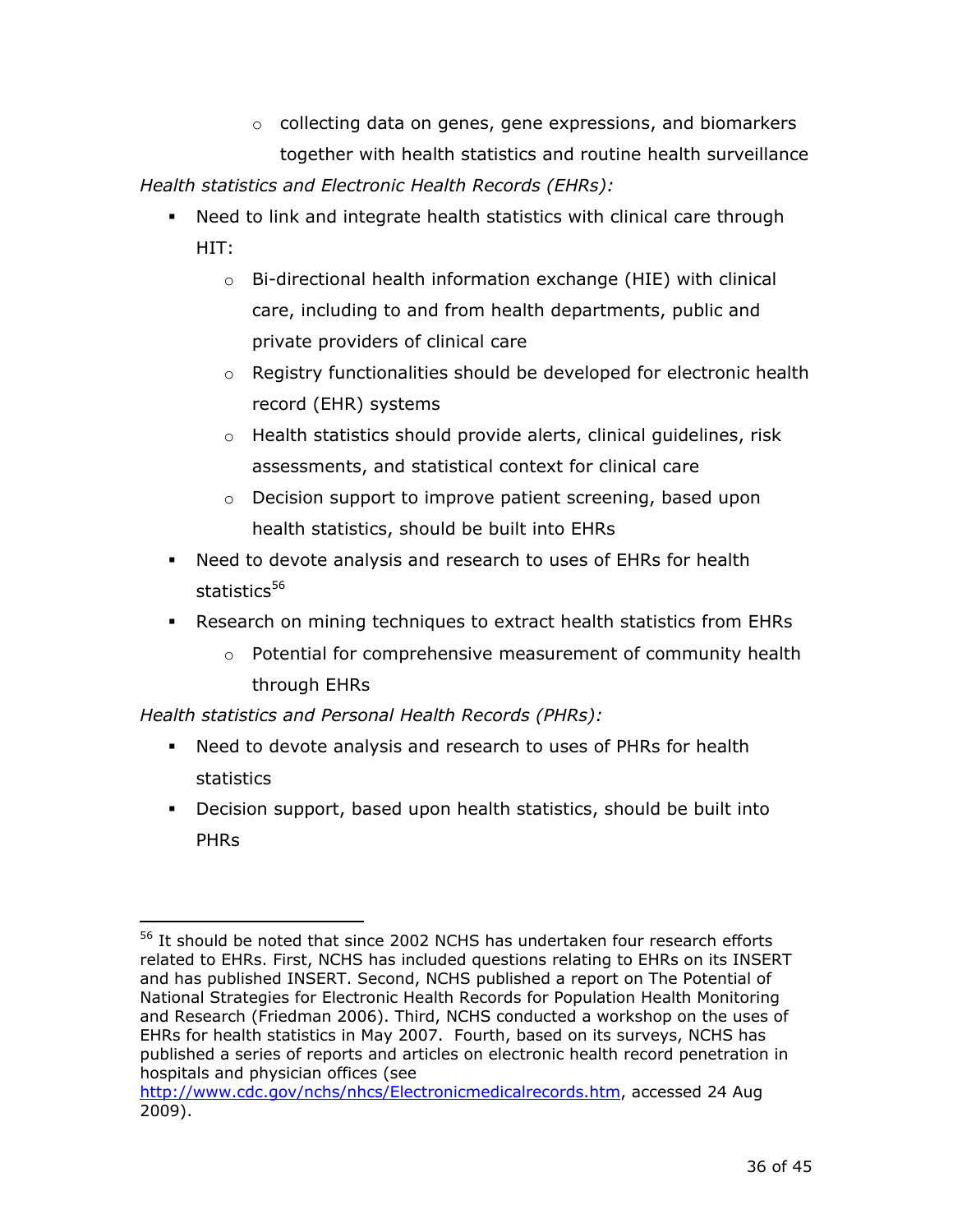#### *Organization and support for health statistics enterprise*

- Health statistics in federal agencies has been hampered by a "shameful" lack of funding
- Role of data collection, dissemination, analysis, and research needs to be elevated at the U.S. Department of Health and Human Services
- **Training in health statistics needs to be increased, and academic** training in public health and biostatistics needs to be better attuned to health statistics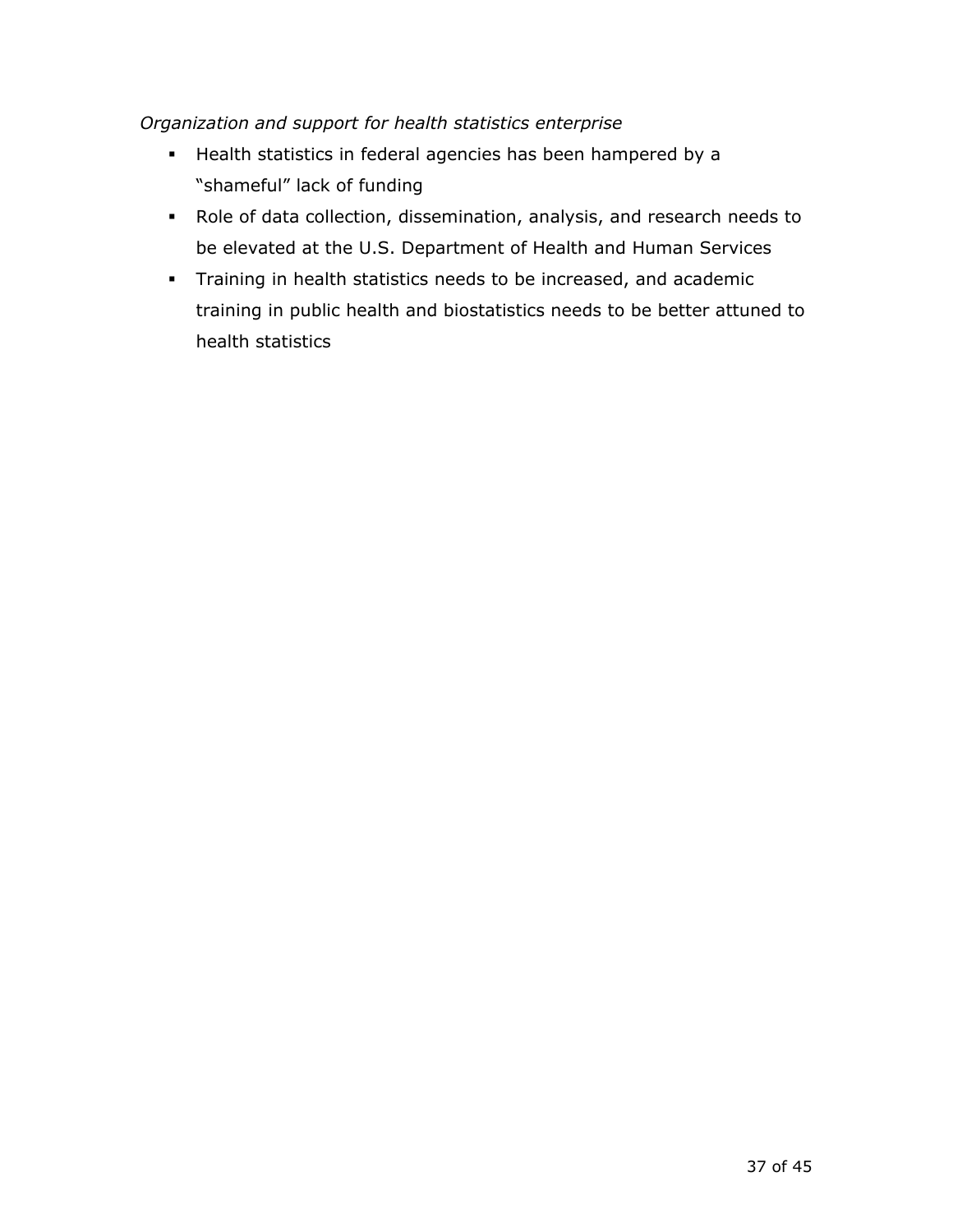#### *Consultant Suggestions for Next Steps for NCVHS*

NCVHS core concepts from *Shaping a Health Statistics Vision for the 21st Century* (NCVHS 2002), *Information for Health: A Strategy Building the National Health Information Infrastructure* (NCVHS 2001), and *Toward a National Health Information Infrastructure* (NCVHS 2000), and *Assuring a Health Dimension for the National Information Infrastructure* (1997) remain valuable and useful as essential frameworks for improving health statistics. These core concepts include the health statistics enterprise, the conceptualization of the influences on the population's health, and the national health information infrastructure, with its three linked dimensions of healthcare, consumer, and population.

Minimal attention has been given since 2002 to exploring how the population health dimension (or record, as NCVHS first conceptualized it in 1997) should be further developed. Only slightly more than minimal attention has been given to how the population health dimension can and should link with and benefit from the healthcare and consumer dimensions. In contrast, obvious and substantial progress has occurred since 2002 in further developing and implementing both electronic health records in ambulatory and hospital settings in the U.S., in fostering health information exchange for administrative and clinical purposes, and in developing and providing access to personal health records.

As its sixtieth anniversary approaches, NCVHS confronts an unparalleled opportunity to assume a national and perhaps even international leadership role in conceptualizing the population health dimension and the population health record. NCVHS can specify means through which electronic health records and personal health records specifically and health information technology more generally can contribute to improved health statistics. In addition, NCVHS can delineate means through which health statistics can improve clinical care.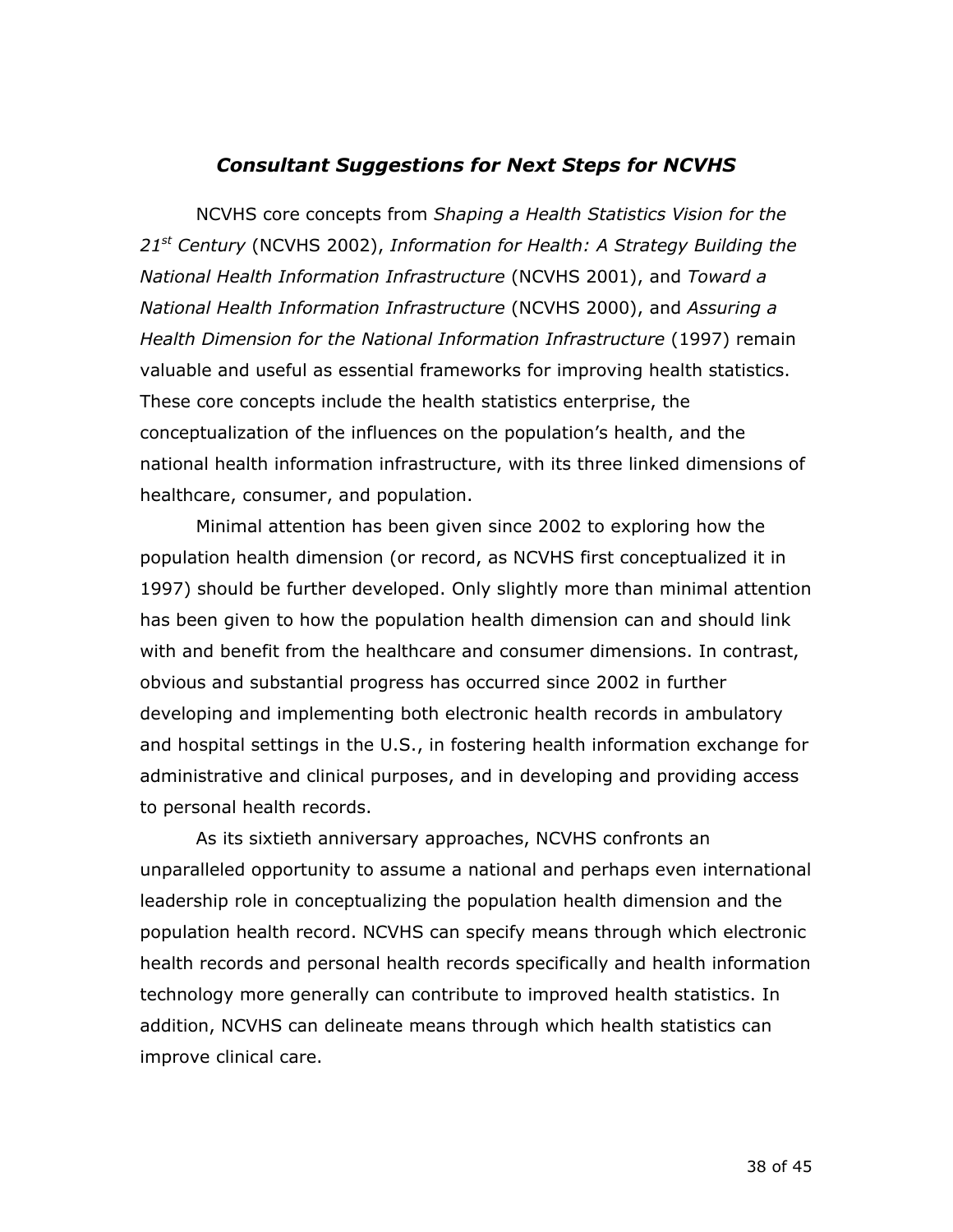would then be invited to participate in a published compilation of NCVHS As next steps in its process to Reconsider *Developing a Health Statistics Vision for the 21<sup>st</sup> Century*, we suggest that NCVHS sponsor a series of highly focused workshops, with each workshop exploring a specified topic: maximizing the contribution of the health statistics enterprise to any restructuring of healthcare, including its formulation, planning, and implementation; developing the population health dimension; using electronic health records to improve health statistics; using personal health records to improve health statistics; and using health information technology to increase the contribution of health statistics to clinical care. Each workshop would be developed around the single specified theme. Workshop participants would be provided with a clear specific statement of purpose for the particular workshop, specific questions to address for the particular workshop, and a brief background paper. Brief proposals for workshop presentations would be both solicited and invited. Both solicited and invited proposals would be reviewed by NCVHS and its staff, with final selection through a peer review-like process. NCVHS and its staff would select some number of workshop presentations for further development and presenters working papers.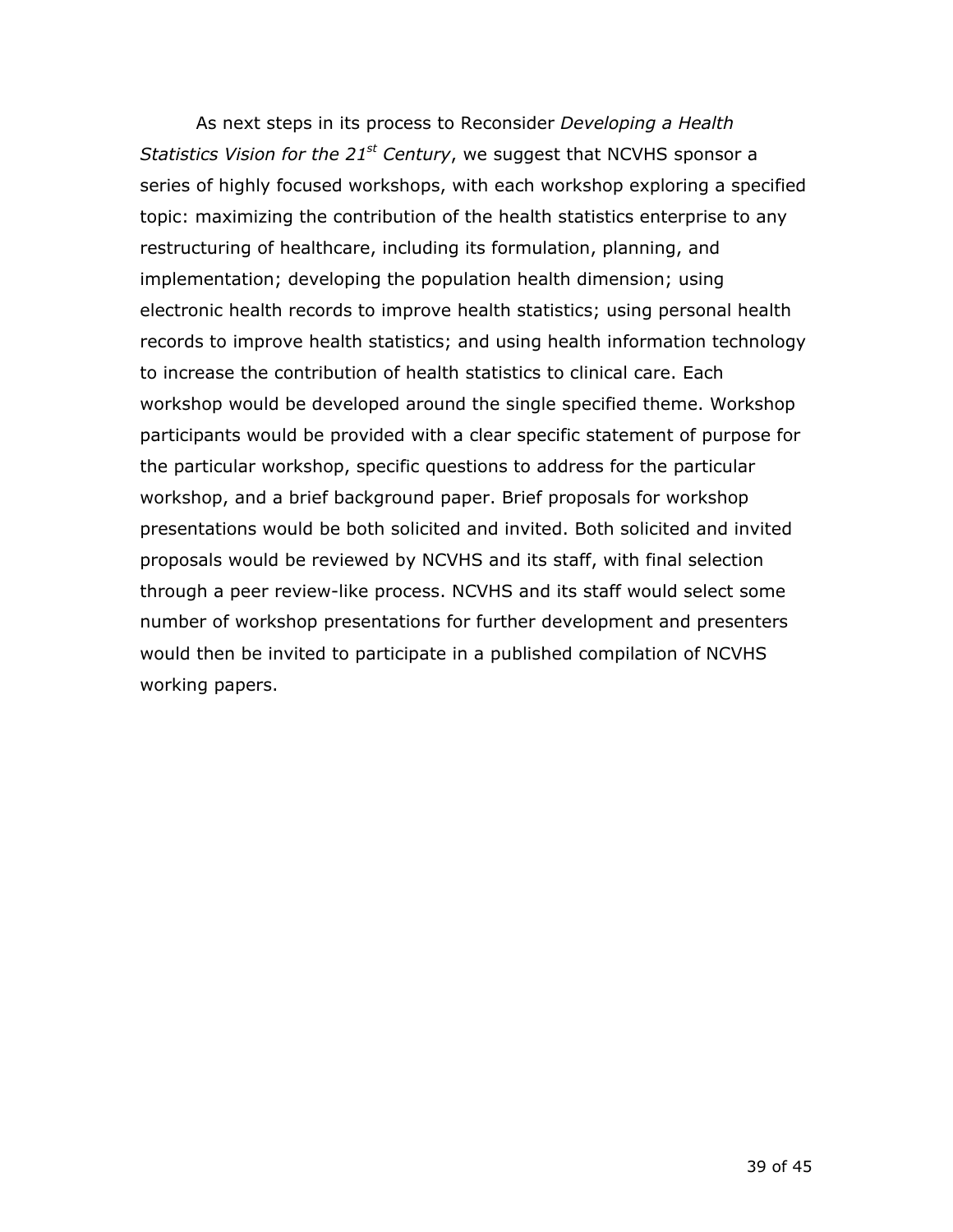# **Appendix**

#### *Interviewed Key Informants*

David Blumenthal, M.D., M.P.P. National Coordinator for Health Information Technology Office of the National Coordinator

Carolyn M. Clancy, M.D. Director, Agency for Healthcare Quality and Research

Theresa Cullen, M.D., M.S. Director, Office of Information Technology Indian Health Service

Elliott S. Fisher, M.D., M.P.H. Director, Center for Health Policy Research Dartmouth University

William D. Hacker, M.D., FAAP, CPE Commissioner for Public Health Kentucky Department for Public Health

Muin J. Khoury, M.D., Ph.D. Director, National Office of Public Health Genomics Centers for Disease Control and Prevention

Raynard S. Kington, M.D., Ph.D., M.B.A. Acting Director, National Institutes of Health

Jim Lepkowski, Ph.D. Institute for Social Research University of Michigan

Farzad Mostashari, M.D., M.Sc. Assistant Commissioner and Chair of Primary Care New York City Department of Health and Mental Hygiene

Thomas Reilly Deputy Director Office of Research, Development and Information Center for Medicare and Medicaid Services

Edward J. Sondik, Ph.D. Director, National Center for Health Statistics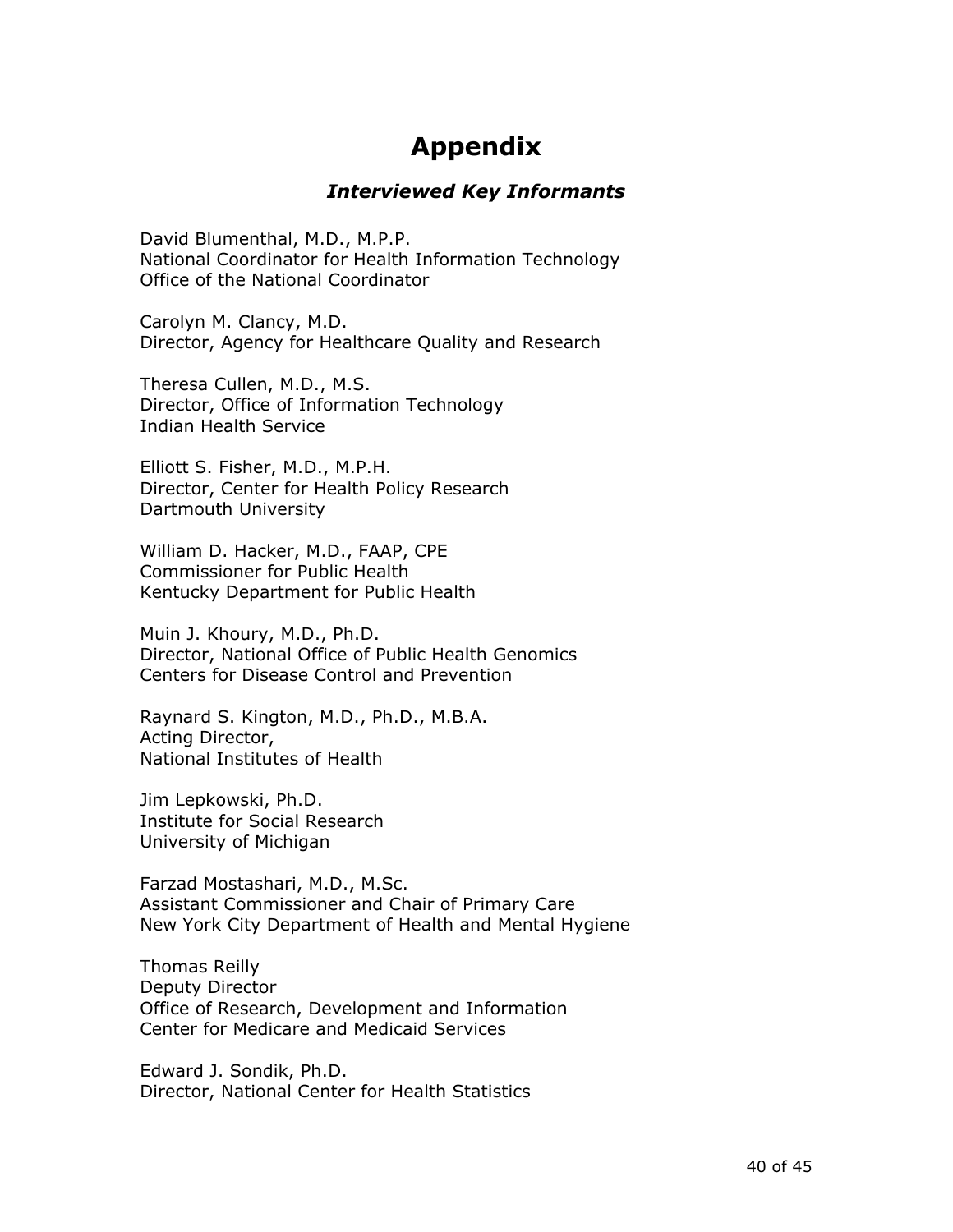Roni Zeiger, M.D. Product Manager Google Health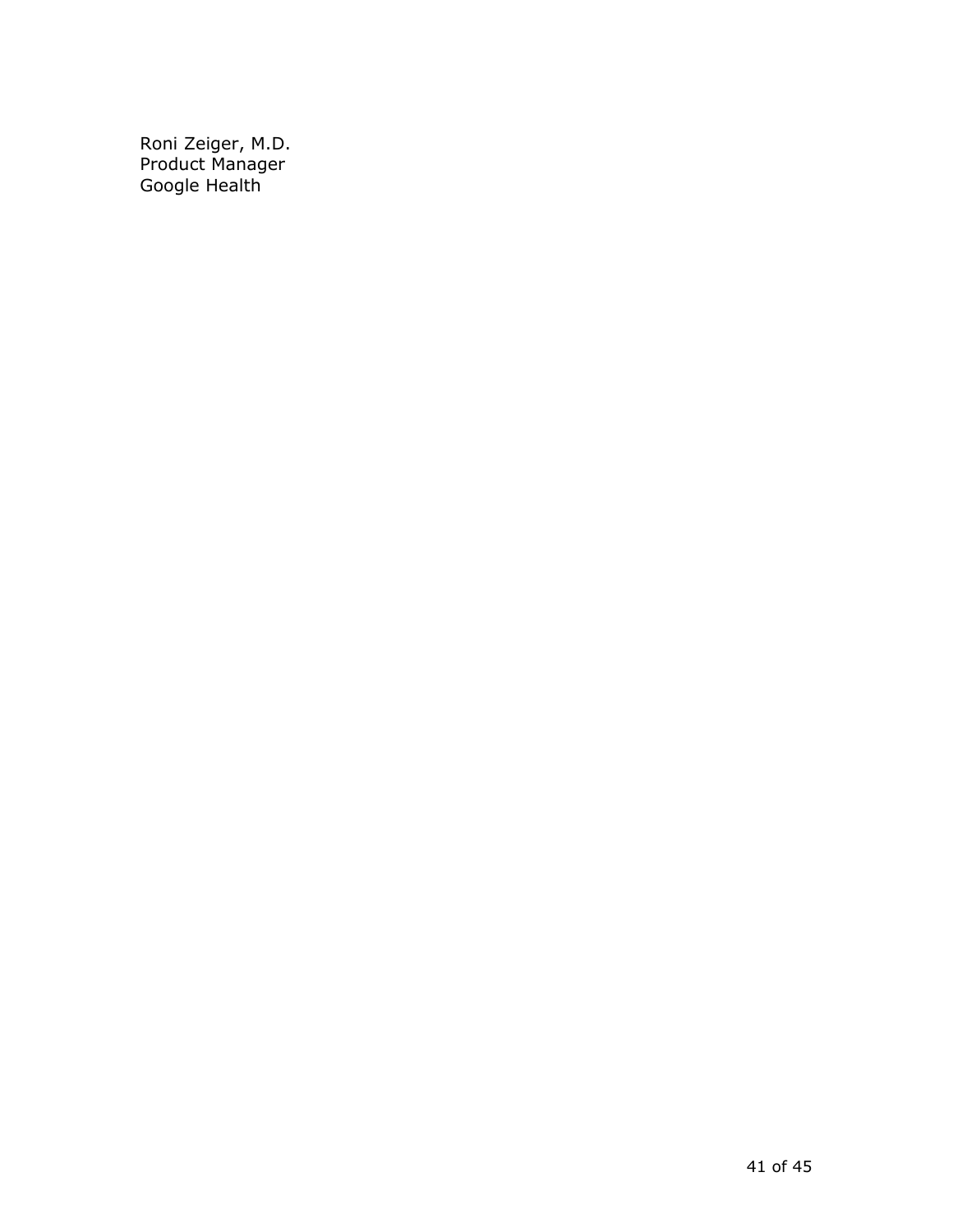#### *Interviewed NCHS Experts*

Lewis Berman, M.S. Special Assistant for Research, Informatics, and Community Health and Nutrition Examination Surveys Office of the Director Division of Health and Nutrition Examination Surveys

Amy B. Bernstein, Sc.D. Chief, Analytic Studies Branch Office of Analysis and Epidemiology

Virginia S. Cain, Ph.D. Director of Extramural Research Office of the Director

Christine S. Cox Branch Chief, Special Projects Branch Office of Analysis and Epidemiology

Lawrence H. Cox, Ph.D. Associate Director Office of Research and Methodology

Marjorie S. Greenberg, M.A. Chief Classifications and Public Health Data Standards Office of the Director

Debbie Jackson Senior Program Analyst Classifications and Public Health Data Standards Office of the Director

Richard Klein Acting Chief Health Promotion Statistics Branch

Rob Weinzimer Special Assistant for Outreach Office of the Director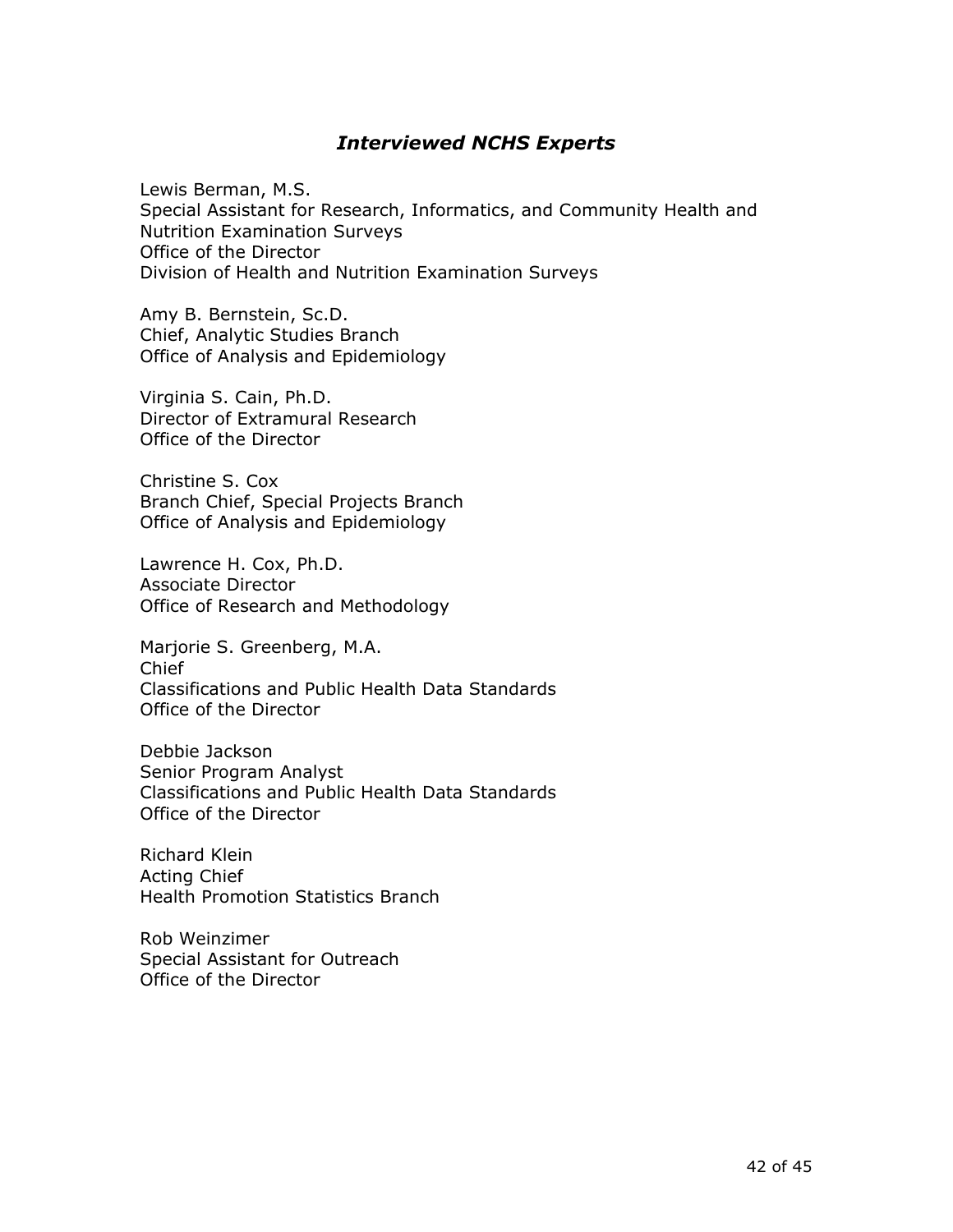## *Methods*

#### *Selection of priority recommendations*

NCVHS members and staff selected priority recommendations from the thirty-six recommendations included in *Shaping a Health Statistics Vision for the 21st Century.* During the February 26th, 2009, NCVHS meeting, members and staff were provided with a sheet including the thirty-six recommendations, and were asked to (a) rate the priority for each recommendation as high, medium, or low, and (b) select the highest priority recommendations. NCVHS members and staff who did not complete the exercise on February  $26<sup>th</sup>$  were also sent an e-mail invitation to complete the exercise, together with an explanation and instructions. Twelve NCHS members, four staff, and one anonymous respondent completed the exercise. Ratings for each recommendation were calculated, based upon scores of three for "high priority," two for "medium," one for "low," and zero for not ascertained. Following review by NCVHS membership and staff, based upon the combined scores for NCVHS members and staff, the eight highest rated recommendations were selected for further consideration during this project.

#### *Key informant interviews*

#### *Selection of key informants:*

NCVHS Population Subcommittee ("Subcommittee") members, NCVHS staff, and Drs. Friedman and Parrish ("consultants") selected potential key informants through an iterative process. The consultative process included development of a list of potential key informants by the consultants, review and discussion of the list with the Subcommittee and staff in e-mail exchanges and conference calls, solicitation of additional potential key informants from Subcommittee and staff, designation by Subcommittee and staff of high priority key informants, development of a final list by the consultants, and final review of the final list by Subcommittee and staff. Sixteen key informants were selected.

#### *Interview topics:*

The consultants drafted possible topics for discussion during conference calls with key informants. The Subcommittee and staff then reviewed the topics, and the consultants incorporated helpful suggestions. Four questions were selected:

1. Which of the eight priority recommendations do you consider to be most important for improving U.S. health statistics specifically and U.S. population health more generally and why?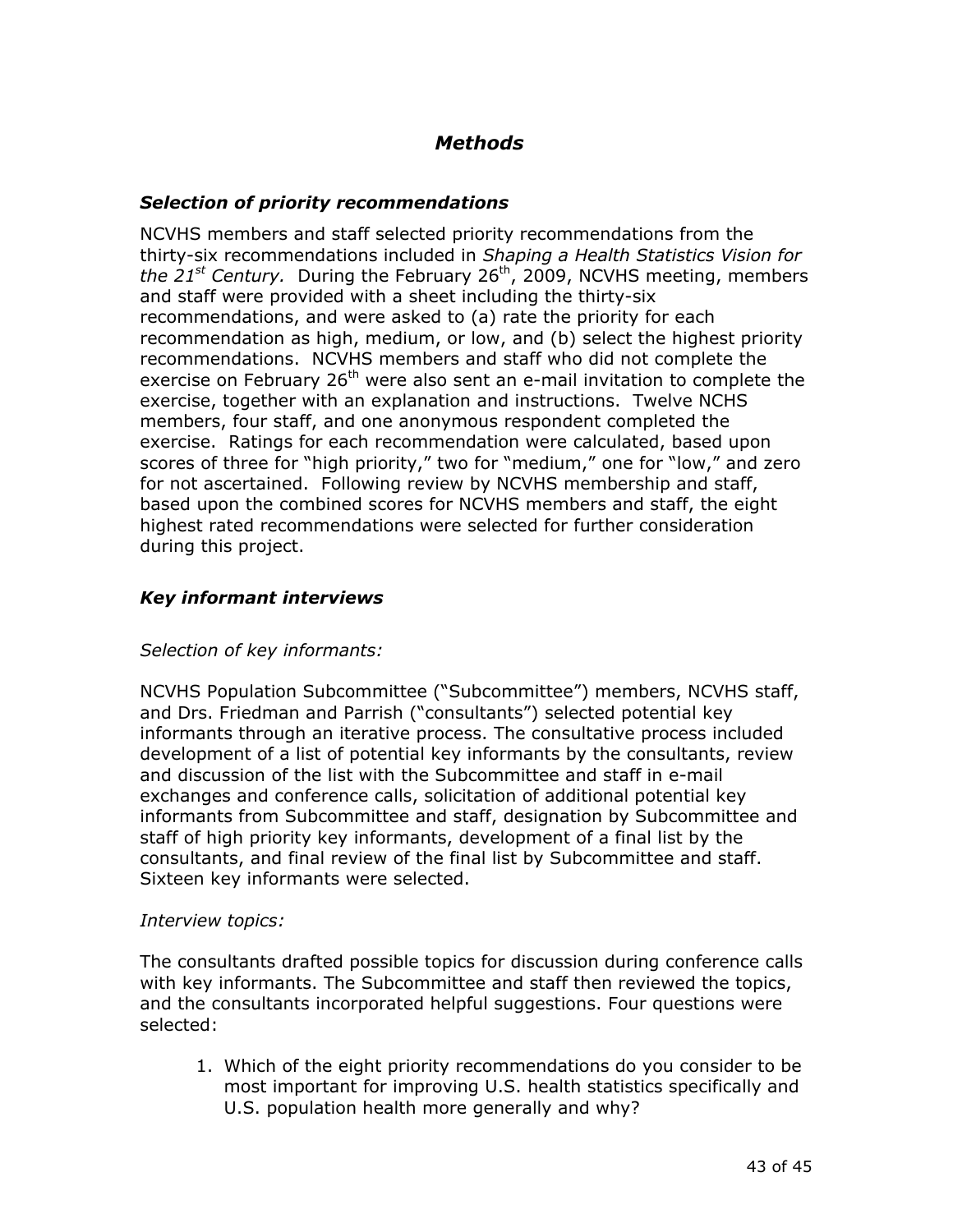- 2. How have developments in health information technology (HIT) since 2002 impacted on these priority recommendations? What impact might future HIT developments contribute to their implementation?
- 3. How would you suggest modifying these recommendations, including changing individual recommendations? For example, how would you further specify these recommendations, or add necessary action steps?
- 4. What new recommendations would you add in order to address additional health statistics or health information issues not addressed by these recommendations?

#### *Solicitation of key informants:*

Staff sent potential key informants a detailed invitation via e-mail to participate in conference calls with the consultants. The consultants then sent a follow-up e-mail to key informants who responded positively, requesting dates and times for a conference call not to exceed sixty minutes. Once a conference call was scheduled, the consultants then sent an additional followup e-mail with an explanatory attachment that (1) summarized the project, (2) listed the questions for discussion (see above) and the eight priority recommendations, and (3) provided the four core values and the eight guiding principles from Shaping a Health *Statistics Vision for the 21st Century*.

Interviews were conducted with twelve key informants who responded positively to the invitation. Five potential key informants responded negatively or failed to respond.<sup>57</sup> The consultants sent a reminder e-mail note on June  $1<sup>st</sup>$  to all potential key informants who had not scheduled a conference call by May 29<sup>th</sup>.

#### *Interviews:*

The consultants conducted interviews via telephone conference calls during May and June, 2009. One consultant took lead responsibility for guiding the discussion and asking questions, and the other consultant took lead responsibility for recording the conversation. Conference calls have lasted from thirty to sixty minutes. Conference calls were followed by thank you notes and requests for additional information and citations as needed.

#### *Literature review*

 $57$  One additional key informant was added as a result of information obtained during the key informant interviews.